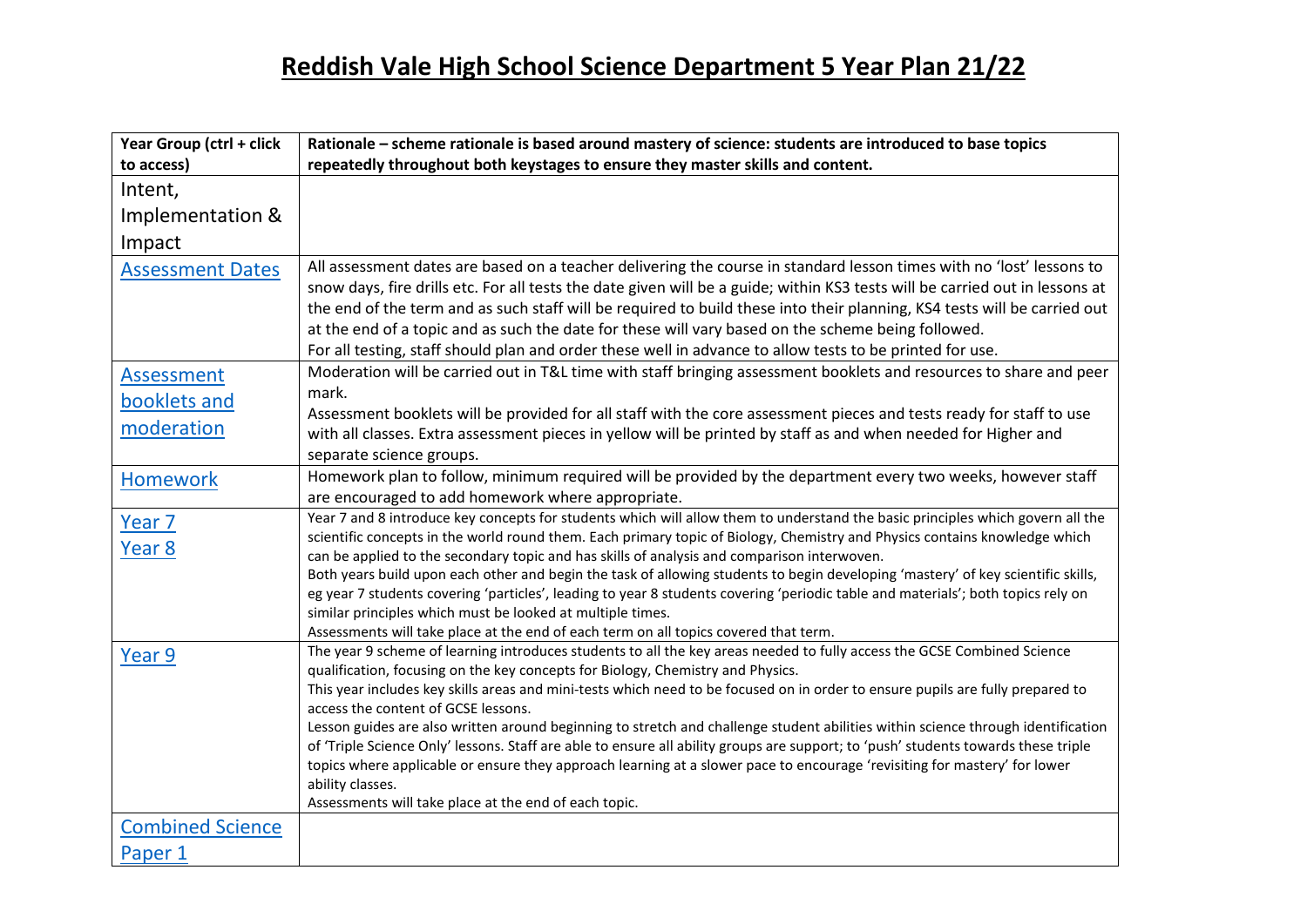| <b>Combined Science</b><br>Paper 2                                   | All key topics from the GCSE scheme are covered with most classes having individual teachers for Biology, Chemistry and<br>Physics; some lower ability classes do have a singular teacher for all three to ensure that building relationships with staff is<br>paramount alongside content specificity.<br>All students will receive two GCSE results from six exams at the end of the course which vary from 1-5 in Foundation and 4-9 in<br>Higher. These results are directly linked and are based on an average score from all six exams completed. (one grade is NOT<br>linked to each paper as with previous years)<br>Core practicals are required to be completed by all students and as such are identified in the lesson order part of the scheme,<br>but also in a specific 'Core practical' session to ensure staff plan and understand the number of core practicals they must carry<br>out in a given period.<br>Assessments will take place at the end of each topic. |
|----------------------------------------------------------------------|--------------------------------------------------------------------------------------------------------------------------------------------------------------------------------------------------------------------------------------------------------------------------------------------------------------------------------------------------------------------------------------------------------------------------------------------------------------------------------------------------------------------------------------------------------------------------------------------------------------------------------------------------------------------------------------------------------------------------------------------------------------------------------------------------------------------------------------------------------------------------------------------------------------------------------------------------------------------------------------|
| <b>Triple Science</b><br>Paper 1<br><b>Triple Science</b><br>Paper 2 | Triple Science GCSE students will sit a total of six exams, with each pair of exams for a subject giving them a full GCSE. Students<br>are able to achieve very different grades in each subject, however this is discouraged as colleges find it a cause for concern<br>when students are not similarly skilled.<br>Triple science specific lessons are highlighted to ensure staff plan ahead to engage students at these times, but also take into<br>account those in the lesson who will need support on these specific topics.<br>Assessments will take place at the end of each topic.                                                                                                                                                                                                                                                                                                                                                                                        |
| <b>Support GCSE</b><br>Paper 1<br><b>Support GCSE</b><br>Paper 2     | Support GCSE is aimed to ensure that less able students are 'supported' to achieve the best possible grade in their GCSEs. The<br>content will mirror the standard GCSE spec and all students will sit the combined science foundation papers, but the teaching<br>will be at a slower pace to ensure understanding and mastery. Key higher level concepts will be removed from the scheme to<br>ensure adequate time can be spent on the core principles and accessible content.<br>Assessments will take place at the end of each topic.                                                                                                                                                                                                                                                                                                                                                                                                                                           |
| <b>Entry Level</b><br>Certificate/UAS                                | An alternate pathway for students who struggle to access the volume of content in the standard GCSE. This will run for year 10<br>only and will then feed into the standard GCSE, but bridge the gap in skills and knowledge for those groups that need it.<br>Originally this started as Entry Level Certificate, however after training of staff by AQA it was advised that Unit Award Scheme<br>would be a more relevant choice for our students and ensure they gained higher level skills to allow them to access GCSE in<br>year 11. As such a staggered approach was taken to ensure that students were provided with a working framework to achieve<br>the UAS certificates. Biology began UAS in November, Physics in January and Chemistry after February half term.<br>All work prior to transition to UAS follows the planned ELC pathway and ensures effective T&L, much of the work can also be<br>submitted for UAS certificates retrospectively.                     |

#### **Intent**

Science is everywhere in today's world. It is part of our daily lives, from cooking and gardening, to recycling and comprehending the daily weather report, to reading a map and using a computer. Advances in technology and science are transforming our world at an incredible pace, and our children's future will surely be filled with leaps in technology we can only imagine. Being "science literate" will no longer be just an advantage but an absolute necessity. We cannot underestimate the significance of science in our world. We aim to promote a love of science and to equip pupils with the skills necessary to understand the impact of science on their lives and equip them with the skills and knowledge they need to be successful in the future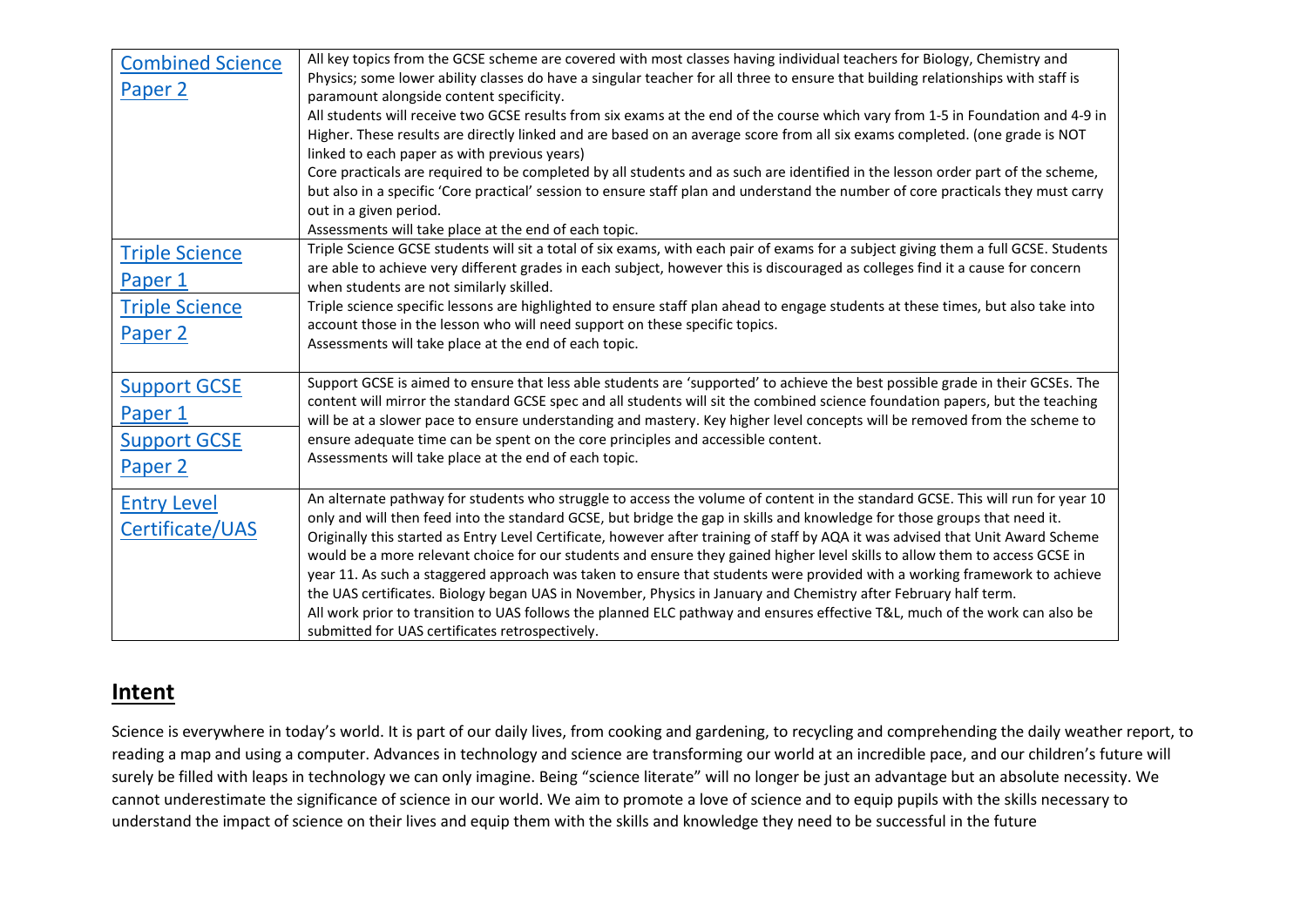#### **Implementation**

Our intent is to engage students more actively in the sciences and ensure they are eager to attend and engage in lessons; this will be evidenced through learning walks, book trawls and most importantly student voice. Current students talk about their enjoyment of the subject in relation to practical lessons only, noting that these are relatively rare; we aim to ensure that students talk as passionately about all science lessons and are engaged in what they are learning even without a practical aspect on that day.

Schemes focus on key content with an undercurrent theme to ensure links can be made between topics and subjects. We actively link with Maths, PE and Food Technology to ensure we teach concepts in a similar way and work to support each other as subjects.

All students will be required to have a revision guide to support their learning and revision; as such exercise books should not be used as places to copy texts or make notes from a board. Instead they should contain sample questions, assessment activities and improvement which students can use for their revision to improve their progress.

#### **Impact**

Testing is now carried out less often at KS3 to ensure that focus and time are given to developing learners who are intrigued about the world around them, rather than students who simply have memorised answers to a test. KS4 testing will now take place at the end of each topic, rather than every half term. In some cases this will mean more regular testing, but in each case students will be able to fully appreciate the relevance of the testing and can see how this will directly affect their progress and improvement.

Change of exam board has altered the language requirements for the GCSE exams to allow students better access to questions and therefore a higher ability to achieve.

Student voice will form a key part of analysis of impact within the new curriculum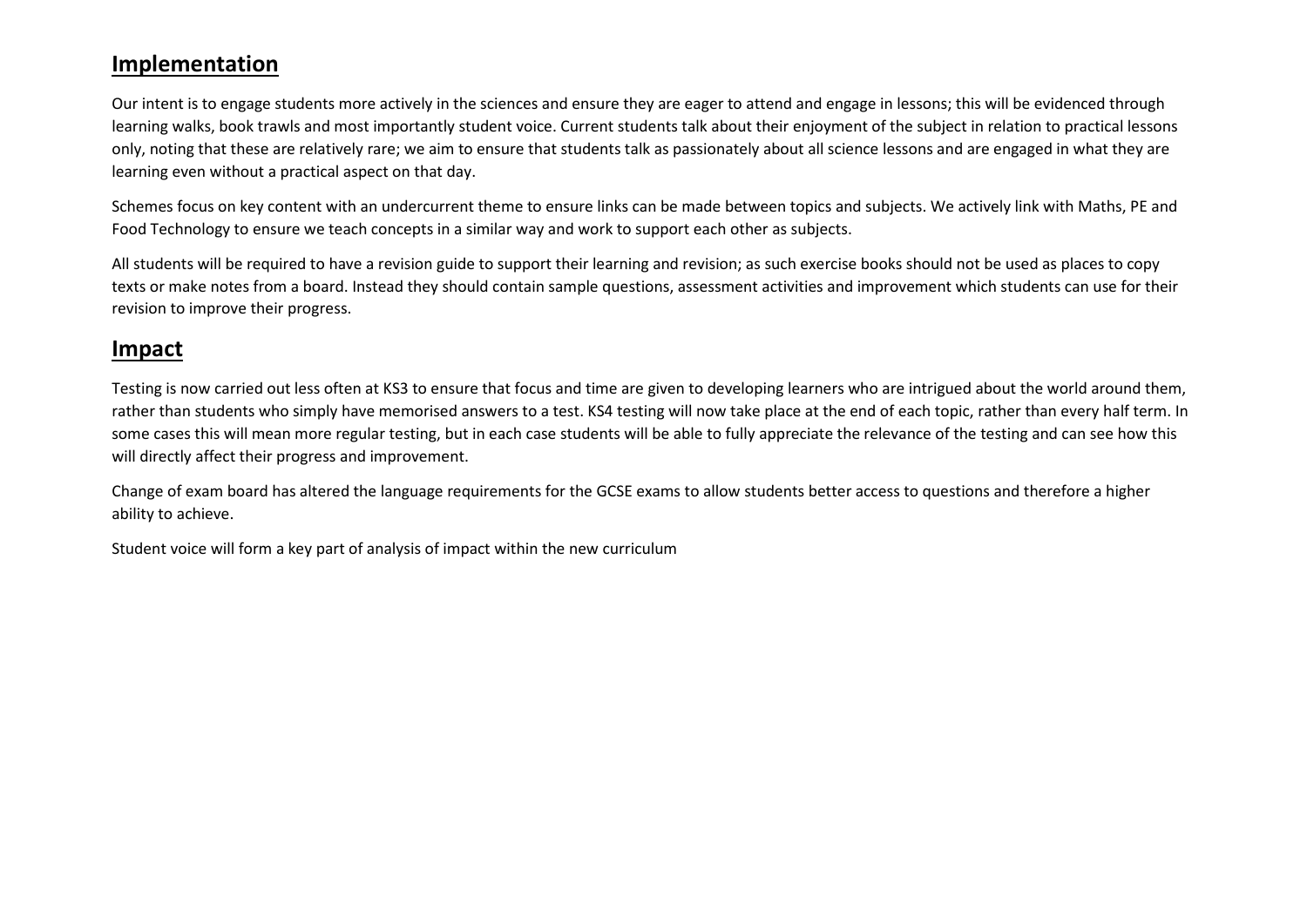# **Term Timeframe for lessons**

| Half           | Number of weeks | Number of lessons       | Number of lessons     |
|----------------|-----------------|-------------------------|-----------------------|
| Term           | per half term   | available per KS3 class | available per Y9/GCSE |
|                |                 |                         | subject (eg Bio)      |
|                |                 | 21                      | 11                    |
| $\overline{2}$ | 7.5             | 21                      | 11                    |
| 3              | 5               | 15                      | 8                     |
| 4              | 6               | 18                      | 9                     |
| 5              | 6               | 18                      | 9                     |
| 6              |                 | 21                      | 11                    |
| Total per      |                 | 114                     | 59                    |
| year           |                 |                         |                       |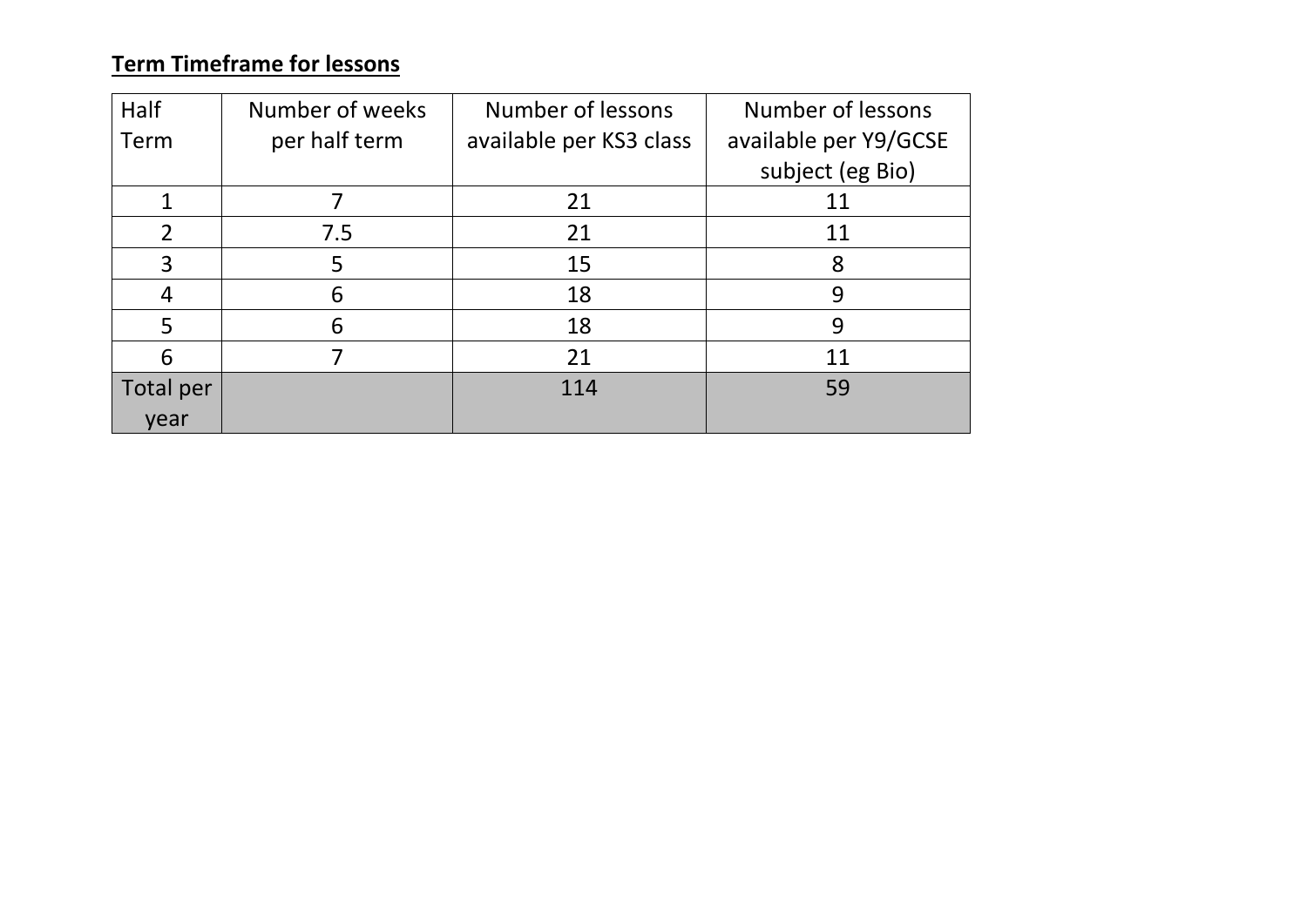| <b>Functional Skills:</b>                                                                                                                                                                                                                                                                                                                                                                                                                                                                                                                                                                                                                                                                                                                                                                                                                                            |                                                                                                                                                                                                                                                                                                                                                    |                                                                                                                                                                                                                                                                                                                                                           |                                                                                                                                                                                                                                                                                                                                                                                                                                                                                                                                                                                                                                                                                                                                                                                                                               |                                                                                                                                                                                                                                                       |                                                                                                                                                                                                                                                                                                                    |
|----------------------------------------------------------------------------------------------------------------------------------------------------------------------------------------------------------------------------------------------------------------------------------------------------------------------------------------------------------------------------------------------------------------------------------------------------------------------------------------------------------------------------------------------------------------------------------------------------------------------------------------------------------------------------------------------------------------------------------------------------------------------------------------------------------------------------------------------------------------------|----------------------------------------------------------------------------------------------------------------------------------------------------------------------------------------------------------------------------------------------------------------------------------------------------------------------------------------------------|-----------------------------------------------------------------------------------------------------------------------------------------------------------------------------------------------------------------------------------------------------------------------------------------------------------------------------------------------------------|-------------------------------------------------------------------------------------------------------------------------------------------------------------------------------------------------------------------------------------------------------------------------------------------------------------------------------------------------------------------------------------------------------------------------------------------------------------------------------------------------------------------------------------------------------------------------------------------------------------------------------------------------------------------------------------------------------------------------------------------------------------------------------------------------------------------------------|-------------------------------------------------------------------------------------------------------------------------------------------------------------------------------------------------------------------------------------------------------|--------------------------------------------------------------------------------------------------------------------------------------------------------------------------------------------------------------------------------------------------------------------------------------------------------------------|
| Literacy                                                                                                                                                                                                                                                                                                                                                                                                                                                                                                                                                                                                                                                                                                                                                                                                                                                             |                                                                                                                                                                                                                                                                                                                                                    |                                                                                                                                                                                                                                                                                                                                                           |                                                                                                                                                                                                                                                                                                                                                                                                                                                                                                                                                                                                                                                                                                                                                                                                                               | Numeracy                                                                                                                                                                                                                                              |                                                                                                                                                                                                                                                                                                                    |
| KS3 - Keywords, understanding of key terms and accessing scientific writing are<br>key skills at KS3. Many lessons will include the use of keywords and spellings to<br>enable students to access a topic. Teachers will attempt to include longer<br>sections of writing within lessons to encourage reading skill in a scientific context<br>and attempt to encourage longer answer writing for six marker questions.<br>KS4 - GCSE lessons will target the skill of accessing science exam paper questions<br>as this has been identified as a key weakness amongst students. Mock papers will<br>be used to break down questions and identify key terms which can support<br>students to improving their grades.<br>40% of the Science GCSE marks are from 'recall of knowledge', as such being able<br>to use correct keywords/key terms is vital to achieving. |                                                                                                                                                                                                                                                                                                                                                    | important.                                                                                                                                                                                                                                                                                                                                                | 20% of the Combined Science and Separate Science GCSE marks are awarded for<br>mathematical skill within science, as such the maths elements for all exams is very<br>All SoW involve areas of application which directly link to mathematical analysis or use.<br>Physics focuses on use of equations, re-arrangement, standard form and factors.<br>Biology and Chemistry both use maths to rationalise key concepts and to identify<br>changes, this includes examples such as magnification and molar quantities.<br>Graph skills are a key point in all three subjects and appear in both paper 1 and 2.<br>Training has been taking place and is on-going between the science and maths<br>departments to ensure that key approaches are shared and student understanding can<br>be consolidated between both subjects. |                                                                                                                                                                                                                                                       |                                                                                                                                                                                                                                                                                                                    |
| Contribution to students social, moral, spiritual, cultural, personal development & wellbeing                                                                                                                                                                                                                                                                                                                                                                                                                                                                                                                                                                                                                                                                                                                                                                        |                                                                                                                                                                                                                                                                                                                                                    |                                                                                                                                                                                                                                                                                                                                                           |                                                                                                                                                                                                                                                                                                                                                                                                                                                                                                                                                                                                                                                                                                                                                                                                                               |                                                                                                                                                                                                                                                       |                                                                                                                                                                                                                                                                                                                    |
| Social                                                                                                                                                                                                                                                                                                                                                                                                                                                                                                                                                                                                                                                                                                                                                                                                                                                               | Moral                                                                                                                                                                                                                                                                                                                                              | Spiritual                                                                                                                                                                                                                                                                                                                                                 |                                                                                                                                                                                                                                                                                                                                                                                                                                                                                                                                                                                                                                                                                                                                                                                                                               | Cultural                                                                                                                                                                                                                                              | Personal development &<br>wellbeing                                                                                                                                                                                                                                                                                |
| Different opinions and<br>beliefs are encouraged<br>to develop different<br>viewpoints promoting<br>healthy dialogue.<br>Students are encouraged<br>to understand that there<br>are key areas in which<br>there is not a correct<br>answer.                                                                                                                                                                                                                                                                                                                                                                                                                                                                                                                                                                                                                          | All the rules of the school and society at<br>large are adhered to in a firm fair<br>manner promoting equality throughout<br>tasks, roles and discussions.<br>Key concepts require moral viewpoints<br>to be discussed, such as cloning, genetic<br>modification etc, students are<br>encouraged to gain all the facts before<br>making decisions. | Concepts are found in key<br>areas, particularly the<br>juxtapose of the spiritual<br>beliefs of some for the<br>beginning of the universe and<br>the scientific view point.<br>Whilst some topics are not<br>specifically on the SoW,<br>teachers need to be aware of<br>the inherent links in the topic<br>of space, genetic engineering<br>and others. |                                                                                                                                                                                                                                                                                                                                                                                                                                                                                                                                                                                                                                                                                                                                                                                                                               | Cultural opinions are key within<br>science, but are more prevalent<br>in topics within the Biology<br>subject.<br>Staff are aware of key areas of<br>focus and ensure that these are<br>taught to ensure understanding<br>across a variety of areas. | Pupils are regularly explained<br>how skills from STEM can<br>enhance their career<br>aspirations and possibilities.<br>Many topics also link with the<br>world around them and<br>understanding why things<br>happened which allows<br>students to ensure they look<br>out for their own and others<br>wellbeing. |
| <b>Careers / Gatsby benchmark links</b>                                                                                                                                                                                                                                                                                                                                                                                                                                                                                                                                                                                                                                                                                                                                                                                                                              |                                                                                                                                                                                                                                                                                                                                                    |                                                                                                                                                                                                                                                                                                                                                           |                                                                                                                                                                                                                                                                                                                                                                                                                                                                                                                                                                                                                                                                                                                                                                                                                               |                                                                                                                                                                                                                                                       |                                                                                                                                                                                                                                                                                                                    |
| Links to careers / jobs                                                                                                                                                                                                                                                                                                                                                                                                                                                                                                                                                                                                                                                                                                                                                                                                                                              | Careers talk (possible contacts)                                                                                                                                                                                                                                                                                                                   |                                                                                                                                                                                                                                                                                                                                                           | Career & labour market<br>information                                                                                                                                                                                                                                                                                                                                                                                                                                                                                                                                                                                                                                                                                                                                                                                         | Workplace visit                                                                                                                                                                                                                                       | Encounters with further /<br>higher education                                                                                                                                                                                                                                                                      |
| Science displays in the<br>$\mathbf{r}$ and $\mathbf{r}$ and $\mathbf{r}$ and $\mathbf{r}$ and $\mathbf{r}$                                                                                                                                                                                                                                                                                                                                                                                                                                                                                                                                                                                                                                                                                                                                                          | Educational trips and visits are booked in                                                                                                                                                                                                                                                                                                         |                                                                                                                                                                                                                                                                                                                                                           | Working with the Enterprise<br>the contract of the contract of the contract of the contract of the contract of the contract of the contract of                                                                                                                                                                                                                                                                                                                                                                                                                                                                                                                                                                                                                                                                                |                                                                                                                                                                                                                                                       | University of Manchester links<br>and the state of the state of the state of the state of the state of the state of the state of the state of the                                                                                                                                                                  |

| Links to careers / jobs                                                                                                                                                                     | Careers talk (possible contacts)                                                                                                                                                                                                     | Career & labour market<br>information                                                                                                                                                                                | Workplace visit                                                                                                                                                           | Encounters with further /<br>higher education                                                                                                                                                                       |
|---------------------------------------------------------------------------------------------------------------------------------------------------------------------------------------------|--------------------------------------------------------------------------------------------------------------------------------------------------------------------------------------------------------------------------------------|----------------------------------------------------------------------------------------------------------------------------------------------------------------------------------------------------------------------|---------------------------------------------------------------------------------------------------------------------------------------------------------------------------|---------------------------------------------------------------------------------------------------------------------------------------------------------------------------------------------------------------------|
| Science displays in the<br>department shows links to<br>careers and further<br>education. KS3- Lesson<br>links to jobs are made<br>when possible and skills<br>are linked to other subjects | Educational trips and visits are booked in<br>throughout the year which allow students to<br>come into contact with multiple skilled<br>professionals. This include medical<br>mavericks, researchers, engineers and many<br>others. | Working with the Enterprise<br>adviser to ensure students are<br>aware of the careers they have<br>access to and the surrounding<br>employers.<br>Health services and Manchester<br>Airport are massive employers in | Visits to Jodrell Bank, Manchester<br>University for rewards and challenge<br>trips. These allow students to see<br>the direct application of science into<br>workplaces. | University of Manchester links<br>utilised for multiple trips,<br>include the Christmas lectures<br>and workshops. Students see<br>the university as an engaging<br>place that is a possibility in their<br>future. |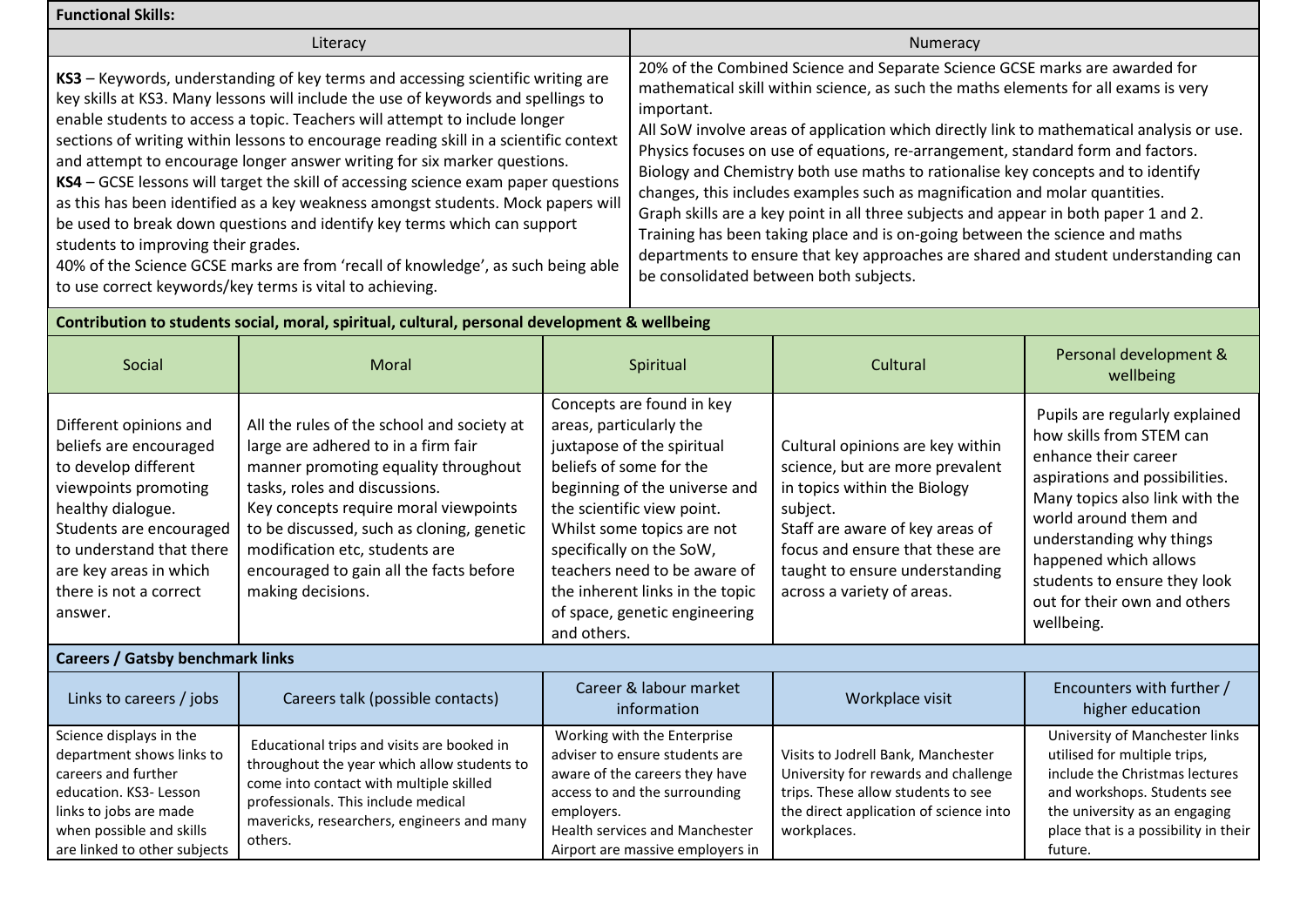| and the possible STEM       | We are currently looking to include skilled    | the local area and are very | STEM visits allow students to      | College visits for challenges |
|-----------------------------|------------------------------------------------|-----------------------------|------------------------------------|-------------------------------|
| skills that make a person   | trades, specifically focusing on electricians  | strongly linked to STEM.    | interact with people who have STEM | throughout the year, such as  |
| more employable.            | and plumbers to discuss the application of     |                             | linked jobs and to ask questions.  | Faraday challenge.            |
| KS4 – Key skills needed in  | the SoW into their jobs; highlighting the      |                             |                                    |                               |
| science are highlighted as  | application of science into the real world.    |                             |                                    |                               |
| being required by all       | STEM ambassadors visit schools to provide      |                             |                                    |                               |
| employers and colleges.     | workshops for pupils. These ambassadors        |                             |                                    |                               |
| Expectation by many is      | have jobs which link to their session and they |                             |                                    |                               |
| that students will have     | use the time to explain their job and how it   |                             |                                    |                               |
| English, Maths and Science. | links to STEM.                                 |                             |                                    |                               |
|                             |                                                |                             |                                    |                               |

## <span id="page-5-0"></span>Assessment Dates

| KS3                              | Test topics                                                                                                             | Date to be completed                |
|----------------------------------|-------------------------------------------------------------------------------------------------------------------------|-------------------------------------|
| Baseline testing of year 7 and 8 | Background knowledge testing for all<br>students to identify areas of weakness to<br>allow staff to target those areas. | w/c 13 <sup>th</sup> September      |
| Term 1                           |                                                                                                                         | Wednesday 22 <sup>nd</sup> December |
| Term 2                           |                                                                                                                         | Friday 1 <sup>st</sup> April        |
| Term 3                           |                                                                                                                         | Thursday 21 <sup>st</sup> July      |
| End of year exam                 | Covers all topics from the year                                                                                         |                                     |

| Year 9           | Test topics                             | Date to be completed                       |
|------------------|-----------------------------------------|--------------------------------------------|
| Topic 1          | Bio - Cell Biology                      | Completion, testing and feedback by end of |
|                  | Chemistry - Chemistry Fundamentals      | HT <sub>2</sub>                            |
|                  | Physics - Energy and Waves              |                                            |
| Topic 2          | Biology - Disease                       | Completion, testing and feedback by HT4    |
|                  | Chemistry - Investigative Chemistry     |                                            |
|                  | Physics - Forces, speed and moments     |                                            |
| <b>Revision</b>  | All concepts from topic 1 and 2         | <b>June 2021</b>                           |
| End of year exam | Exam covering multiple aspects from the |                                            |
|                  | year in a mixed assessment paper        |                                            |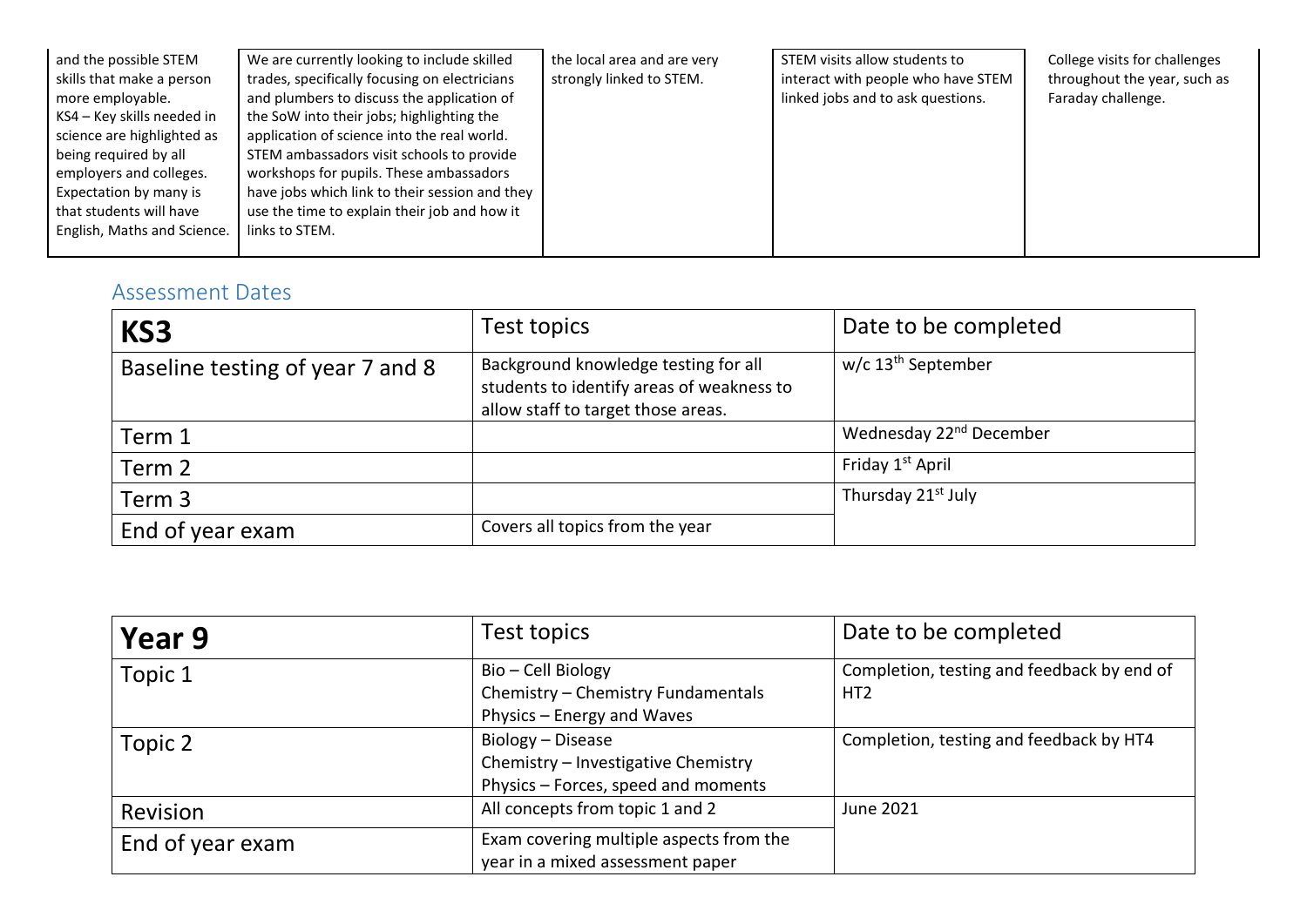## Combined Science GCSE (staff to use to plan their testing schedule)

| Biology                | <b>Testing Week</b> | Chemistry                     | <b>Testing Week</b> | Physics           | <b>Testing Week</b> |
|------------------------|---------------------|-------------------------------|---------------------|-------------------|---------------------|
| Cell Biology           |                     | Atomic Structure and          |                     | Energy            |                     |
|                        |                     | periodic table                |                     |                   |                     |
| Organisation           |                     | Bonding, structure and        |                     | Electricity       |                     |
|                        |                     | properties                    |                     |                   |                     |
| Infection and response |                     | <b>Quantitative Chemistry</b> |                     | Particle model of |                     |
|                        |                     |                               |                     | matter            |                     |
| Bioenergetics          |                     | <b>Chemical Changes</b>       |                     | Atomic structure  |                     |
|                        |                     | <b>Energy Changes</b>         |                     |                   |                     |
|                        |                     |                               |                     |                   |                     |
| Homeostasis and        |                     | The rate and extent of        |                     | Forces            |                     |
| response               |                     | chemical change               |                     |                   |                     |
| Inheritance, variation |                     | Organic chemistry             |                     | Waves             |                     |
| and evolution          |                     |                               |                     |                   |                     |
| Ecology                |                     | Chemical analysis             |                     | Magnetism and     |                     |
|                        |                     |                               |                     | electromagnetism  |                     |
|                        |                     | Chemistry of the              |                     |                   |                     |
|                        |                     | atmosphere                    |                     |                   |                     |
|                        |                     | Using resources               |                     |                   |                     |

## Triple Science GCSE

| Biology                | <b>Testing Week</b> | Chemistry                     | <b>Testing Week</b> | Physics           | <b>Testing Week</b> |
|------------------------|---------------------|-------------------------------|---------------------|-------------------|---------------------|
| Cell Biology           |                     | Atomic Structure and          |                     | Energy            |                     |
|                        |                     | periodic table                |                     |                   |                     |
| Organisation           |                     | Bonding, structure and        |                     | Electricity       |                     |
|                        |                     | properties                    |                     |                   |                     |
| Infection and response |                     | <b>Quantitative Chemistry</b> |                     | Particle model of |                     |
|                        |                     |                               |                     | matter            |                     |
| Bioenergetics          |                     | <b>Chemical Changes</b>       |                     | Atomic structure  |                     |
|                        |                     | <b>Energy Changes</b>         |                     |                   |                     |
|                        |                     |                               |                     |                   |                     |
| Homeostasis and        |                     | The rate and extent of        |                     | Forces            |                     |
| response               |                     | chemical change               |                     |                   |                     |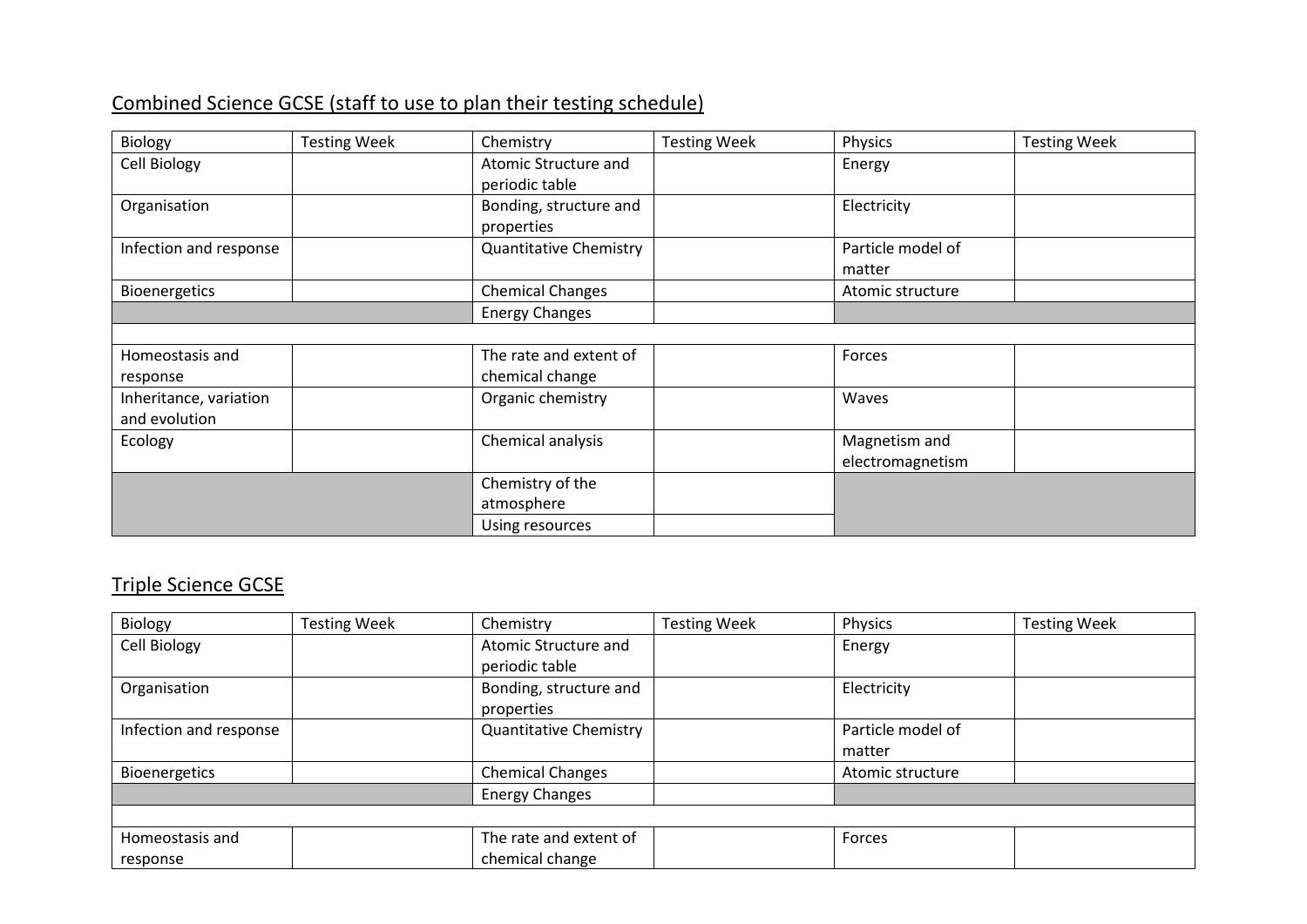| Inheritance, variation | Organic chemistry | <b>Waves</b>     |  |
|------------------------|-------------------|------------------|--|
| and evolution          |                   |                  |  |
| Ecology                | Chemical analysis | Magnetism and    |  |
|                        |                   | electromagnetism |  |
|                        | Chemistry of the  | Space            |  |
|                        | atmosphere        |                  |  |
|                        | Using resources   |                  |  |

## Support Science GCSE

| Biology                | <b>Testing Week</b> | Chemistry                     | <b>Testing Week</b> | Physics           | <b>Testing Week</b> |
|------------------------|---------------------|-------------------------------|---------------------|-------------------|---------------------|
| <b>Cell Biology</b>    |                     | Atomic Structure and          |                     | Energy            |                     |
|                        |                     | periodic table                |                     |                   |                     |
| Organisation           |                     | Bonding, structure and        |                     | Electricity       |                     |
|                        |                     | properties                    |                     |                   |                     |
| Infection and response |                     | <b>Quantitative Chemistry</b> |                     | Particle model of |                     |
|                        |                     |                               |                     | matter            |                     |
| Bioenergetics          |                     | <b>Chemical Changes</b>       |                     | Atomic structure  |                     |
|                        |                     | <b>Energy Changes</b>         |                     |                   |                     |
|                        |                     |                               |                     |                   |                     |
| Homeostasis and        |                     | The rate and extent of        |                     | Forces            |                     |
| response               |                     | chemical change               |                     |                   |                     |
| Inheritance, variation |                     | Organic chemistry             |                     | Waves             |                     |
| and evolution          |                     |                               |                     |                   |                     |
| Ecology                |                     | Chemical analysis             |                     | Magnetism and     |                     |
|                        |                     |                               |                     | electromagnetism  |                     |
|                        |                     | Chemistry of the              |                     |                   |                     |
|                        |                     | atmosphere                    |                     |                   |                     |
|                        |                     | Using resources               |                     |                   |                     |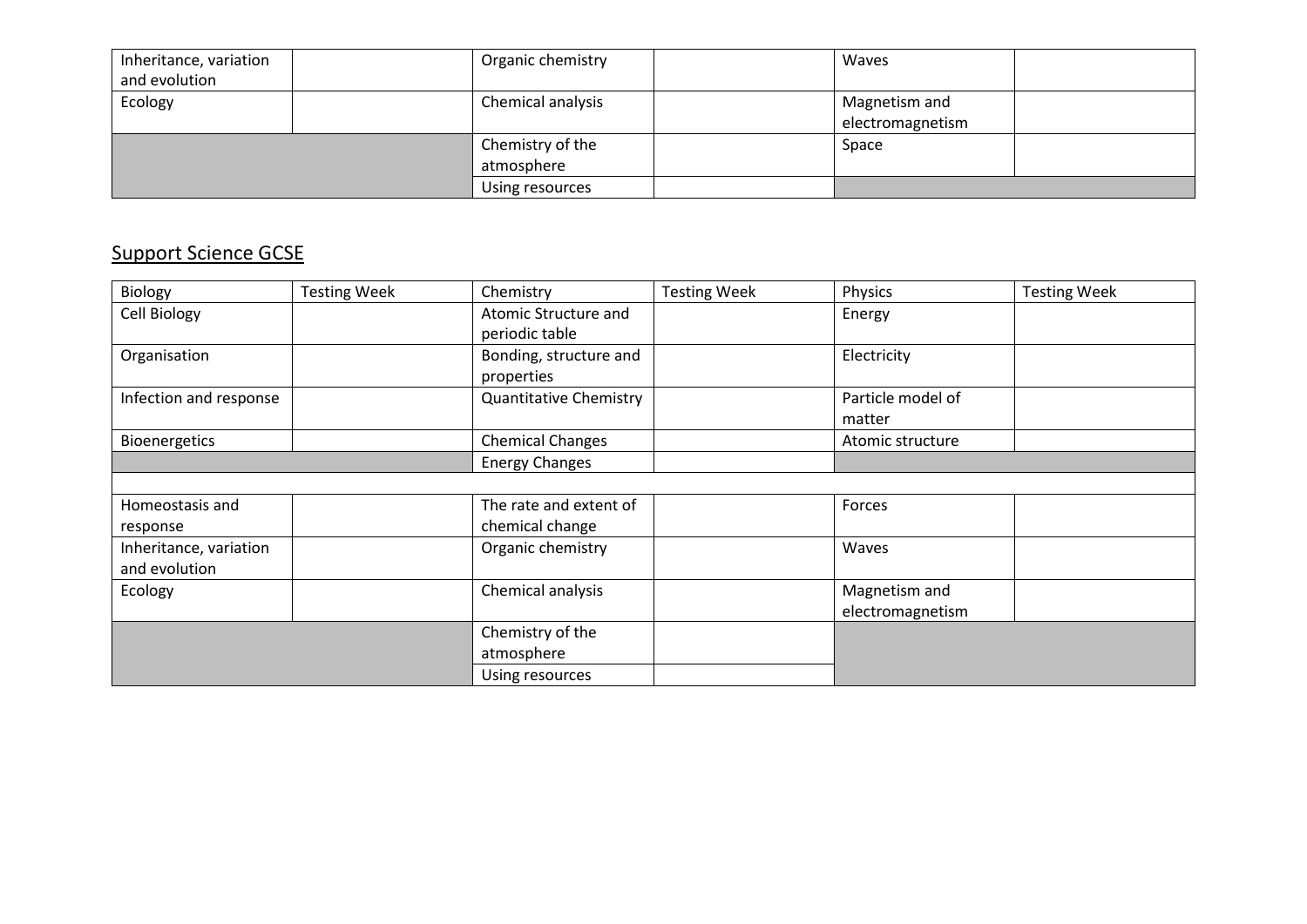### <span id="page-8-0"></span>Assessment booklets and moderation

Assessment booklets in yellow are provided for all students across all year groups to ensure there is a consistent approach to long term testing and assessment of student progress; year 10 and 11 also receive pre-test booklets in blue. All teachers must complete all assessments and place scores onto the assessment tracker in the data folder of science; timings will be provided for completion of the End of topic test, however there will not be any timings given for the 'yellow sheet' assessment pieces as these can be delivered at any point in the teaching of the topic when the teacher feels it is appropriate.

Marking of assessment booklets is classed as priority marking for science teaching staff, book checking should be mainly carried out in lessons with teachers using stamps or similar to show good work, exemplar pieces and identify areas for improvements. Teachers should, in line with school policy, mark student work every 2-3 weeks and ensure that PP students receive priority. Assessment booklets should help to manage this expectation as the assessment pieces are timed to be used approximately every 2-3 weeks in line with teaching; teachers should mark all questions in assessment booklets, peer marking should not be used.

Teachers should mark all work in red pen with primary comments being on how students can improve their work and setting questions to gain further marks. Students will then be given sufficient time in the subsequent lesson to improve upon work themselves using resources such as exercise books and revision guides in purple pen, or work with the teacher to complete sections where correct updates are identified by the teacher and given to the class in green pen. Ideally the majority of improvements to assessment pieces should be self-improvement and in purple pen, however key topics for certain classes may need more teacher intervention and need green pen.

Moderation will be carried out during T&L meetings, focusing on how teachers mark questions, understanding the mark scheme and its application. The majority of questions in GCSE and KS3 assessments are shorter answer questions in which moderation is more difficult, however moderation should regularly be carried out on 3-6 mark questions (with the exception of 3-4 mark maths based questions)

Moderation will be carried out in one of two ways:

- All teachers will bring a set sample from each class of a specified assessment they have completed with a class and other staff will peer mark to identify confidence in marks.
- KE to bring example assessments that have been completed by students, but not marked by the teacher; as a department we then jointly mark the work and discuss opinions on score.

#### <span id="page-8-1"></span>Homework

Core Homework will be set by the department at the start of every 2 weeks, commencing on the Monday every Red week. Students will be expected to complete this work and be assessed by teachers in the lesson. Staff may choose to set a specific lesson at the end of blue week when they wish the homework to always be completed by or the first lesson of the red week.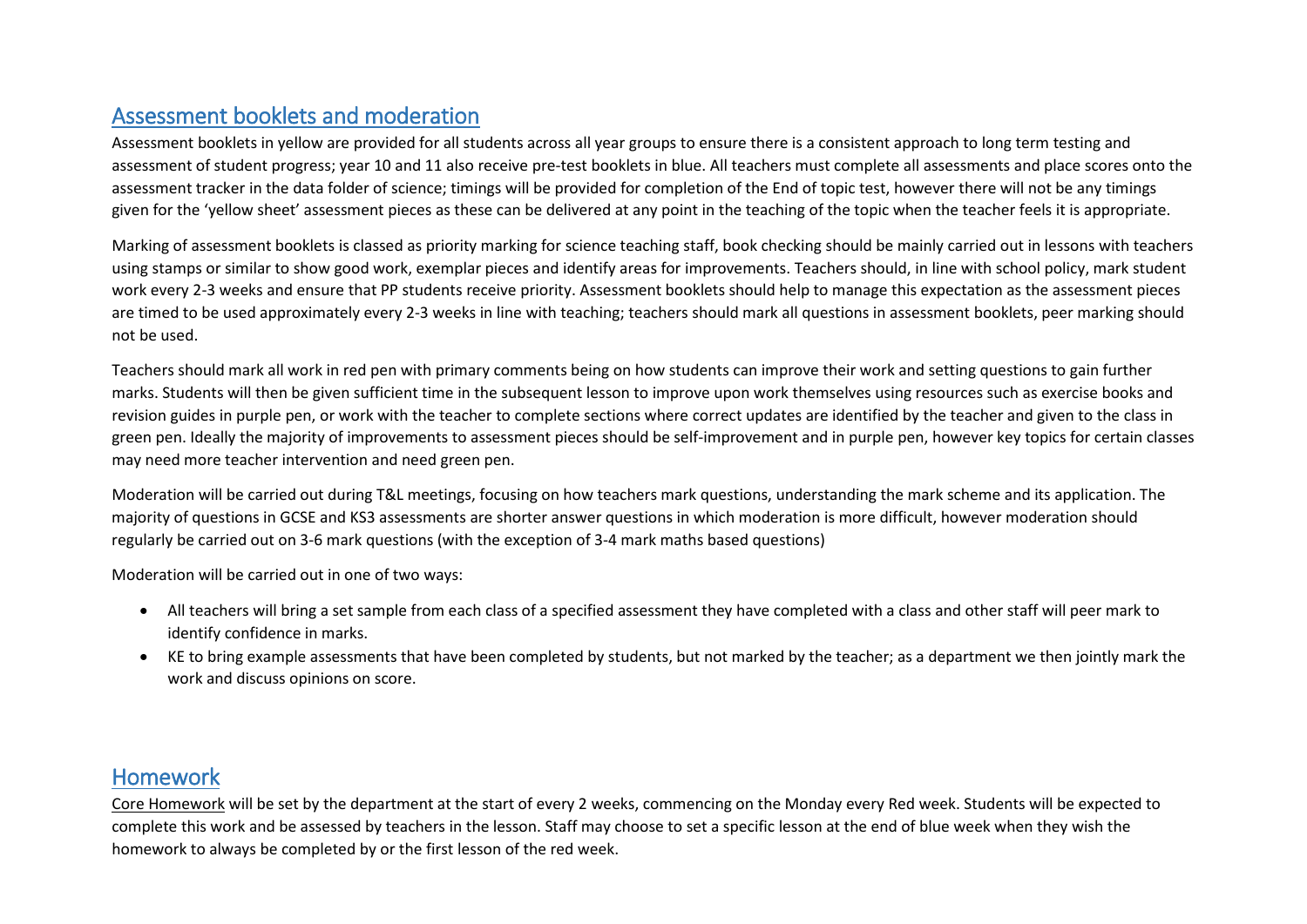Departmental homework will be based on Seneca and GCSE pod, staff will need to ensure they and their classes are signed up to Seneca teaching website. Staff should use their school email account for log in, however students should use their personal email address as this will allow them to reset passwords and log ins whenever they need without teacher intervention. Core homework will focus on retention of prior learning and will focus on topics covered in the previous term/half term.

Seneca log in session to be carried out for staff in the training days and instructions sheets for students and parents will be put onto Google classroom.

Additional Homework is to be set by teachers when appropriate to enhance learning and retention of knowledge. Core homework from the department represents the minimum expected amount of homework and should regularly be enhanced with other tasks that link to current learning. This may include worksheets and other activities and resources, but **staff are reminded that worksheets often do not match the needs of a class; whilst they represent a good potential starting point to build a homework, they should not be used in their entirety.**

**Staff may choose to use AfL assessment questions, research tasks, Blooket quizzes and other items as homework.**

#### KS3 Schemes of learning

| Year                                     | 7                               |  |  |  |
|------------------------------------------|---------------------------------|--|--|--|
| <b>Staff</b><br><b>Fortnightly Hours</b> | <b>6 HOURS</b>                  |  |  |  |
| 06/09/2021                               | Lab Safety (3 lessons)          |  |  |  |
| 13/09/2021                               | <b>Baseline Test</b>            |  |  |  |
| 20/09/2021                               |                                 |  |  |  |
| 27/09/2021                               | <b>KS2 SOL (9 lessons)</b>      |  |  |  |
| 04/10/2021                               |                                 |  |  |  |
| 11/10/2021                               |                                 |  |  |  |
| 18/10/2021                               | <b>Cells</b> (7 lessons + test) |  |  |  |
| 25/10/2021                               | <b>October Half Term</b>        |  |  |  |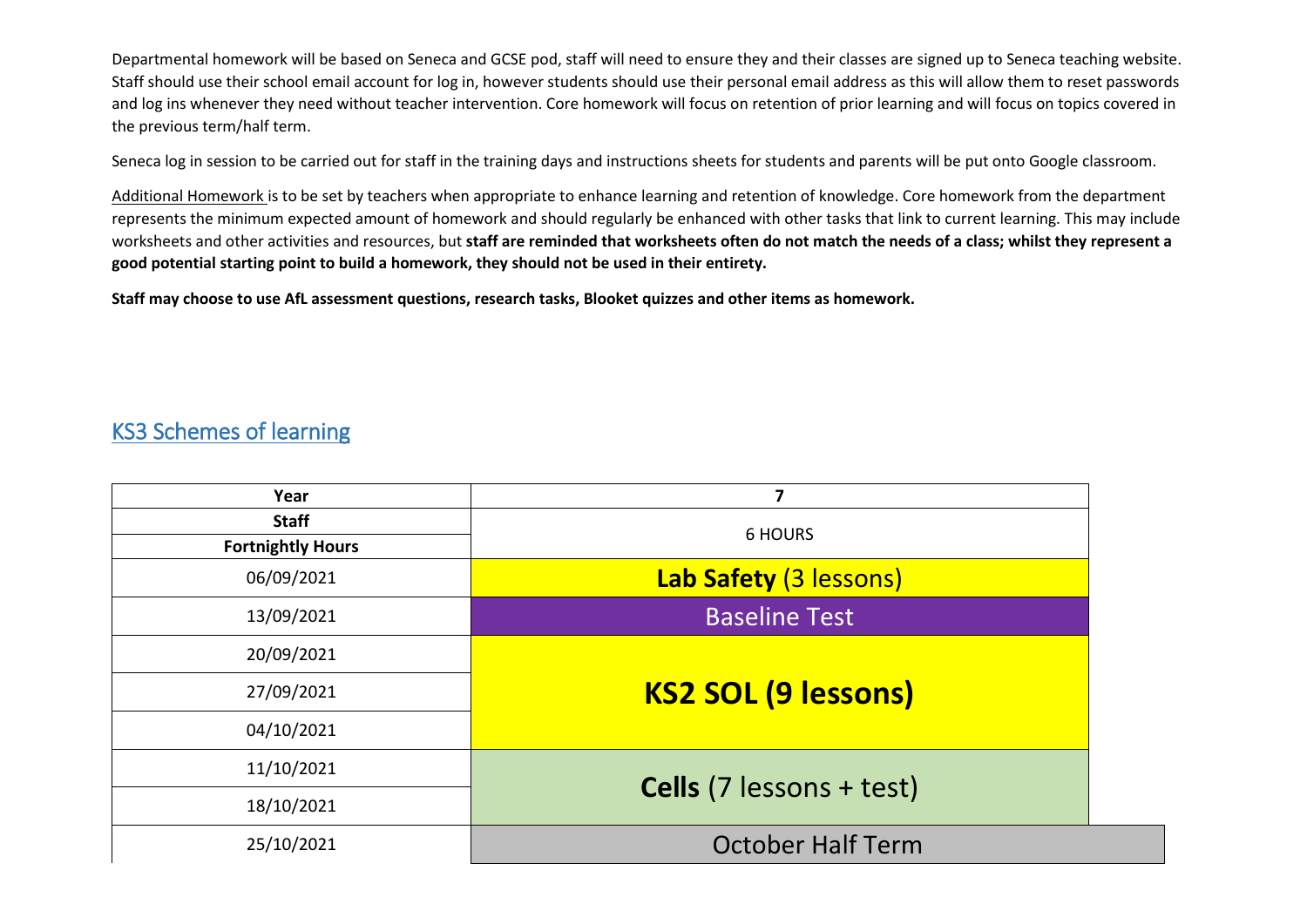| 01/11/2021 |                                                           |  |  |  |
|------------|-----------------------------------------------------------|--|--|--|
| 08/11/2021 | <b>Particles &amp; Their Behaviour (6 lessons + test)</b> |  |  |  |
| 15/11/2021 |                                                           |  |  |  |
| 22/11/2021 |                                                           |  |  |  |
| 29/11/2021 | <b>Forces</b> $(5$ lessons + test)                        |  |  |  |
| 06/12/2021 |                                                           |  |  |  |
| 13/12/2021 | Health & Lifestyle (6 lessons + test)                     |  |  |  |
| 20/12/2021 |                                                           |  |  |  |
| 27/12/2021 |                                                           |  |  |  |
| 03/01/2022 | <b>Christmas Holidays</b>                                 |  |  |  |
| 10/01/2022 |                                                           |  |  |  |
| 17/01/2022 | <b>Atoms, Elements &amp; Compounds (4 lessons + test)</b> |  |  |  |
| 24/01/2022 |                                                           |  |  |  |
| 31/01/2022 | <b>Energy</b> (7 lessons + test)                          |  |  |  |
| 07/02/2022 |                                                           |  |  |  |
| 14/02/2022 | <b>February Half Term</b>                                 |  |  |  |
| 21/02/2022 |                                                           |  |  |  |
| 28/02/2022 | Reproduction (6 lessons + test)                           |  |  |  |
| 07/03/2022 |                                                           |  |  |  |
| 14/03/2022 |                                                           |  |  |  |
| 21/03/2022 | Types of Reaction (7 lessons + test)                      |  |  |  |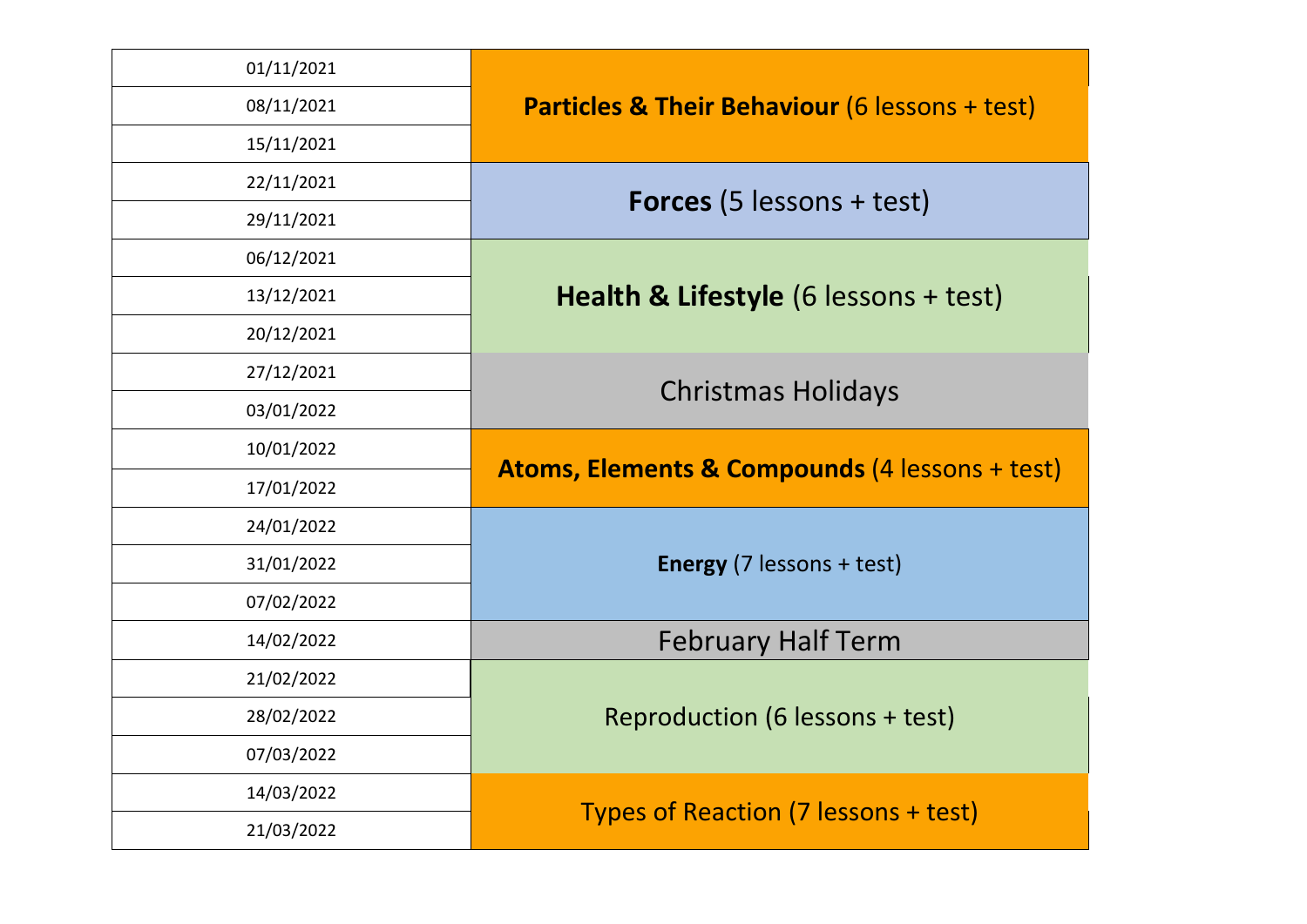| 28/03/2022 |                                                       |
|------------|-------------------------------------------------------|
| 04/04/2022 |                                                       |
| 11/04/2022 | <b>Easter Holidays</b>                                |
| 18/04/2022 |                                                       |
| 25/04/2022 | <b>Solar System</b> (4 lessons + test)                |
| 02/05/2022 |                                                       |
| 09/05/2022 | Acids & Alkali's (5 lessons + test)                   |
| 16/05/2022 |                                                       |
| 23/05/2022 | <b>Earth &amp; the Environment (6 lessons + test)</b> |
| 30/05/2022 | May Half Term                                         |
| 06/06/2022 | Earth & the Environment (6 lessons + test)            |
| 13/06/2022 | <b>Revision</b>                                       |
| 20/06/2022 |                                                       |
| 27/06/2022 | <b>End of Year Test</b>                               |
| 04/07/2022 |                                                       |
| 11/07/2022 | <b>Project/Practical Skills</b>                       |
| 18/07/2022 |                                                       |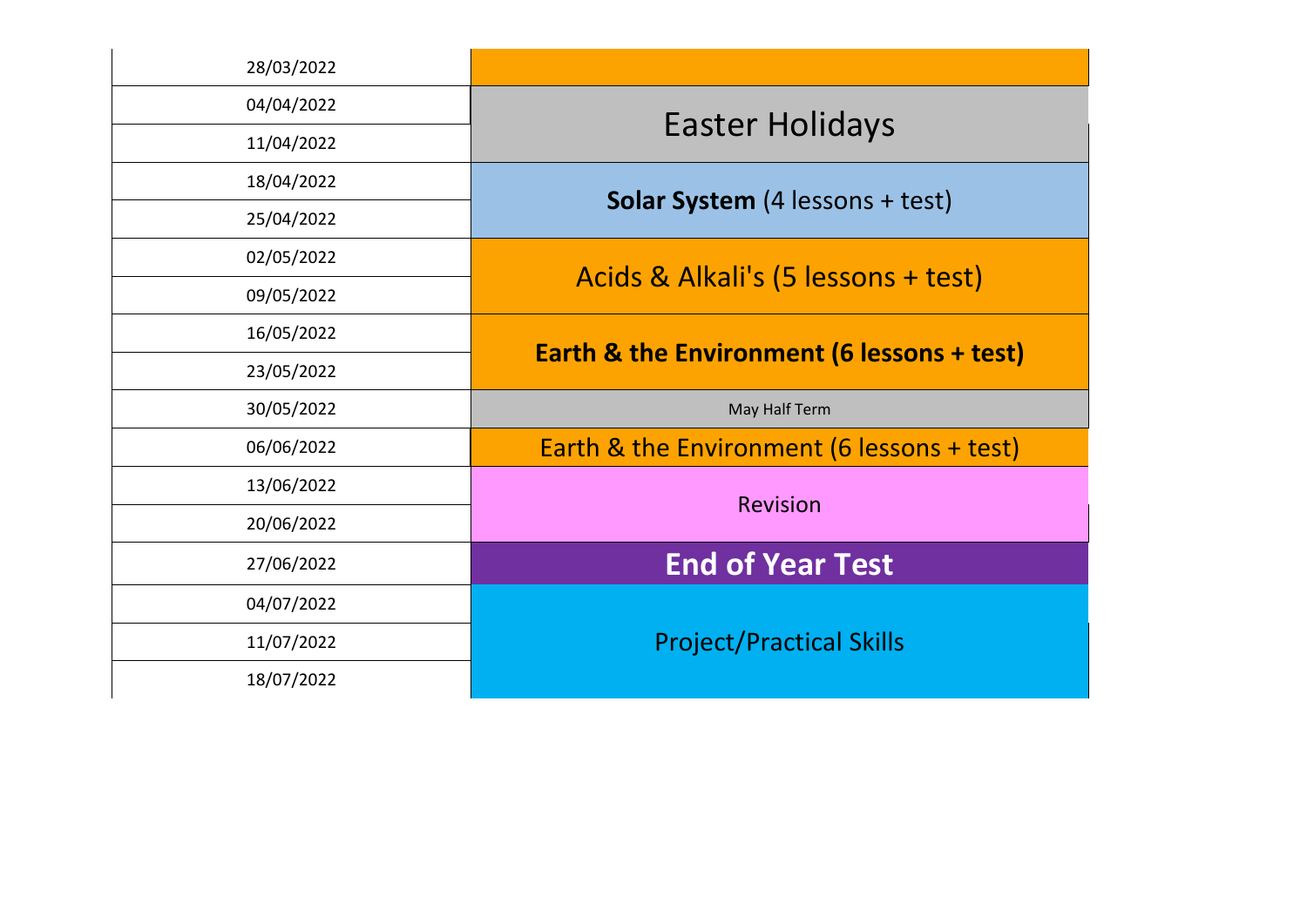<span id="page-12-0"></span>

|                        | $HT1 - 14$ lessons                                  | $HT2 - 12$ lessons                                      | $HT3 - 12$ lessons                              | $HT4 - 12$ lessons                                               | $HT5 - 14$ lessons                                  | $HT6 - 4$ lessons +                                |
|------------------------|-----------------------------------------------------|---------------------------------------------------------|-------------------------------------------------|------------------------------------------------------------------|-----------------------------------------------------|----------------------------------------------------|
| Year<br>$\overline{7}$ |                                                     |                                                         |                                                 |                                                                  |                                                     | revision time                                      |
|                        | Topic1: Lab Safety                                  | <b>Topic: Particles &amp; Their</b><br><b>Behaviour</b> | Topic: Atoms, Elements &<br>Compounds           | <b>Topic: Reproduction</b>                                       | <b>Topic: The Solar System</b><br>Solar System      | <b>Topic: Earth &amp; The</b><br>Environment cont. |
|                        | Lab Safety                                          | Solids, Liquids & Gases                                 | <b>Atomic Structure</b>                         | Male & Female Reproductive<br><b>Systems (including Gametes)</b> | Day & Night                                         | Climate Change                                     |
|                        | <b>Bunsen Burner</b>                                | Changes of State                                        | Electron Configuration (EXT)                    | Fertilisation                                                    | Seasons                                             | The Carbon Cycle                                   |
|                        | Scientific Equipment<br>Writing a Method (EXT)      | Melting Point & Boiling Point<br>(EXT)                  | Atoms & Elements                                | Pregnancy & Birth                                                | Galaxies & Universe                                 | Greenhouse Gases                                   |
|                        | <b>Topic: Cells</b>                                 | <b>Expansion &amp; Contraction</b>                      | <b>Compounds &amp; Mixtures</b>                 | The Menstrual Cycle                                              | Light Years (EXT)                                   | Recycling                                          |
|                        | <b>Animal Cells</b>                                 | Diffusion                                               | Symbols & Formulae                              | <b>Effects of Maternal Lifestyle</b><br>(EXT)                    | Topic: Acids & Alkali's                             | <b>Topic: Revision/Investigation</b><br>Lessons    |
|                        | Plant Cells                                         | Gas Pressure                                            | <b>Topic: Energy</b>                            | Pollination & Seeds                                              | Acids & Alkali's                                    |                                                    |
|                        | Unicellular Cells<br>Prokaryotic & Eukaryotic Cells | Density                                                 | <b>Energy Stores</b><br><b>Energy Transfers</b> | Investigating Seed Dispersal                                     | Indicators (2 lessons)<br>Ionisation of Acids (EXT) |                                                    |
|                        | (EXT)                                               | <b>Topic: Forces</b>                                    | Sankey Diagrams                                 | <b>Topic: Types of Reaction</b>                                  | Neutralisation                                      |                                                    |
|                        | Movement of Substances<br>Across Cells (Diffusion,  | <b>Identifying Forces</b>                               | Efficiency                                      | <b>Physical &amp; Chemical Reactions</b>                         | <b>Topic: Earth &amp; The</b>                       |                                                    |
|                        | Osmosis, Active Transport)                          | <b>Measuring Forces</b>                                 | Conduction, Convection &                        | Word & Symbol Equations                                          | <b>Environment</b>                                  |                                                    |
|                        | Microscopes<br><b>Microscope Calculations</b>       | Balanced & Unbalanced<br>Forces                         | Insulation<br><b>Preventing Heat Loss</b>       | Combustion<br><b>Thermal Decomposition</b>                       | Structure & Composition of<br>the Earth             |                                                    |
|                        | <b>Specialised Cells</b>                            | Newton's Laws (EXT)                                     | Renewable & Non-Renewable                       | Exothermic & Endothermic                                         | 3 Types of Rocks & The Rock<br>Cycle                |                                                    |
|                        | Stem Cells (EXTO                                    | Hooke's Law                                             | <b>Energy Resources</b>                         | Reactions                                                        | Fossil Fuels (EXT)                                  |                                                    |
|                        |                                                     | Friction (EXT)                                          | Nuclear Energy (EXT)                            | <b>Reaction Profiles</b>                                         |                                                     |                                                    |
|                        |                                                     | Streamlining (EXT)<br>Moments (EXT)                     |                                                 | Gas Tests (EXT)<br><b>Calculating Rates of Reaction</b>          |                                                     |                                                    |
|                        |                                                     | Gravity, Mass & Weight                                  |                                                 | (EXT)                                                            |                                                     |                                                    |
|                        |                                                     | Topic: Health & Lifestyle                               |                                                 | Factors Affecting Rates of<br>Reaction (EXT)                     |                                                     |                                                    |
|                        |                                                     | Food Groups                                             |                                                 | Catalysts                                                        |                                                     |                                                    |
|                        |                                                     | <b>Balanced &amp; Unbalanced Diets</b>                  |                                                 | Rates of Reaction -<br>Concentration Practical (EXT)             |                                                     |                                                    |
|                        |                                                     | Energy in Food                                          |                                                 |                                                                  |                                                     |                                                    |
|                        |                                                     | Energy in Food Practical (EXT)                          |                                                 |                                                                  |                                                     |                                                    |
|                        |                                                     | The Digestive System                                    |                                                 |                                                                  |                                                     |                                                    |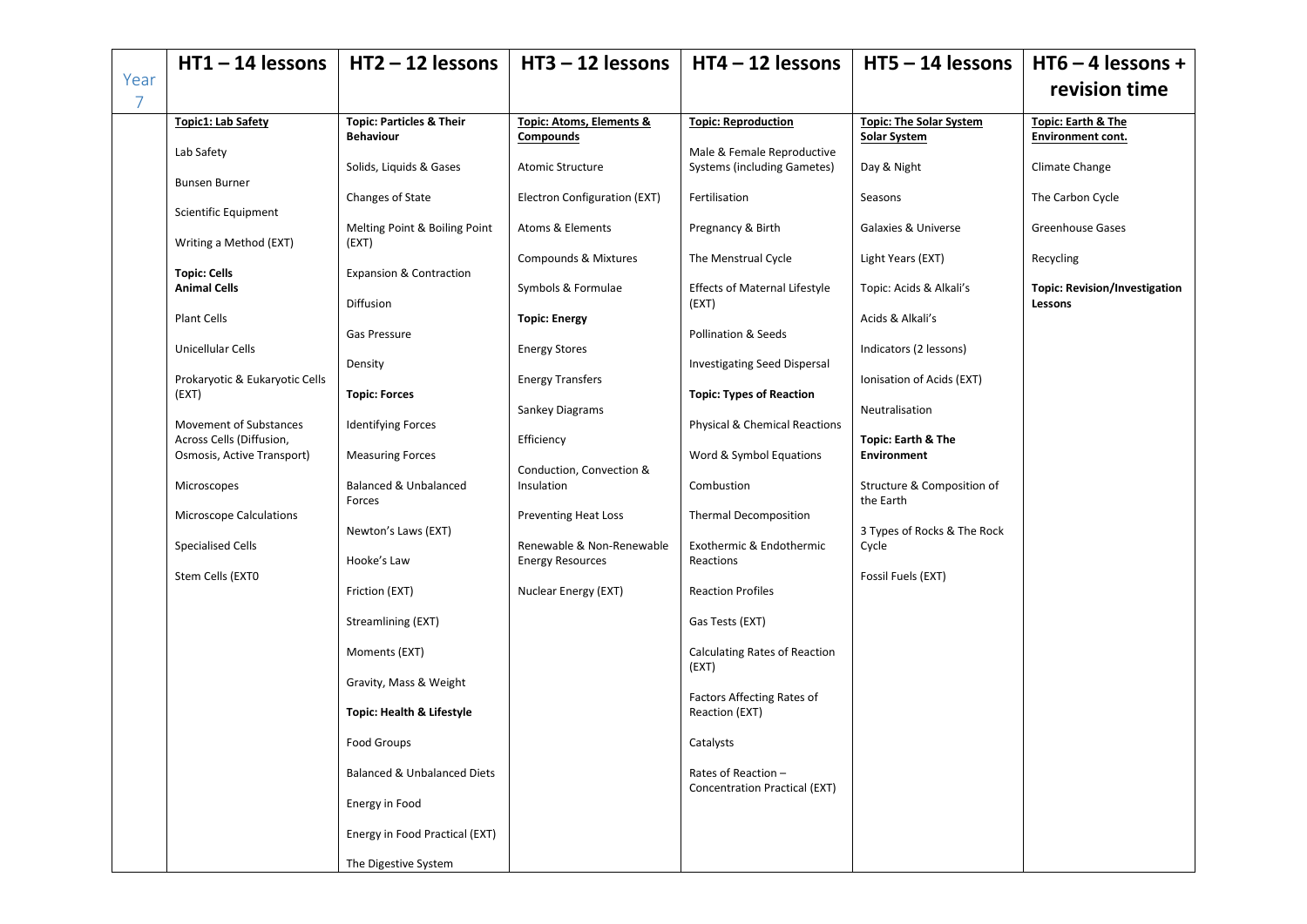|  | Digestion<br>Digestive Enzymes                     |  |  |
|--|----------------------------------------------------|--|--|
|  | Communicable & Non-<br>Communicable Diseases (EXT) |  |  |
|  | Microorganisms (EXT)                               |  |  |
|  | Pathogens (EXT)                                    |  |  |
|  | Antibiotics (EXT)                                  |  |  |
|  | Human Defences (EXT)                               |  |  |
|  | Vaccinations (EXT)                                 |  |  |
|  |                                                    |  |  |

<span id="page-13-0"></span>

| Year <sub>8</sub>        |                                              |
|--------------------------|----------------------------------------------|
| <b>Staff</b>             | <b>6 HOURS</b>                               |
| <b>Fortnightly Hours</b> |                                              |
| 06/09/2021               | Lab Skills (3 lessons)                       |
| 13/09/2021               | Organisation (7 lessons +                    |
| 20/09/2021               | test)                                        |
| 27/09/2021               |                                              |
| 04/10/2021               |                                              |
| 11/10/2021               | <b>The Periodic Table (8 lessons + test)</b> |
| 18/10/2021               |                                              |
| 25/10/2021               | <b>October Half Term</b>                     |
| 01/11/2021               | Waves $(9$ lessons + test)                   |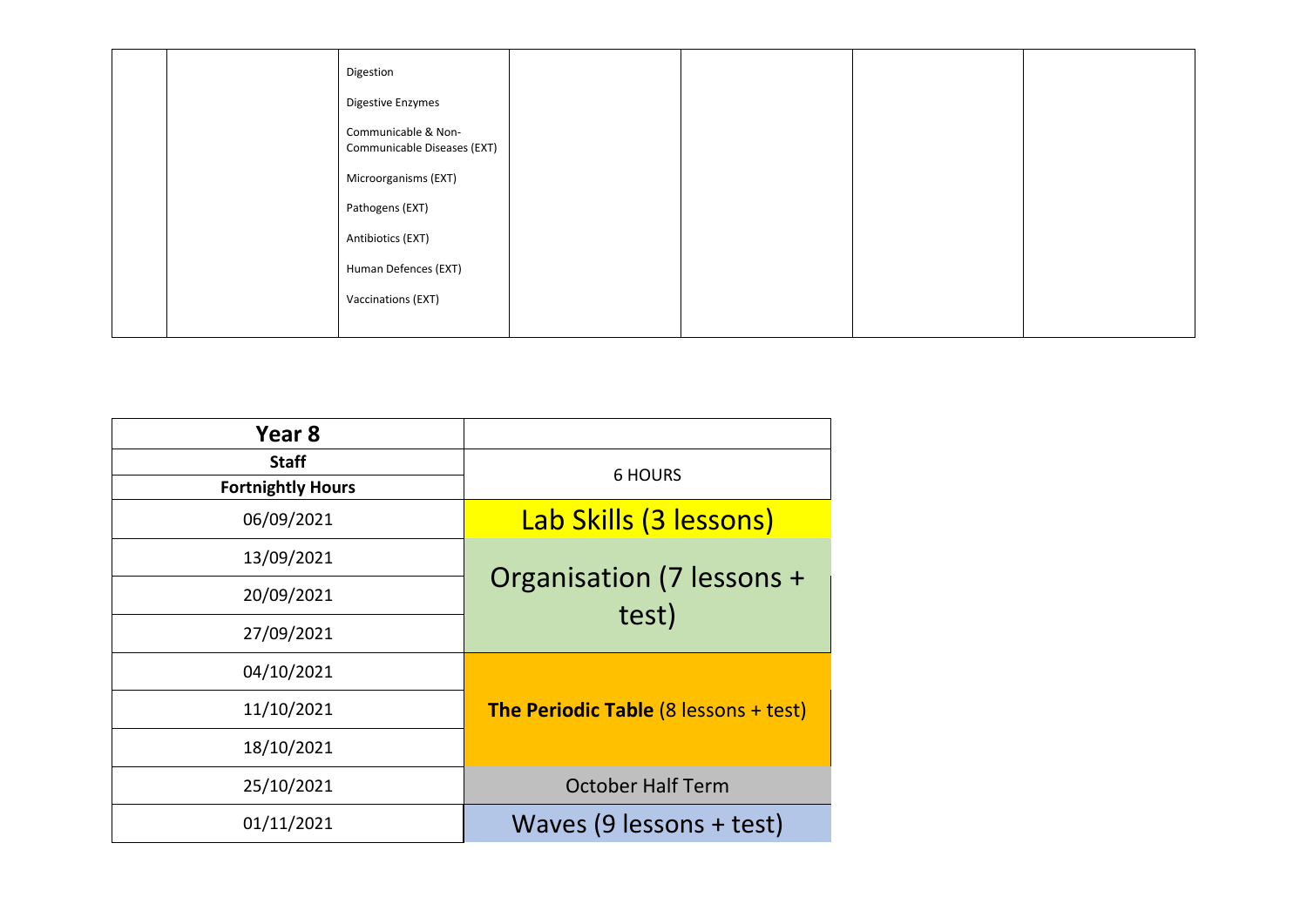| 08/11/2021 |                                              |
|------------|----------------------------------------------|
| 15/11/2021 |                                              |
| 22/11/2021 |                                              |
| 29/11/2021 |                                              |
| 06/12/2021 | <b>Ecosystem Processes (11 lessons</b>       |
| 13/12/2021 | + test)                                      |
| 20/12/2021 |                                              |
| 27/12/2021 |                                              |
| 03/01/2022 | <b>Christmas Holidays</b>                    |
| 10/01/2022 |                                              |
| 17/01/2022 | <b>Chemical Reactions (7 lessons + test)</b> |
| 24/01/2022 |                                              |
| 31/01/2022 | Motion & Pressure (6 lessons +               |
| 07/02/2022 | test)                                        |
| 14/02/2022 | <b>February Half Term</b>                    |
| 21/02/2022 | Inheritance & Variation (5 lessons +         |
| 28/02/2022 | test)                                        |
| 07/03/2022 |                                              |
| 14/03/2022 | <b>Separation Techniques (10 lessons +</b>   |
| 21/03/2022 | test)                                        |
| 28/03/2022 |                                              |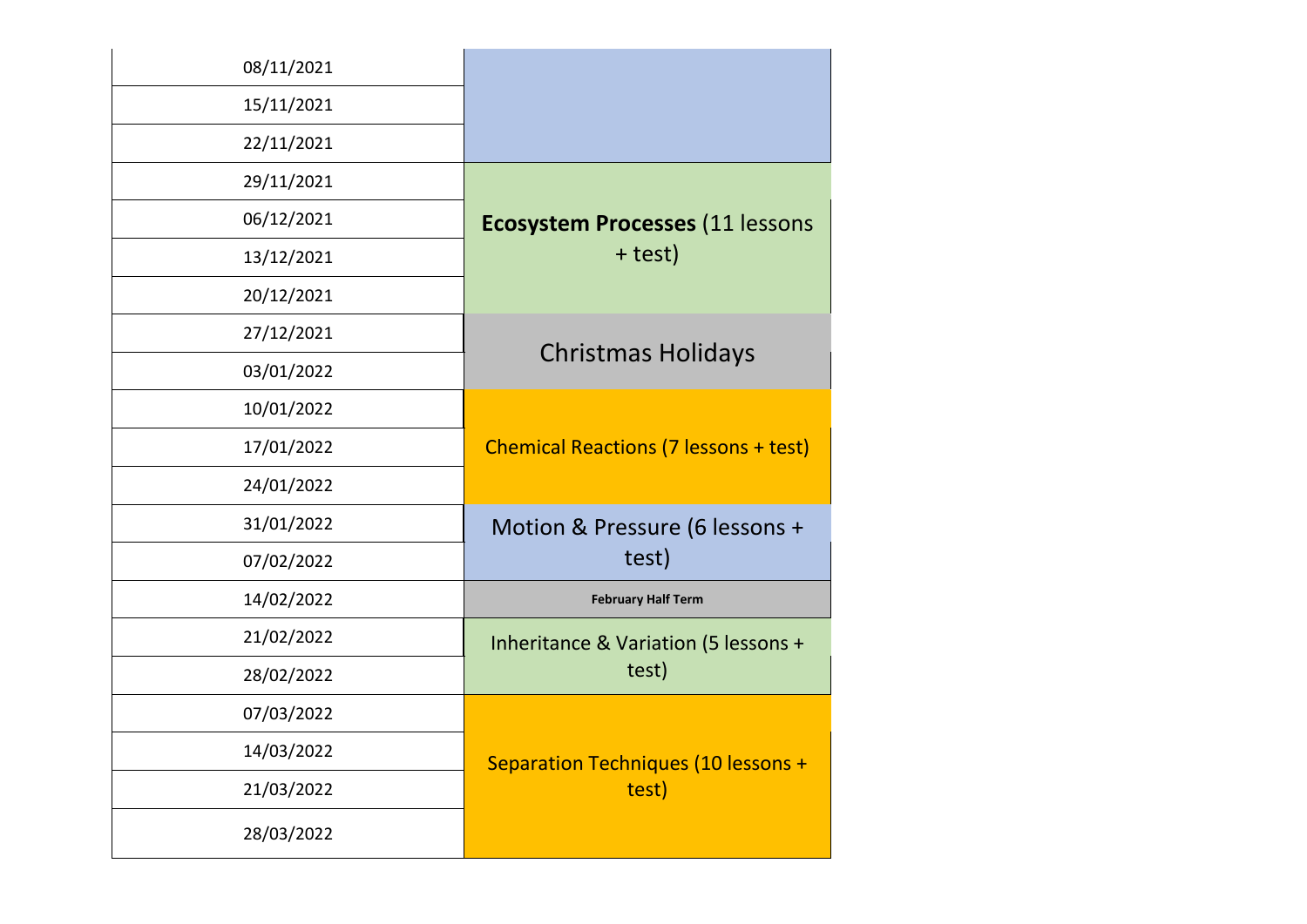| 04/04/2022 | <b>Easter Holidays</b>                     |  |
|------------|--------------------------------------------|--|
| 11/04/2022 |                                            |  |
| 18/04/2022 |                                            |  |
| 25/04/2022 |                                            |  |
| 02/05/2022 | Electricity (11 lessons + test)            |  |
| 09/05/2022 |                                            |  |
| 16/05/2022 |                                            |  |
| 23/05/2022 | Magnets (5 lessons + test)                 |  |
| 30/05/2022 | May Half Term                              |  |
| 06/06/2022 |                                            |  |
| 13/06/2022 | <b>Revision</b>                            |  |
| 20/06/2022 | <b>END OF YEAR SYNOPTIC</b><br><b>TEST</b> |  |
| 27/06/2022 |                                            |  |
| 04/07/2022 |                                            |  |
| 11/07/2022 | <b>Project/Practical Skills</b>            |  |
| 18/07/2022 |                                            |  |

|  |  | ' Year   HT1 – 15 lessons   HT2 – 18 lessons   HT3 – 12 lessons   HT4 – 8 lessons   HT5 – 18 lessons   HT6 – 7 lessons + 1 |          |
|--|--|----------------------------------------------------------------------------------------------------------------------------|----------|
|  |  |                                                                                                                            | revision |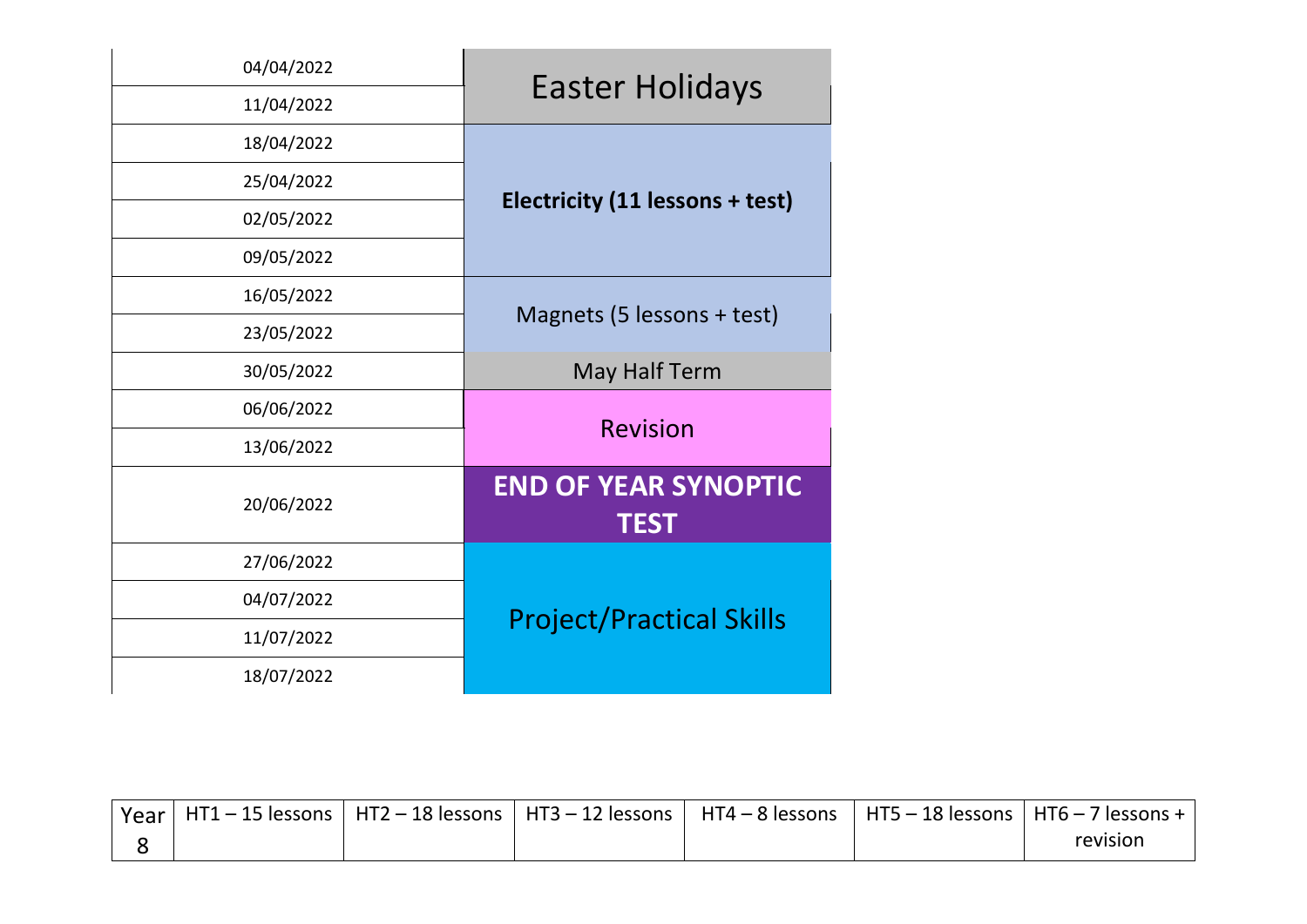| <b>Topic: Organisation</b>       | Topic: Waves (Light &<br>Sounds)  | <b>Topic: Ecosystem Processes</b>            | <b>Topic: Motion &amp; Pressure</b><br>cont. | <b>Topic: Separation Techniques</b>    | Topic: Electricity cont.            |
|----------------------------------|-----------------------------------|----------------------------------------------|----------------------------------------------|----------------------------------------|-------------------------------------|
| Cells, Tissues, Organs, Organ    |                                   | Photosynthesis                               |                                              | Solubility                             | Resistance                          |
| Systems                          | Energy Transfers (EXT)            |                                              | Pressure (F/A)                               |                                        |                                     |
| The Lungs                        | Transverse & Longitudinal         | Leaf Adaptations for Gas<br>Exchange         | Pressure in Liquids                          | Rates of Dissolving                    | Power & Energy Cost<br>Calculations |
| <b>Breathing</b>                 | Producing Sounds & How            | Test a Leaf for Starch (EXT)                 | Pressure in Gases                            | Solubility Curves (EXT)                | <b>Topic: Magnetism</b>             |
|                                  | Sounds Travel (one lesson)        |                                              |                                              | Filtration (2 lessons)                 |                                     |
| Gas Exchange                     | <b>Hearing Sounds</b>             | Transpiration & Translocation<br>(EXT)       | Topic: Inheritance &<br>Variation            | Crystallisation (2 lessons)            | Magnetic Fields                     |
| The Heart & Circulatory          |                                   |                                              |                                              |                                        | Magnets                             |
| System (EXT)                     | <b>EM Spectrum</b>                | <b>Topic: Chemical Reactions</b><br>(Metals) | <b>Genetic Variation</b>                     | Chromatography (2 lessons)             | Electromagnets                      |
| Blood Cells & Vessels (EXT)      | Comparing Light & Sound           |                                              | Genetic Cross Diagrams (EXT)                 | Distillation                           |                                     |
| The Skeleton                     | The Eye                           | Metals & Oxygen                              | Genetic Disease & Sex                        | <b>Topic: Electricity</b>              | <b>Making Magnets</b>               |
|                                  |                                   | Metals & Acid                                | Determination (EXT)                          |                                        | Uses of Electromagnets              |
| Movement - Joints                | Reflection                        |                                              |                                              | Atomic Structure                       |                                     |
|                                  |                                   | Acids & Hydroxides                           | Adaptations                                  |                                        |                                     |
| Movement - Muscles               | Refraction                        |                                              |                                              | Conductors & Insulators                |                                     |
| <b>Topic: The Periodic Table</b> | Seeing Colour (EXT)               | Acids & Carbonates                           | Natural Selection                            | <b>Static Electricity</b>              |                                     |
|                                  |                                   | <b>Conservation of Mass</b>                  | Selective Breeding (EXT)                     |                                        |                                     |
| The Periodic Table               | <b>Wave Calculations</b>          |                                              |                                              | <b>Electrical Circuits</b>             |                                     |
|                                  |                                   | Word & Symbol Equations                      | Extinction                                   |                                        |                                     |
| History of the Periodic Table    | <b>Topic: Ecosystem Processes</b> |                                              |                                              | <b>Current &amp; Measuring Current</b> |                                     |
| Metals & Non-Metals              | Living Processes MRS NERG         | <b>Balancing Equations (EXT)</b>             | Biodiversity                                 | (one lesson)                           |                                     |
|                                  |                                   | The Reactivity Series                        | Extremophiles (EXT)                          | Voltage & Measuring Voltage            |                                     |
| Alloys (EXT)                     | 5 Kingdoms & Classes (EXT)        |                                              |                                              | (one lesson)                           |                                     |
|                                  |                                   | Displacement Reactions (EXT)                 |                                              |                                        |                                     |
| Ceramics (EXT)                   | Classification & Keys             |                                              |                                              | Series & Parallel Circuits             |                                     |
| Polymers (EXT)                   | Food Chains & Webs (one           | Extracting Metals (EXT)                      |                                              | <b>Current in Parallel Circuits</b>    |                                     |
|                                  | lesson)                           | <b>Topic: Motion &amp; Pressure</b>          |                                              |                                        |                                     |
| Composites (EXT)                 |                                   |                                              |                                              | Voltage in Parallel Circuits           |                                     |
|                                  | <b>Pyramids of Numbers</b>        | Speed                                        |                                              |                                        |                                     |
| Ar & Mr (EXT)                    |                                   |                                              |                                              |                                        |                                     |
| Reactivity of Group 1 (Alkali    | Pyramids of Biomass (EXT)         | Distance-Time Graphs                         |                                              |                                        |                                     |
| Metals)                          | Bioaccumulation                   | Velocity-Time Graphs                         |                                              |                                        |                                     |
| Reactivity of Group 7            | Competition                       |                                              |                                              |                                        |                                     |
| (Halogens)                       |                                   |                                              |                                              |                                        |                                     |
| Noble Gases                      | Sampling Techniques (EXT)         |                                              |                                              |                                        |                                     |
|                                  | Aerobic Respiration               |                                              |                                              |                                        |                                     |
| Naming Compounds                 |                                   |                                              |                                              |                                        |                                     |
|                                  | Anaerobic Respiration             |                                              |                                              |                                        |                                     |
| <b>Writing Formulae</b>          |                                   |                                              |                                              |                                        |                                     |
|                                  | Exercise & Respiration            |                                              |                                              |                                        |                                     |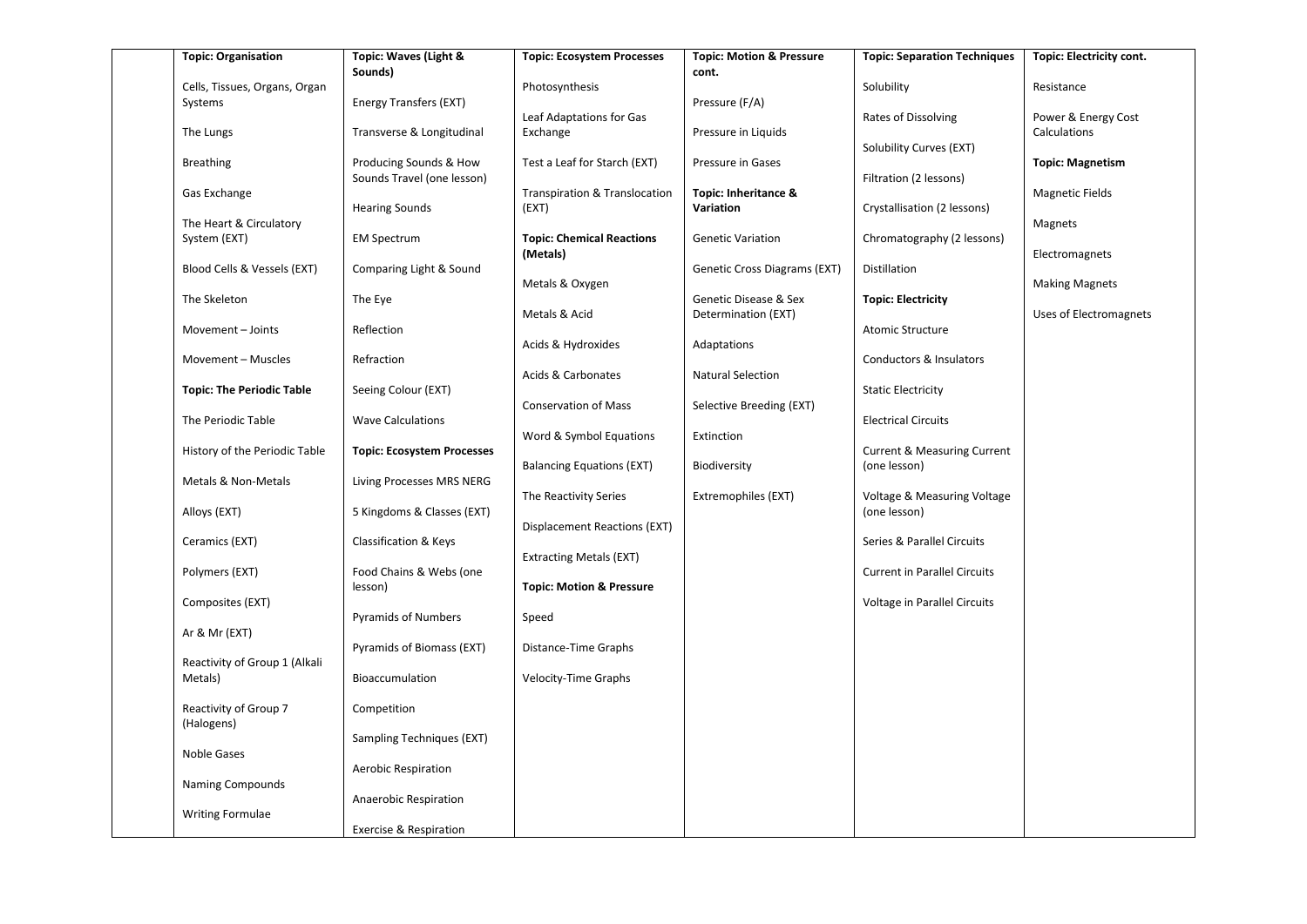<span id="page-17-0"></span>

| Year<br>9 | Chemistry $-35$ lessons                 |                                  |                                          | Physics - 35 lessons          |                              | Biology $-31$ lessons      |  |
|-----------|-----------------------------------------|----------------------------------|------------------------------------------|-------------------------------|------------------------------|----------------------------|--|
|           |                                         | $\overline{2}$                   | 3                                        | 4                             | 5                            | 6                          |  |
|           |                                         |                                  |                                          |                               |                              |                            |  |
|           | <b>Topic: Chemistry</b>                 | <b>Topic: Investigative</b>      | <b>Topic: Physics - Energy and</b>       | Topic: Forces - 17 lessons    | Topic: Cell Biology - 16     | <b>Topic: Communicable</b> |  |
|           | Fundamentals - 18 lessons               | Chemistry - 17 lessons           | Waves - 18 lessons                       |                               | lessons                      | Diseases - 15 lessons      |  |
|           |                                         |                                  |                                          | Knowledge:                    |                              |                            |  |
|           | Knowledge:<br>Changing states of matter | Knowledge:<br>lonic bonding part | Knowledge:<br>Types of energy and energy | Scalar and vector quantities  | Knowledge:<br>Types of cells | Knowledge:<br>Health       |  |
|           |                                         |                                  | transfers                                | Types of forces               |                              |                            |  |
|           | Atoms and elements                      | Properties of ionic bonding      |                                          |                               | Specialised cells            | <b>Bacterial diseases</b>  |  |
|           |                                         |                                  | Open and closed systems                  | Centre of mass                |                              |                            |  |
|           | Compounds and formulae                  | Covalent bonding                 |                                          |                               | Tissues, organs and systems  | Pathogens                  |  |
|           |                                         |                                  | Insulation                               | Weight                        |                              |                            |  |
|           | Pure substances and solutions           | Properties of covalent           |                                          |                               | Introducing microscopes      | <b>Viral Diseases</b>      |  |
|           |                                         | structures                       | Non-renewable resources                  | Resultant forces              |                              |                            |  |
|           | Separation techniques                   |                                  |                                          |                               | <b>RP: Using Microscopes</b> | Fungal and protists        |  |
|           |                                         | Giant covalent structures        | Renewable resources                      | Vector diagrams               |                              |                            |  |
|           | RP: Chromatography                      | <b>Metallic Bonding</b>          | Comparison of energy                     | Speed and velocity            | Types of microscope          | Our barriers to diseases   |  |
|           | <b>Changing Atomic Theories</b>         |                                  | resources                                |                               | <b>DNA</b>                   | The immune system          |  |
|           |                                         | Comparing and contrasting        |                                          | Distance time graphs          |                              |                            |  |
|           | Protons, Neutrons and                   | types of bonding                 | Work done                                |                               | Mitosis and the cell cycle   | Vaccinations               |  |
|           | Electrons                               |                                  |                                          | Acceleration and deceleration |                              |                            |  |
|           |                                         | Word and symbol equations        | Power                                    |                               | Incredible stem cells        | Medicines                  |  |
|           | Electron configuration                  |                                  |                                          | Velocity time graphs          |                              |                            |  |
|           |                                         | <b>Balancing equations</b>       | <b>Efficiency calculations</b>           |                               | Asexual reproduction         | Antibiotic resistance      |  |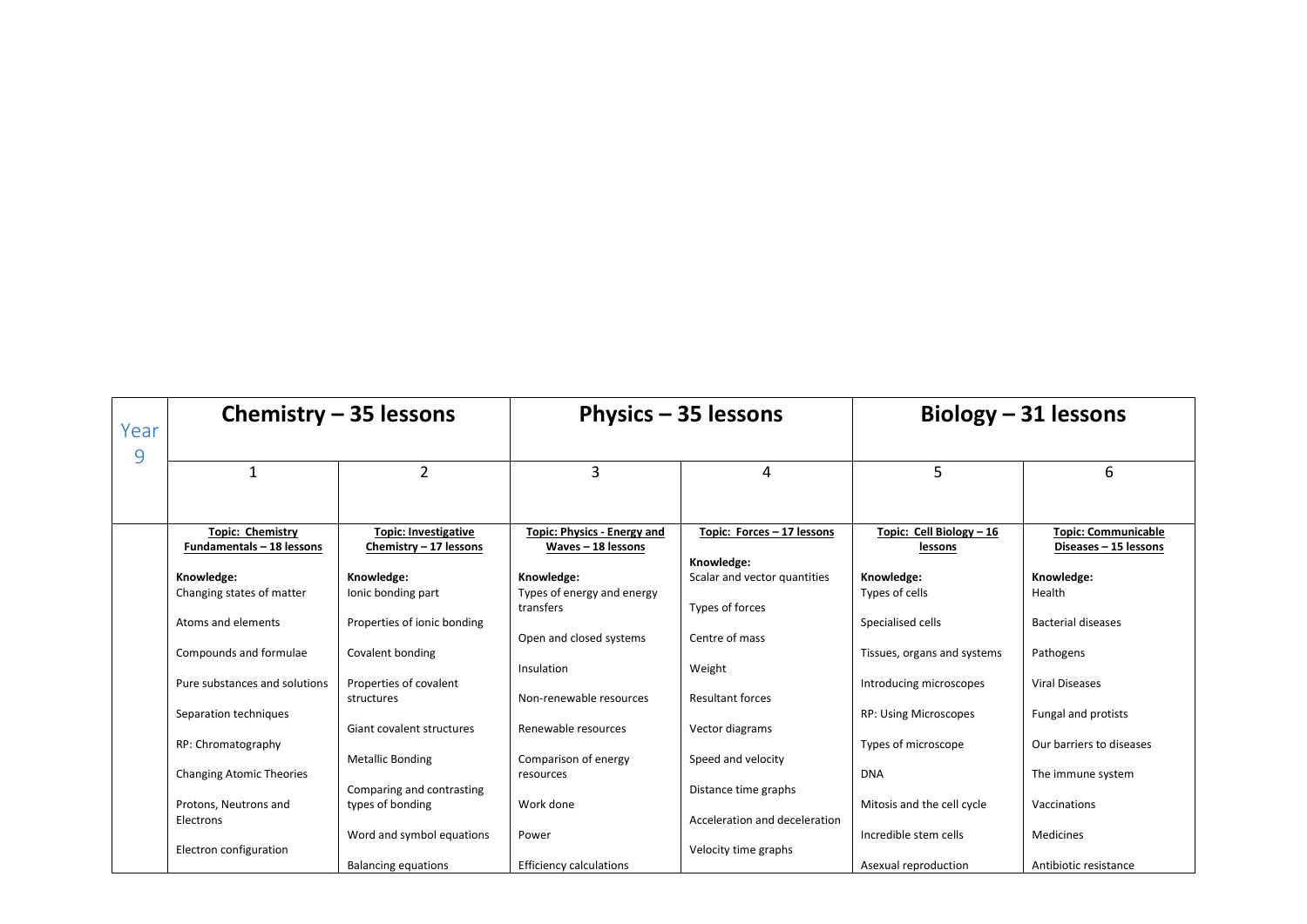| Isotopes and relative atomic |                                |                                                | <b>Terminal Velocity</b>        |                            |                            |
|------------------------------|--------------------------------|------------------------------------------------|---------------------------------|----------------------------|----------------------------|
| mass                         | Conservation of mass           | Gravitational potential energy                 |                                 | Sexual Reproduction and    | Developing new drugs       |
|                              |                                |                                                | Newton's first law              | <b>Meiosis</b>             |                            |
| The periodic table           | Metals and oxygen              | Kinetic energy                                 |                                 |                            | Cancer                     |
|                              |                                |                                                | Newton's second law             | Sexual vs asexual          |                            |
| The modern periodic table    | Metals and acid                | Elastic potential energy                       |                                 | reproduction               | Scatter Graphs and Health  |
|                              |                                |                                                | Newton's third law              |                            |                            |
| Metals and non-metals        | Metals and water               | RP: Relationship between                       |                                 | Examples of unusual        | Frequency tables and       |
|                              |                                | force and extension                            | Stopping distances              | reproduction               | histograms                 |
| Uses of metals and alloys    | Acids and bases                |                                                |                                 |                            |                            |
|                              |                                | Introduction to waves                          | Magnets                         | Inheritance (genetic cross | Analysis data              |
| Alkali metals                | Neutralisation                 | Waves equation                                 |                                 | diagrams)                  |                            |
|                              |                                |                                                | Electromagnets                  |                            |                            |
| Halogens                     | RP: Soluble Salts              | Measuring speed of sound                       |                                 | Family trees               | Skills:                    |
|                              |                                |                                                |                                 |                            | Plot and interpret scatter |
| <b>Noble Gases</b>           | Reactivity series and          | Measuring period of a wave                     | Skills:                         | Genetic diseases and sex   | graphs showing data about  |
|                              | displacement reactions         |                                                | Using a manual or digital scale | determination              | health and diseases        |
| Gas tests                    |                                | RP: Measuring speed of a                       | Rearranging and using           |                            | Analyse data health from   |
|                              | Skills:                        | wave using a ripple tank                       | equations                       |                            | frequency tables and       |
|                              | Writing a method               |                                                | Stating the resolution          | Skills:                    | histograms                 |
| Skills:                      | Reproducibility and            | <b>EM Spectrum</b>                             | Explaining why certain          | Writing instructions       | Using a given result table |
| Calculate the number of      | repeatability                  |                                                | apparatus is used               | Calculate uncertainty      |                            |
| protons, neutrons and        | Following a given method       |                                                | Sketch graph                    | Creating own hypothesis    |                            |
| electrons for different      | Following a given risk         | Skills:                                        | Using a manual or digital scale | Making scientific drawings |                            |
| elements                     | assessment                     | Independent, dependent and                     | Making predictions from data    | Evaluating stem cells      |                            |
|                              | Writing a risk assessment      |                                                |                                 | Explaining why certain     |                            |
| Naming apparatus             |                                | control variables                              | Range electrolyte<br>Gradient   |                            |                            |
| Selecting appropriate        | (hazards, risks, precautions)  | <b>Explaining differences</b><br>between waves |                                 | apparatus is used          |                            |
| apparatus                    | Explaining properties of types |                                                | Area under a graph              |                            |                            |
| Explaining why certain       | of bonding                     | Stating the resolution                         |                                 |                            |                            |
| apparatus is used            | Reproducibility and            | Using a manual or digital scale                |                                 |                            |                            |
| Accuracy (comparison to true | repeatability                  | Explaining why certain                         |                                 |                            |                            |
| value)                       |                                | apparatus is used                              |                                 |                            |                            |
| Select the best hypothesis   |                                | <b>Bar chart</b>                               |                                 |                            |                            |
| based on results             |                                |                                                |                                 |                            |                            |
|                              |                                |                                                |                                 |                            |                            |
|                              |                                |                                                |                                 |                            |                            |
|                              |                                |                                                |                                 |                            |                            |
|                              |                                |                                                |                                 |                            |                            |
|                              |                                |                                                |                                 |                            |                            |
|                              |                                |                                                |                                 |                            |                            |
|                              |                                |                                                |                                 |                            |                            |
|                              |                                |                                                |                                 |                            |                            |
|                              |                                |                                                |                                 |                            |                            |

<span id="page-18-0"></span>

|                      | Paper 1 – Combined Science |                             |
|----------------------|----------------------------|-----------------------------|
| Biology - 54 lessons | Chemistry $-51$ lessons    | <b>Physics - 47 lessons</b> |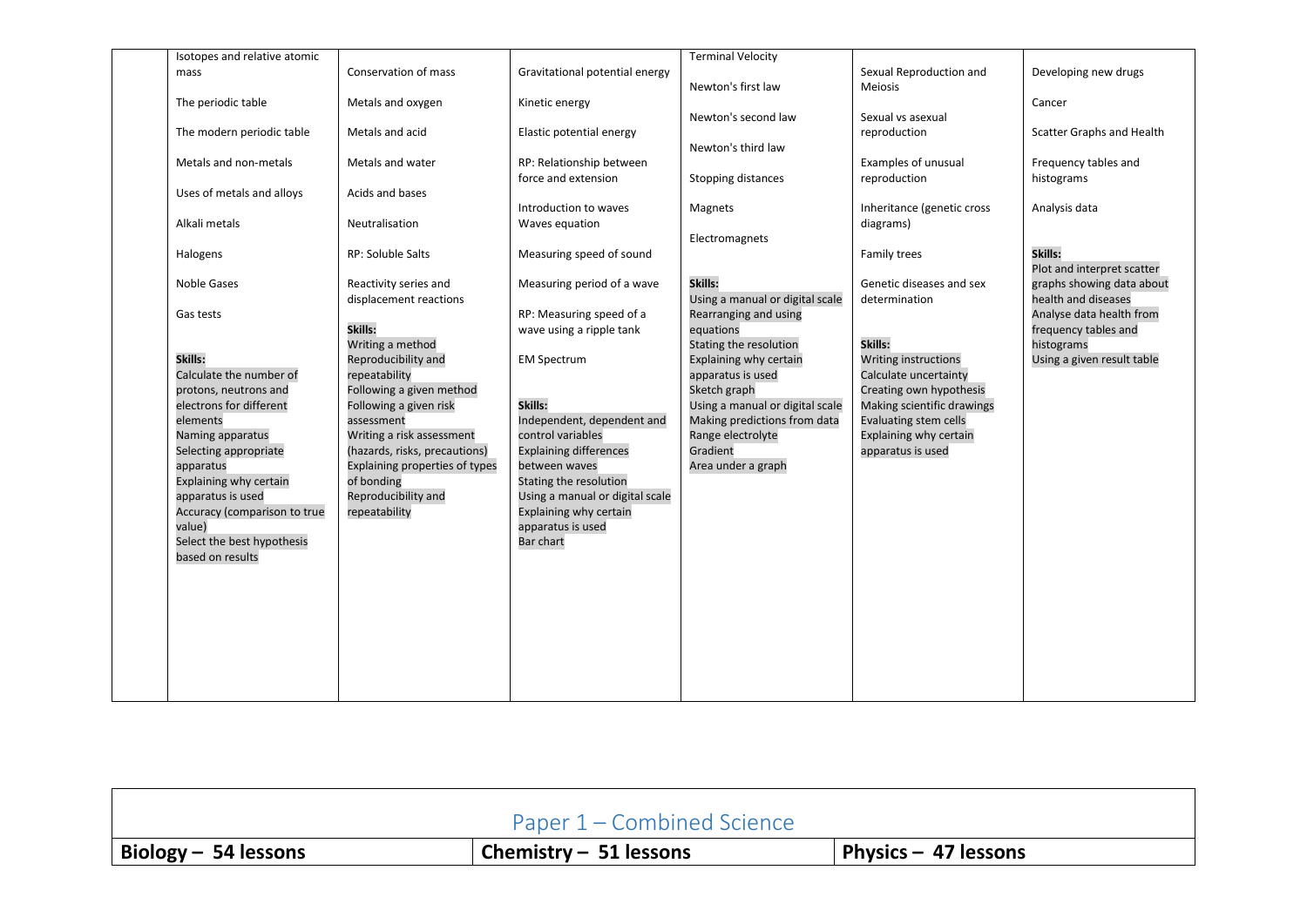| Topic 1 - Cell biology                                                                                                                      |                                                                                                                                                                                                                                                                                                                                                                                         |                                                                  | Topic 1 - Atomic structure and the periodic table                                                                                                                                                                                                                                                                                                                                                                                                                                                        | Topic 1 - Energy                                                        |                                                                                                                                                                                                                                                                                                                                                                                                                                                          |
|---------------------------------------------------------------------------------------------------------------------------------------------|-----------------------------------------------------------------------------------------------------------------------------------------------------------------------------------------------------------------------------------------------------------------------------------------------------------------------------------------------------------------------------------------|------------------------------------------------------------------|----------------------------------------------------------------------------------------------------------------------------------------------------------------------------------------------------------------------------------------------------------------------------------------------------------------------------------------------------------------------------------------------------------------------------------------------------------------------------------------------------------|-------------------------------------------------------------------------|----------------------------------------------------------------------------------------------------------------------------------------------------------------------------------------------------------------------------------------------------------------------------------------------------------------------------------------------------------------------------------------------------------------------------------------------------------|
| 1.<br>2.<br>3.<br>4.<br>5.<br>6.<br>7.<br>8.<br>Diffusion<br>9.<br>10.<br>11.<br>Osmosis<br>12.<br>13.<br>14.                               | Types of cell<br>Specialised cells<br>Introducing microscopes<br>RP: Using microscopes<br>Types of microscope<br>Mitosis and the cell cycle<br>Stem cells<br>Evaluating stem cells<br>Surface area and volume ratio<br>Diffusion in action<br>Osmosis in action<br>RP: Osmosis investigation<br>15. Active transport                                                                    | 1.<br>2.<br>3.<br>4.<br>5.<br>6.<br>7.<br>8.<br>9.<br>10.<br>11. | Atoms, elements, compounds and mixtures<br>Word equations, formulas and symbol equations<br><b>Balancing equations</b><br>Separation techniques - Distillation and Filtration<br>Separation techniques - Crystallisation and<br>Chromatography, including RP<br><b>Changing Atomic Theories</b><br>Protons, Neutrons and Electrons<br>Electron configuration<br>Isotopes and relative atomic mass<br>The development of the periodic table<br>Metals and group 1<br>12. Non-metals, group 7 and group 0. | 1.<br>2.<br>3.<br>4.<br>5.<br>6.<br>7.<br>8.<br>9.<br>10.               | Types of energy and energy transfers<br>Conservation of energy<br>Insulation<br>Non-renewable resources<br>Renewable resources<br>Comparison of energy resources<br>Work done<br>Power<br><b>Efficiency calculations</b><br>Gravitational potential energy<br>11. Kinetic energy                                                                                                                                                                         |
| Topic 2 - Organisation<br>1.<br>2.<br>Enzymes<br>3.<br>4.<br>5.<br>6.<br>7.<br>8.<br>9.<br>10.<br>11.<br>12.<br>13.<br>14.<br>Cancer<br>15. | Tissues, organs and systems<br>Plant cells, tissues and organs<br>RP: pH and enzymes<br>RP: pH and enzymes<br>Digestion<br>RP: Testing food groups<br>The lungs<br>The heart<br>Blood vessels and heart rate<br><b>Blood composition</b><br>Cardiovascular disease<br>Disease data<br>Non-communicable diseases<br>16. Transpiration and translocation<br>17. Transpiration experiments | 1.<br>2.<br>3.<br>4.<br>5.<br>6.<br>7.<br>8.<br>9.               | Topic 2 - Bonding, structure, and the properties of matter<br>Ionic bonding<br>Models and properties of ionic compounds<br>Covalent bonding<br>Mini Quiz<br>Properties of small covalent compounds<br>Diamond, Graphene and Silica<br><b>Fullerenes and Graphite</b><br><b>Metallic Structure</b><br>Comparing and contrasting types of bonding                                                                                                                                                          | 1.<br>2.<br>3.<br>4.<br>5.<br>6.<br>7.<br>8.<br>9.<br>10.<br>10.<br>11. | Topic 2 - Electricity<br>Circuit symbols and drawing circuits<br>Calculating current<br>Current in circuits<br>Series and parallel circuits<br>Ohm's Law and Resistance in circuits<br>RP: Factors affecting resistance<br>Light Dependent Resistors Thermistors<br>RP: investigating non-ohmic conductors<br>Mini Quiz<br>Mains electricity and AC & DC and Plugs<br>Power calculations<br>Work done calculations<br>12. National Grid and Transformers |
| Health<br>1.<br>2.<br>3.<br>4.<br>5.<br>6.<br>7.<br>8.<br>9.                                                                                | Topic 3 - Infection and response<br>Pathogens<br>Bacterial diseases<br>Viral diseases<br>4a. Covid 19<br>Fungal and protists<br>Our barriers to diseases<br>White blood cells<br>Vaccinations<br>Antibiotics                                                                                                                                                                            | 1.<br>2.<br>3.<br>4.<br>5.<br>6.                                 | Topic 3 - Quantitative chemistry<br>Conservation of mass<br>Relative formula mass and mini quiz<br>Moles and amount of substances in an equation (HT<br>only)<br>Using moles to balance an equation (HT only)<br>Limiting reactants (HT only)<br>Concentration                                                                                                                                                                                                                                           | 1.<br>2.<br>3.<br>4.<br>5.<br>6.<br>7.<br>8.                            | Topic 3 - Particle model of matter<br>Particle model - density and states<br>RP : Calculating density<br>Change of state<br>Latent heat<br>Heating and cooling graphs<br>Specific heat capacity<br>RP : Investigate the specific heat capacity of a<br>given object<br>Comparing specific heat capacity and latent heat<br>(H only)                                                                                                                      |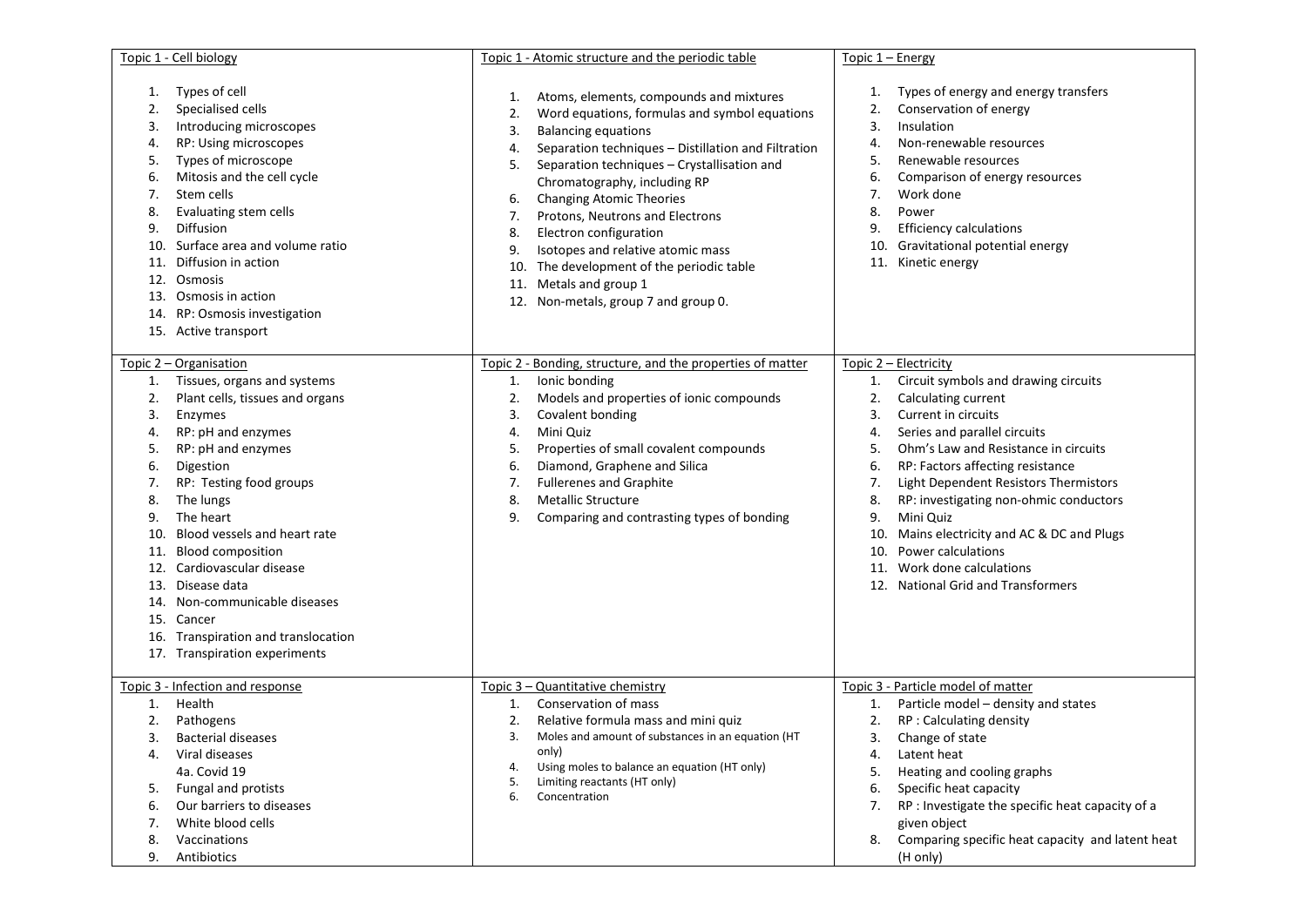| 10. Antibiotic resistance<br>11. Developing new drugs                                                                                                                                                                                                                                                                                                                                                                                                                                                                 |                                                                                                                                                                                                                                                                                                                                                                                                                                                                                                                                                                                                                                                                                              | 9.<br>Pressure in gases                                                                                                                                                                                                                                                                                                                                                                                                                                                                                                                                                                                                                                                                                                                                                                                                                                                                                                                                                                                                                                                                                                                                                                                                                |
|-----------------------------------------------------------------------------------------------------------------------------------------------------------------------------------------------------------------------------------------------------------------------------------------------------------------------------------------------------------------------------------------------------------------------------------------------------------------------------------------------------------------------|----------------------------------------------------------------------------------------------------------------------------------------------------------------------------------------------------------------------------------------------------------------------------------------------------------------------------------------------------------------------------------------------------------------------------------------------------------------------------------------------------------------------------------------------------------------------------------------------------------------------------------------------------------------------------------------------|----------------------------------------------------------------------------------------------------------------------------------------------------------------------------------------------------------------------------------------------------------------------------------------------------------------------------------------------------------------------------------------------------------------------------------------------------------------------------------------------------------------------------------------------------------------------------------------------------------------------------------------------------------------------------------------------------------------------------------------------------------------------------------------------------------------------------------------------------------------------------------------------------------------------------------------------------------------------------------------------------------------------------------------------------------------------------------------------------------------------------------------------------------------------------------------------------------------------------------------|
| 12. Data investigation                                                                                                                                                                                                                                                                                                                                                                                                                                                                                                |                                                                                                                                                                                                                                                                                                                                                                                                                                                                                                                                                                                                                                                                                              |                                                                                                                                                                                                                                                                                                                                                                                                                                                                                                                                                                                                                                                                                                                                                                                                                                                                                                                                                                                                                                                                                                                                                                                                                                        |
| Topic 4 - Bioenergetics<br>Photosynthesis<br>1.<br>2-3. RP: Photosynthesis<br>Limiting factors (H only)<br>4.<br>Aerobic respiration<br>5.<br>Anaerobic respiration<br>6.<br>Using glucose and nitrogen in plants<br>7.                                                                                                                                                                                                                                                                                               | Topic 4 - Chemical changes<br>Acids and bases (F) or strong and weak acids and<br>1.<br>bases (HT)<br>Neutralisation<br>2.<br>RP: Soluble Salts<br>3.<br>Reactions of metals<br>4.<br>5.<br>Reactivity series and extraction methods<br>Electrolysis of molten compounds<br>6.<br>Electrolysis of aqueous compounds<br>7.<br>RP: Electrolysis<br>8.                                                                                                                                                                                                                                                                                                                                          | Topic 4 - Atomic structure<br>Atomic recap<br>1.<br>Changing atomic theories<br>2.<br>Atoms, electrons and energy levels<br>3.<br>Introduction to radioactive decay<br>4.<br>Alpha, beta and gamma<br>5.<br>Half life<br>6.<br>Irradiation and contamination<br>7.                                                                                                                                                                                                                                                                                                                                                                                                                                                                                                                                                                                                                                                                                                                                                                                                                                                                                                                                                                     |
|                                                                                                                                                                                                                                                                                                                                                                                                                                                                                                                       | Topic 5 - Energy changes<br>Exothermic and endothermic reactions<br>1.<br>RP Temperature Changes<br>2.<br>Reaction profiles<br>3.<br>Bond energies (HT)<br>4.                                                                                                                                                                                                                                                                                                                                                                                                                                                                                                                                |                                                                                                                                                                                                                                                                                                                                                                                                                                                                                                                                                                                                                                                                                                                                                                                                                                                                                                                                                                                                                                                                                                                                                                                                                                        |
| Core practical's                                                                                                                                                                                                                                                                                                                                                                                                                                                                                                      | Core practical's                                                                                                                                                                                                                                                                                                                                                                                                                                                                                                                                                                                                                                                                             | Core practical's                                                                                                                                                                                                                                                                                                                                                                                                                                                                                                                                                                                                                                                                                                                                                                                                                                                                                                                                                                                                                                                                                                                                                                                                                       |
| Preparation of a pure, dry sample of a soluble salt<br>1.<br>from an insoluble oxide or carbonate, using a<br>Bunsen burner to heat dilute acid and a water<br>bath or electric heater to evaporate the solution.<br>Investigate what happens when aqueous solutions<br>2.<br>are electrolysed using inert electrodes.<br>Investigate the variables that affect temperature<br>3.<br>changes in reacting solutions such as, eg acid plus<br>metals, acid plus carbonates, neutralisations,<br>displacement of metals. | Use a light microscope to observe, draw and label<br>1.<br>a selection of plant and animal cells. A<br>magnification scale must be included.<br>Investigate the effect of a range of concentrations<br>2.<br>of salt or sugar solutions on the mass of plant<br>tissue<br>3.<br>Use qualitative reagents to test for a range of<br>carbohydrates, lipids and proteins. To include:<br>Benedict's test for sugars; iodine test for starch;<br>and Biuret reagent for protein.<br>Investigate the effect of pH on the rate of reaction<br>4.<br>of amylase enzyme<br>Investigate the effect of light intensity on the rate of<br>photosynthesis using an aquatic organism such as<br>pondweed. | An investigation to determine the specific heat<br>1.<br>capacity of one or more materials. The<br>investigation will involve linking the decrease of<br>one energy store (or work done) to the increase in<br>temperature and subsequent increase in thermal<br>energy stored.<br>Use circuit diagrams to set up and check<br>2.<br>appropriate circuits to investigate the factors<br>affecting the resistance of electrical circuits. This<br>should include: • the length of a wire at constant<br>temperature • combinations of resistors in series<br>and parallel.<br>Use circuit diagrams to construct appropriate<br>3.<br>circuits to investigate the I-V characteristics of<br>variety of circuit elements including a filament<br>lamp, a diode and a resistor at constant<br>temperature.<br>Use appropriate apparatus to make and record the<br>measurements needed to determine the densities of regular<br>and irregular solid objects and liquids. Volume should be<br>determined from the dimensions of regularly shaped<br>objects and by a displacement technique for irregularly<br>shaped objects. Dimensions to be measured using<br>appropriate apparatus such as a ruler, micrometer or<br>Vernier callipers. |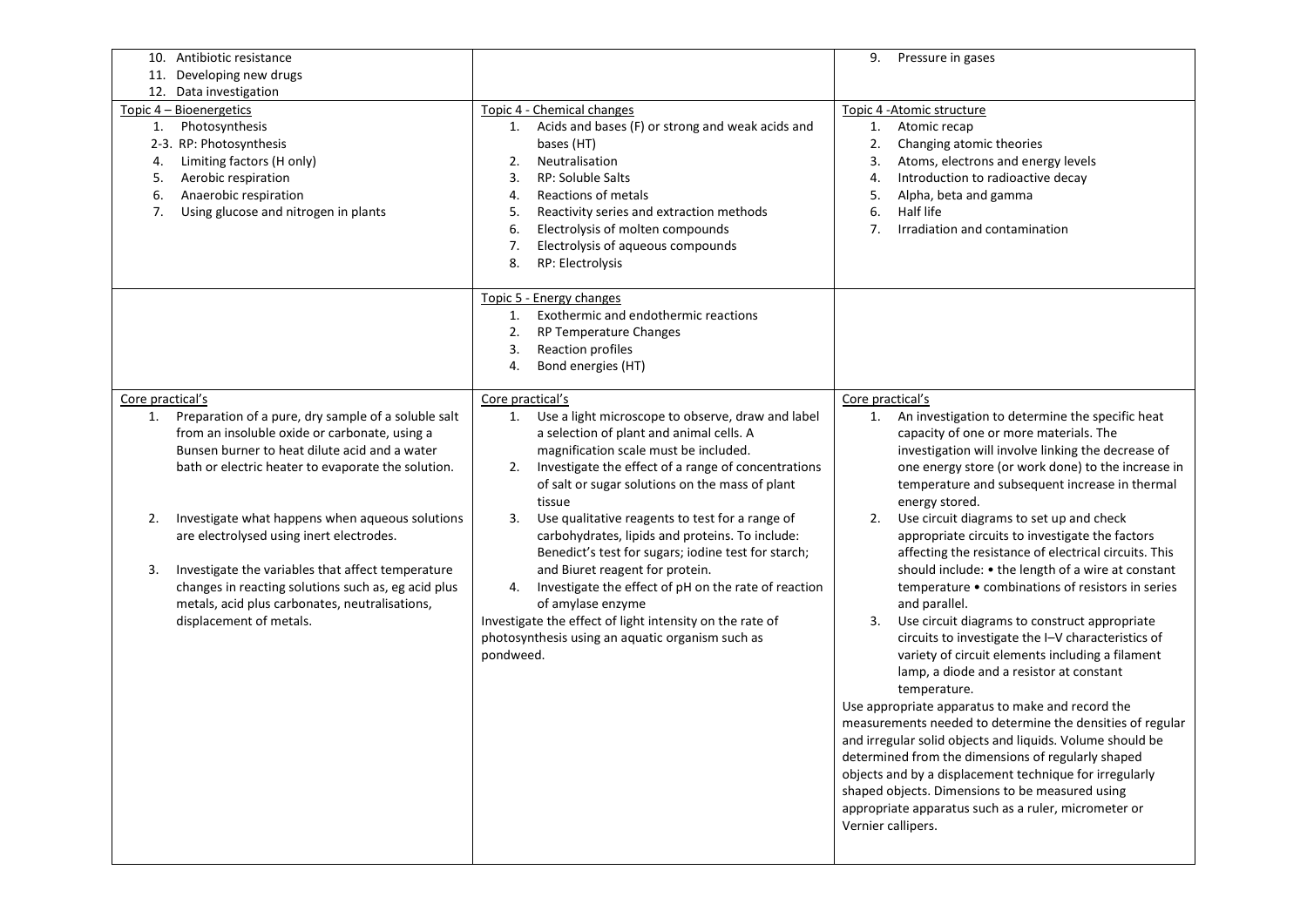<span id="page-21-0"></span>

| Paper 2 – Combined Science<br>Chemistry - 35 lessons<br>Physics - 37 lessons                                                                                                                                                                                                                                                                                                                                                                             |                                                                                                                                                                                                                                                                                                                                                                            |                                                                                                                                                                                                                                                                                                                                                                                                                                                                                                                                                                                                                                                                                                       |  |  |  |  |  |  |
|----------------------------------------------------------------------------------------------------------------------------------------------------------------------------------------------------------------------------------------------------------------------------------------------------------------------------------------------------------------------------------------------------------------------------------------------------------|----------------------------------------------------------------------------------------------------------------------------------------------------------------------------------------------------------------------------------------------------------------------------------------------------------------------------------------------------------------------------|-------------------------------------------------------------------------------------------------------------------------------------------------------------------------------------------------------------------------------------------------------------------------------------------------------------------------------------------------------------------------------------------------------------------------------------------------------------------------------------------------------------------------------------------------------------------------------------------------------------------------------------------------------------------------------------------------------|--|--|--|--|--|--|
| Biology $-$ 47 lessons                                                                                                                                                                                                                                                                                                                                                                                                                                   |                                                                                                                                                                                                                                                                                                                                                                            |                                                                                                                                                                                                                                                                                                                                                                                                                                                                                                                                                                                                                                                                                                       |  |  |  |  |  |  |
| Topic 5 - Homeostasis and response<br>Homeostasis<br>1.<br>The nervous system<br>2.<br>Synapses<br>3.<br>RP Investigating human reaction time<br>4.<br>The endocrine system<br>5.<br>Controlling blood glucose<br>6.<br>Hormones and the menstrual cycle<br>7.<br>IVF (H only)<br>8.<br>Contraception<br>9.<br>Negative feedback loops (H only)<br>10.<br>11. Comparing nervous and hormonal responses                                                   | Topic 6 - The rate and extent of chemical change<br>Collision theory and measuring the rate of<br>1.<br>reaction<br>Factors affecting rates of reaction<br>2.<br>RP: Factors affecting rates of reaction 1<br>3.<br>RP: Factors affecting rates of reaction 2<br>4.<br>5.<br>Rate of reaction graphs<br>7.<br>Catalyst<br>Reversible reactions and equilibriums (HT)<br>9. | Topic 5 - Forces<br>Scalar and vector quantities<br>1.<br>Types of forces<br>2.<br>Centre of mass<br>3.<br>Weight<br>4.<br><b>Resultant force</b><br>5.<br>Vector diagrams (HT only)<br>6.<br>Elastic objects and Hooke's Law<br>7.<br>RP : Relationship between force and spring<br>8.<br>Speed, distance, displacement, velocity<br>9.<br>10. Circular motion (H only)<br>11. Distance time graphs<br>12. Acceleration<br>13. Velocity time graphs<br>14. Mini quiz<br>15. Falling objects<br>16. Newton's First and Second Law<br>17. Inertia and inertial mass<br>RP: Investigating Newton's Second Law<br>18.<br>19. Newton's Third Law<br>Stopping distance<br>20.<br>21. Momentum calculations |  |  |  |  |  |  |
| Topic 6 - Inheritance, variation and evolution                                                                                                                                                                                                                                                                                                                                                                                                           | Topic 7 - Organic chemistry                                                                                                                                                                                                                                                                                                                                                | Topic 6 - Waves                                                                                                                                                                                                                                                                                                                                                                                                                                                                                                                                                                                                                                                                                       |  |  |  |  |  |  |
| Introduction to DNA<br>1.<br>Structure of DNA<br>2.<br><b>Mutations</b><br>3.<br>Sexual reproduction<br>4.<br>The cell cycle<br>5.<br>Asexual reproduction<br>6.<br>Comparing sexual and asexual reproduction<br>7.<br>8.<br>Inheritance<br>Family trees<br>9.<br>10. Genetic diseases and sex determination<br>11. Variation<br>12. Natural selection and evolution<br>13. Genetic engineering modification<br>14. Selective breeding<br>15. Stem cells | Crude Oil<br>1.<br><b>Fractional Distillation</b><br>2.<br>Alkanes and alkenes<br>3.<br>Cracking<br>4.<br>5.<br>Combustion                                                                                                                                                                                                                                                 | Introduction to waves<br>1.<br>Wave equations<br>2.<br>Measuring speed of sound<br>3.<br>Measuring period of a wave<br>4.<br>RP ; Measure the speed of a wave using a ripple<br>5.<br>tank and string<br>EM spectrum<br>6.<br>Dangers and Uses of EM spectrum<br>7.<br>RP : IR radiation<br>8.                                                                                                                                                                                                                                                                                                                                                                                                        |  |  |  |  |  |  |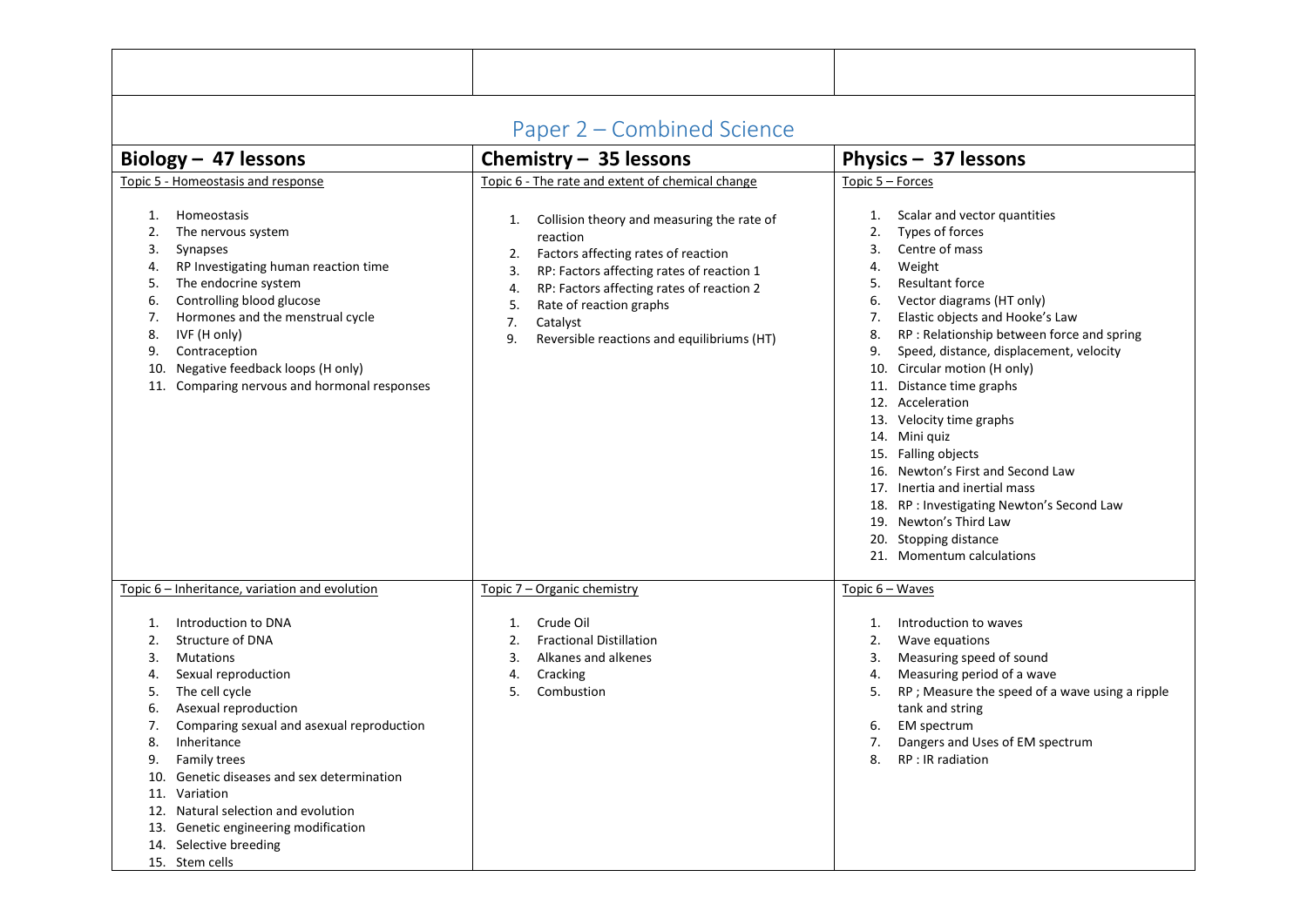| 16. Evaluating stem cells<br>17. Fossils<br>18. Speciation<br>19. Antibiotic resistant bacteria<br>20. Classification<br>21. Inheritance summary essay                                                                                                                                                                                                                                                                                                                                                     |                                                                                                                                                                                                                                                                                              |                                                                                                                                                                                              |
|------------------------------------------------------------------------------------------------------------------------------------------------------------------------------------------------------------------------------------------------------------------------------------------------------------------------------------------------------------------------------------------------------------------------------------------------------------------------------------------------------------|----------------------------------------------------------------------------------------------------------------------------------------------------------------------------------------------------------------------------------------------------------------------------------------------|----------------------------------------------------------------------------------------------------------------------------------------------------------------------------------------------|
| Topic 7 - Ecology<br>Competition (Need lesson)<br>1.<br>Abiotic and biotic factors (Need lesson)<br>2.<br>Adaptations (Need lesson)<br>3.<br>Food chains (Need lesson)<br>4.<br><b>RP Quadrats</b><br>5.<br>Using transects (Need lesson)<br>6.<br>Water cycle<br>7.<br>Carbon cycle<br>8.<br>Biodiversity & Human impact<br>9.<br>Reducing Human impact<br>10.<br>11. Global warming<br>Deforestation and land use<br>12.<br>Pyramids of Biomass & tropic levels<br>13.<br><b>Biomass transfer</b><br>14. | Topic 8 - Chemical analysis<br>Pure substances and formulations<br>1.<br>RP Paper chromatography<br>2.<br>Gas tests<br>3.                                                                                                                                                                    | Topic 7 - Magnetism and electromagnetism<br>Magnets<br>1.<br>Electromagnets<br>2.<br>Motor effect<br>3.<br>$F = BIL$ (H only)<br>4.<br>Applications of the motor effect and generators<br>5. |
| 15. Biotechnology                                                                                                                                                                                                                                                                                                                                                                                                                                                                                          |                                                                                                                                                                                                                                                                                              |                                                                                                                                                                                              |
|                                                                                                                                                                                                                                                                                                                                                                                                                                                                                                            | Topic 9 - Chemistry of the atmosphere<br>1. The Early Earth's Atmosphere<br>Development of the atmosphere<br>2.<br>Greenhouse gases, human impact and carbon<br>3.<br>footprint<br>Global climate change and atmospheric pollutants<br>4.                                                    |                                                                                                                                                                                              |
|                                                                                                                                                                                                                                                                                                                                                                                                                                                                                                            | Topic 10 - Using resources<br>Uses of metals and their alloys<br>1.<br>Potable Water and waste water<br>2.<br>Sewage and RP Analysing water samples<br>3.<br>Phytomining and bioleaching<br>4.<br>Sustainable development and reduce, Reuse,<br>5.<br>Recycle<br>Life-cycle assessment<br>6. |                                                                                                                                                                                              |
| Core practical's<br>Plan and carry out an investigation into the effect<br>7.<br>of a factor on human reaction time                                                                                                                                                                                                                                                                                                                                                                                        | Core practical's<br>Investigate how changes in concentration affect<br>5.<br>the rates of reactions by a method involving                                                                                                                                                                    | Core practical's<br>6.<br>Investigate the relationship between force and<br>extension for a spring.                                                                                          |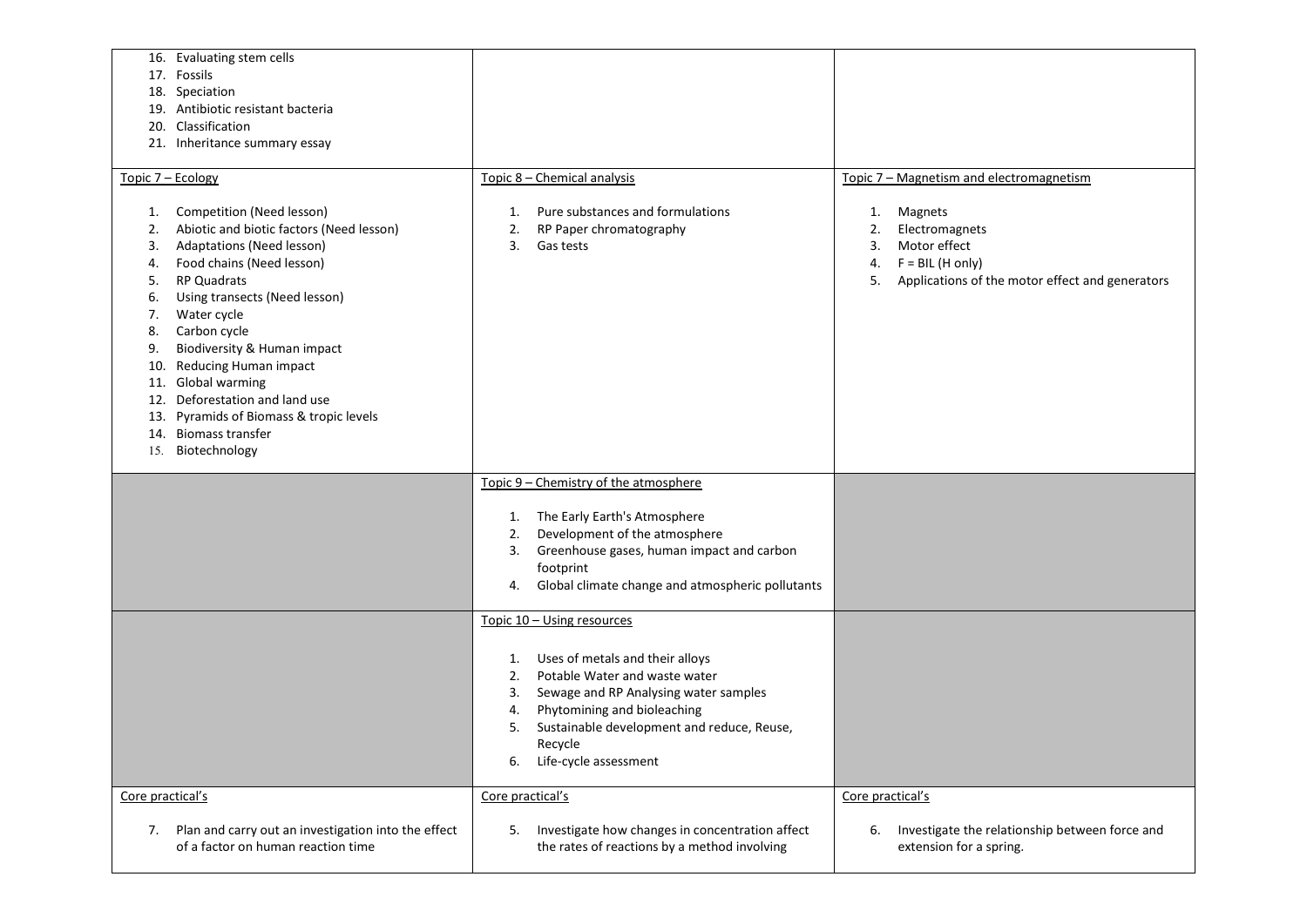| 8. | Measure the population size of a common species<br>in a habitat. Use sampling techniques to<br>investigate the effect of a factor on the |    | measuring the volume of a gas produced and a<br>method involving a change in colour or turbidity.    |    | Investigate the effect of varying the force on the<br>acceleration of an object of constant mass and the<br>effect of varying the mass of an object on the |
|----|------------------------------------------------------------------------------------------------------------------------------------------|----|------------------------------------------------------------------------------------------------------|----|------------------------------------------------------------------------------------------------------------------------------------------------------------|
|    | distribution of this species.                                                                                                            | 6. | Investigate how paper chromatography can be<br>used to separate and tell the difference between      |    | acceleration produced by a constant force.                                                                                                                 |
|    |                                                                                                                                          |    | coloured substances. Students should calculate Rf<br>values.                                         | 8. | Make observations to identify the suitability of<br>apparatus to measure the frequency, wavelength<br>and speed of waves in a ripple tank and waves in a   |
|    |                                                                                                                                          |    | Analysis and purification of water samples from<br>different sources, including pH, dissolved solids |    | solid and take appropriate measurements.                                                                                                                   |
|    |                                                                                                                                          |    | and distillation.                                                                                    | 9. | Investigate how the amount of infrared radiation<br>absorbed or radiated by a surface depends on the<br>nature of that surface.                            |

<span id="page-23-0"></span>

| Paper 1 – Triple Science           |                                                   |                                                                 |  |  |  |  |  |
|------------------------------------|---------------------------------------------------|-----------------------------------------------------------------|--|--|--|--|--|
| Biology $-65$ lessons              | Chemistry $-60$ lessons                           | Physics $-64$ lessons                                           |  |  |  |  |  |
| Topic 1 - Cell biology             | Topic 1 - Atomic structure and the periodic table | Topic $1 -$ Energy                                              |  |  |  |  |  |
| Types of cell<br>Specialised cells | Atoms and elements<br>Compounds and formulae      | Types of energy and energy transfers<br>Open and closed systems |  |  |  |  |  |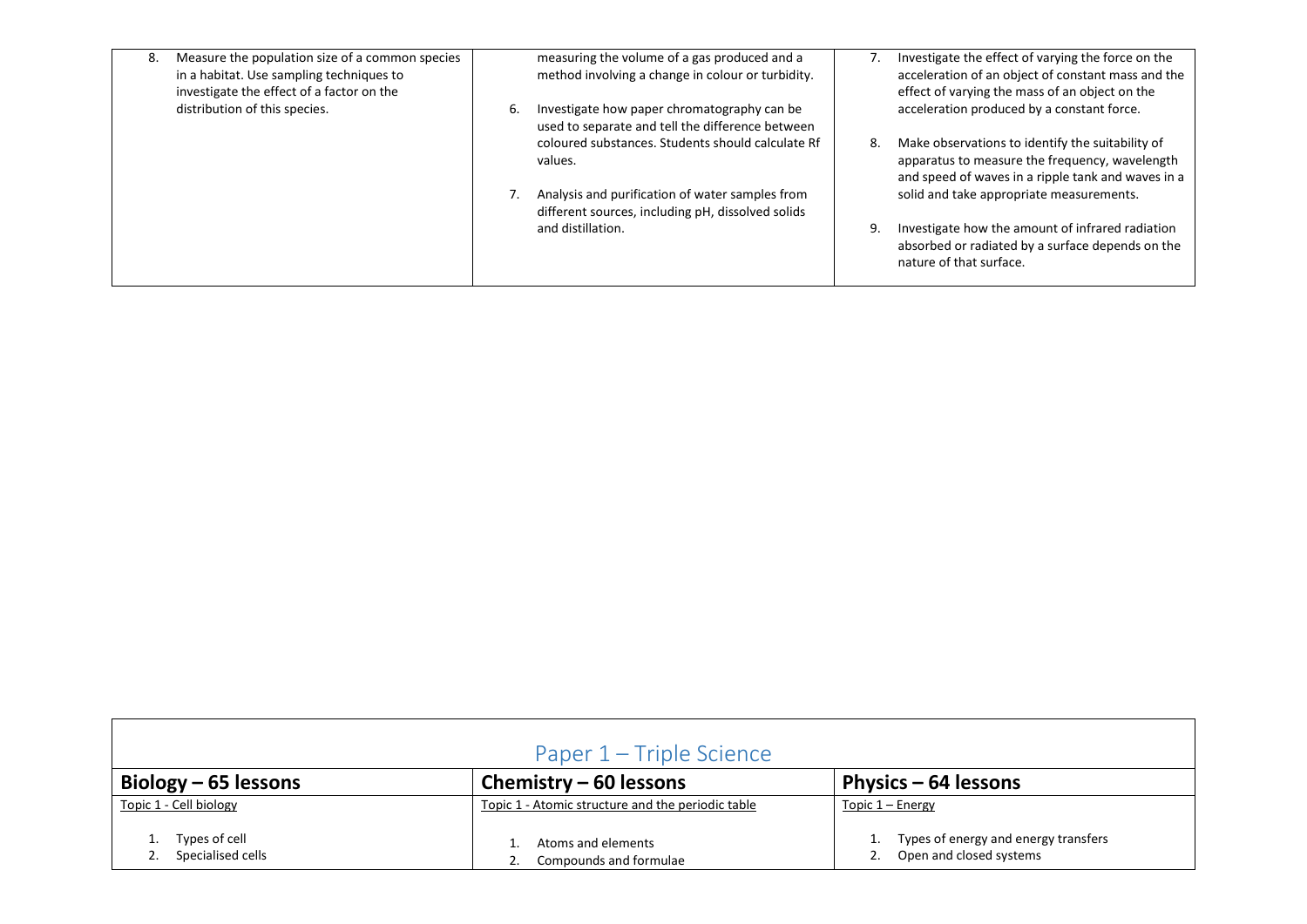| 3.  | Introducing microscopes                           | 3.  | Word and symbol equations                                  | 3.  | Insulation                                       |
|-----|---------------------------------------------------|-----|------------------------------------------------------------|-----|--------------------------------------------------|
| 4.  | RP: Using microscopes                             | 4.  | <b>Balancing equations</b>                                 | 4.  | RP: Investigating thermal insulators (T only)    |
| 5.  | Types of microscope                               | 5.  | Separation techniques                                      | 5.  | Non-renewable resources                          |
| 6.  | Mitosis and the cell cycle                        | 6.  | RP: Chromatography                                         | 6.  | Renewable resources                              |
| 7.  | Multiplying bacteria (T only)                     | 7.  | <b>Changing Atomic Theories</b>                            | 7.  | Comparison of energy resources                   |
| 8.  | Culturing microorganisms (T only)                 | 8.  | Protons, Neutrons and Electrons                            | 8.  | Work done                                        |
| 9.  | RP: Investigating antiseptics and writing methods | 9.  | Electron configuration                                     | 9.  | Power                                            |
| 10. | RP: Analysing antiseptics practical               | 10. | Isotopes and relative atomic mass                          | 10. | <b>Efficiency calculations</b>                   |
| 11. | Mini quiz                                         |     | 11. The periodic table                                     | 11. | Gravitational potential energy                   |
| 12. | Stem cells                                        | 12. | The modern periodic table                                  |     | 12. Kinetic energy                               |
| 13. | Evaluating stem cells                             | 13. | Metals and non-metals                                      |     |                                                  |
| 14. | Diffusion                                         |     | 14. Alkali metals (Group 1)                                |     |                                                  |
|     | Surface area and volume ratio                     |     |                                                            |     |                                                  |
| 15. |                                                   |     | 15. Halogens (Group 7)                                     |     |                                                  |
| 16. | Diffusion in action                               |     | 16. Noble Gases (Group 0)                                  |     |                                                  |
| 17. | Osmosis                                           |     |                                                            |     |                                                  |
|     | 18. Osmosis in action                             |     |                                                            |     |                                                  |
|     | 19. RP: Osmosis investigation                     |     |                                                            |     |                                                  |
|     | 20. Active transport                              |     |                                                            |     |                                                  |
|     |                                                   |     |                                                            |     |                                                  |
|     | Topic 2 - Organisation                            |     | Topic 2 - Bonding, structure, and the properties of matter |     | Topic 2 - Electricity                            |
|     |                                                   | 1.  | Ionic bonding part 1                                       | 1.  | <b>Electrical circuits Introduction</b>          |
| 1.  | Tissues, organs and systems                       | 2.  | Ionic bonding part 2                                       | 2.  | Calculating current                              |
| 2.  | Plant cells, tissues and organs                   | 3.  | Properties of ionic bonding                                | 3.  | Current in circuits                              |
| 3.  | Enzymes                                           | 4.  | Covalent bonding                                           | 4.  | Series and parallel circuits                     |
| 4.  | RP: pH and enzymes                                | 5.  | Properties of covalent structures                          | 5.  | Ohm's Law                                        |
| 5.  | RP: pH and enzymes                                | 6.  | Giant covalent structures                                  | 6.  | Resistance in circuits                           |
| 6.  | Digestion                                         | 7.  | Graphene and fullerenes                                    | 7.  | RP: Factors affecting resistance                 |
| 7.  | RP: Testing food groups                           | 8.  | <b>Metallic Bonding</b>                                    | 8.  | <b>Light Dependent Resistors</b>                 |
| 8.  | The lungs                                         | 9.  | Changing states of matter                                  | 9.  | Thermistors                                      |
| 9.  | The heart                                         | 10. | Comparing and contrasting types of bonding                 | 10. | RP: investigating non-ohmic conductors           |
| 10. | Blood vessels and heart rate                      |     | 11. Nanoparticles (T only)                                 |     | 12. Mini Quiz                                    |
|     | <b>Blood composition</b>                          |     |                                                            | 13. | Mains electricity and AC & DC                    |
| 11. | Cardiovascular disease                            |     |                                                            |     |                                                  |
| 12. |                                                   |     |                                                            | 14. | Plugs                                            |
| 13. | Disease data 1                                    |     |                                                            | 15. | <b>Power calculations</b>                        |
| 14. | Disease data 2                                    |     |                                                            | 16. | Work done calculations                           |
| 15. | Non-communicable diseases                         |     |                                                            | 17. | Equations practice                               |
|     | 16. Cancer                                        |     |                                                            |     | 18. National Grid and Transformers               |
|     | 17. Transpiration and translocation               |     |                                                            |     | 19. Transformers structure and equation (T only) |
|     | 18. Transpiration experiments                     |     |                                                            |     | 20. Transformers power equation (T only)         |
|     |                                                   |     |                                                            |     |                                                  |
|     | Topic 3 - Infection and response                  |     | Topic 3 – Quantitative chemistry                           |     | Topic 3 - Particle model of matter               |
| 1.  | Health                                            | 1.  | Relative Formula Mass                                      | 1.  | Particle model – density and states              |
| 2.  | Pathogens                                         | 2.  | Introducing moles                                          | 2.  | RP : Calculating density                         |
| 3.  | <b>Bacterial diseases</b>                         | 3.  | Word equations and conservation of mass (Higher            | 3.  | Change of state                                  |
| 4.  | Viral diseases                                    |     | only)                                                      | 4.  | Latent heat                                      |
|     | 4a. Covid 19                                      | 4.  | <b>Reacting masses</b>                                     | 5.  | Heating and cooling graphs                       |
|     |                                                   |     | Balancing equations using moles (Higher only)              |     |                                                  |
| 5.  | Fungal and protists                               | 5.  |                                                            | 6.  | Specific heat capacity                           |
| 6.  | Our barriers to diseases                          | 6.  | Limiting reactants (T only)                                |     |                                                  |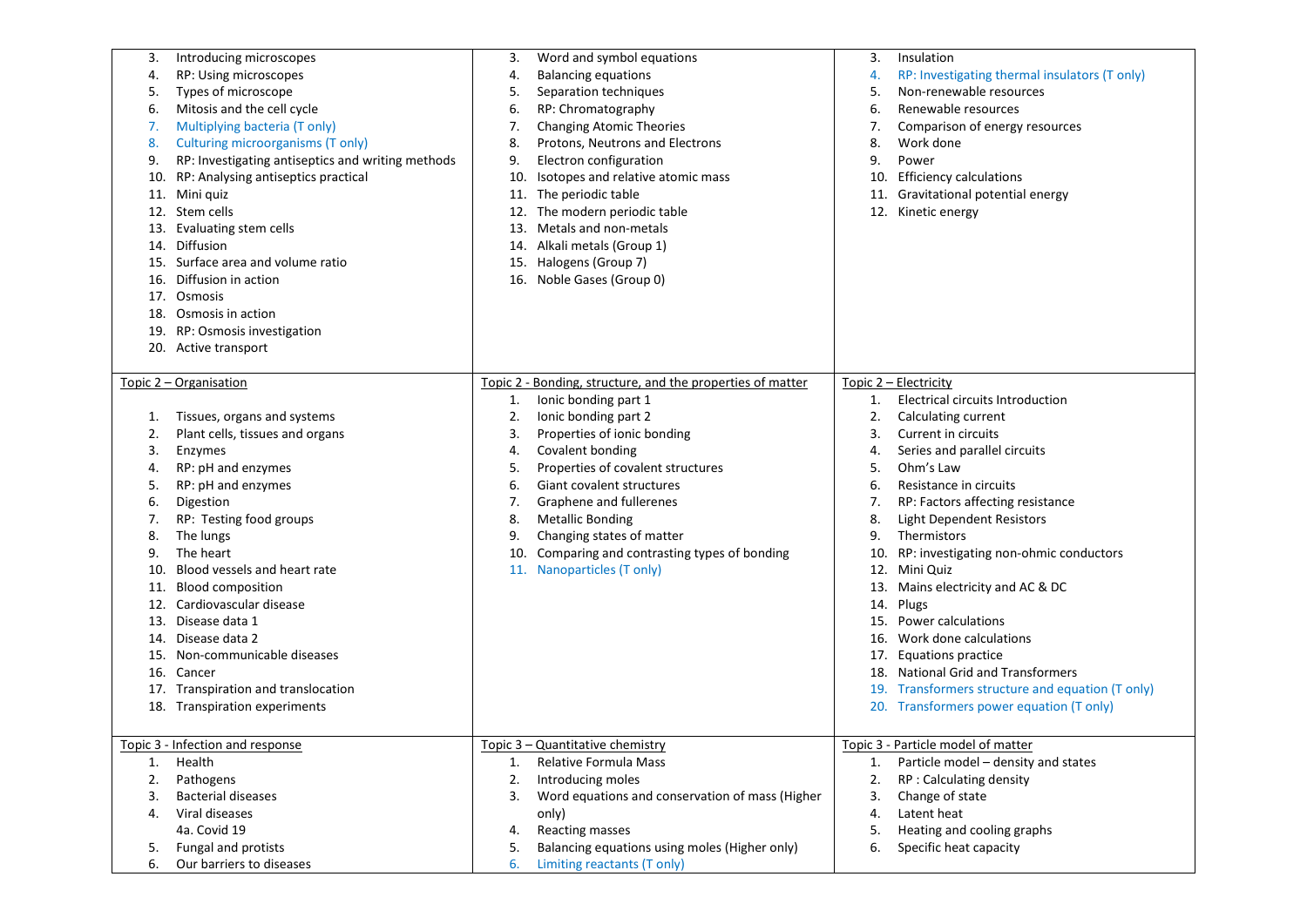| White blood cells<br>7.<br>Vaccinations<br>8.<br>Antibiotics<br>9.<br>Antibiotic resistance<br>10.<br>Developing new drugs<br>11.<br>Monoclonal antibodies (T only)<br>12.<br>Data 1<br>13.<br>14. Data 2<br>15. Data 3<br>16. Plant disease (Triple only                                                | Calculating volume of a gas (triple only)<br>7.<br>Introduction to concentration<br>8.<br>Atom economy (T only)<br>9.<br>10. Percentage yield (T only)<br>11. All calculations for Chemistry                                                                                                                                                                                                                                                                                                           | RP : Investigate the specific heat capacity of a<br>7.<br>given object<br>Comparing specific heat capacity and latent heat<br>8.<br>(H only)<br>Pressure in gases<br>9.<br>10. Gas pressure part 2 (T only)                                                                                                                                                                                                                                                                                                                                                          |
|----------------------------------------------------------------------------------------------------------------------------------------------------------------------------------------------------------------------------------------------------------------------------------------------------------|--------------------------------------------------------------------------------------------------------------------------------------------------------------------------------------------------------------------------------------------------------------------------------------------------------------------------------------------------------------------------------------------------------------------------------------------------------------------------------------------------------|----------------------------------------------------------------------------------------------------------------------------------------------------------------------------------------------------------------------------------------------------------------------------------------------------------------------------------------------------------------------------------------------------------------------------------------------------------------------------------------------------------------------------------------------------------------------|
| Topic 4 - Bioenergetics<br>Photosynthesis<br>9.<br>2-3. RP: Photosynthesis<br>Limiting factors (H only)<br>4.<br>Aerobic respiration<br>5.<br>Anaerobic respiration<br>6.<br>Using glucose and nitrogen in plants<br>7.                                                                                  | Topic 4 - Chemical changes<br>Acids and bases<br>1.<br>2.<br>Acids - weak and strong (H only)<br>3.<br>Neutralisation<br>RP: Soluble Salts<br>4.<br>RP: Titrations part 1 (T only)<br>5.<br>RP Titrations part 2 (T only)<br>6.<br>Metals and oxygen<br>7.<br>Metals and acid<br>8.<br>Metals and water<br>9.<br>10. Redox reactions (T only)<br>11. Reactivity series and extraction methods<br>12. Electrolysis of molten compounds<br>13. Electrolysis of aqueous compounds<br>14. RP: Electrolysis | Topic 4 - Atomic structure<br>Atomic recap<br>1.<br>2.<br>Changing atomic theories<br>Atoms, electrons and energy levels<br>3.<br>Introduction to radioactive decay<br>4.<br>Alpha, beta and gamma<br>5.<br>Half life<br>6.<br>Irradiation and contamination<br>7.<br>Using radiation in medicine (T only)<br>8.<br><b>Background radiation (T only)</b><br>9.<br>10. Evaluating hazards (T only)<br>Radiation $-$ practice exam questions<br>11.<br>Mini quiz<br>12.<br>13. Nuclear fission and fusion - part 1(T only)<br>14. Fission and fusion – part 2 (T only) |
| Core practical's                                                                                                                                                                                                                                                                                         | Topic 5 - Energy changes<br>Exothermic and endothermic reactions<br>1.<br>2.<br>RP Temperature Changes<br>Reaction profiles<br>3.<br>Bond energies<br>4.<br>Chemical cells and voltage (T only)<br>5.<br>Rechargeable and non-rechargeable batteries (T<br>6.<br>only)<br>Fuel Cells (T only)<br>7.<br>Half equations for fuel cells (T only)<br>8.<br>Core practical's                                                                                                                                | Core practical's                                                                                                                                                                                                                                                                                                                                                                                                                                                                                                                                                     |
| Use a light microscope to observe, draw and label<br>1.<br>a selection of plant and animal cells. A<br>magnification scale must be included.<br>Investigate the effect of antiseptics or antibiotics<br>2.<br>on bacterial growth using agar plates and<br>measuring zones of inhibition. (Biology only) | Preparation of a pure, dry sample of a soluble salt<br>1.<br>from an insoluble oxide or carbonate, using a<br>Bunsen burner to heat dilute acid and a water<br>bath or electric heater to evaporate the solution.<br>Determination of the reacting volumes of<br>2.<br>solutions of a strong acid and a strong alkali by<br>titration. (HT only) determination of the                                                                                                                                  | An investigation to determine the specific heat<br>1.<br>capacity of one or more materials. The<br>investigation will involve linking the decrease of<br>one energy store (or work done) to the increase in<br>temperature and subsequent increase in thermal<br>energy stored.                                                                                                                                                                                                                                                                                      |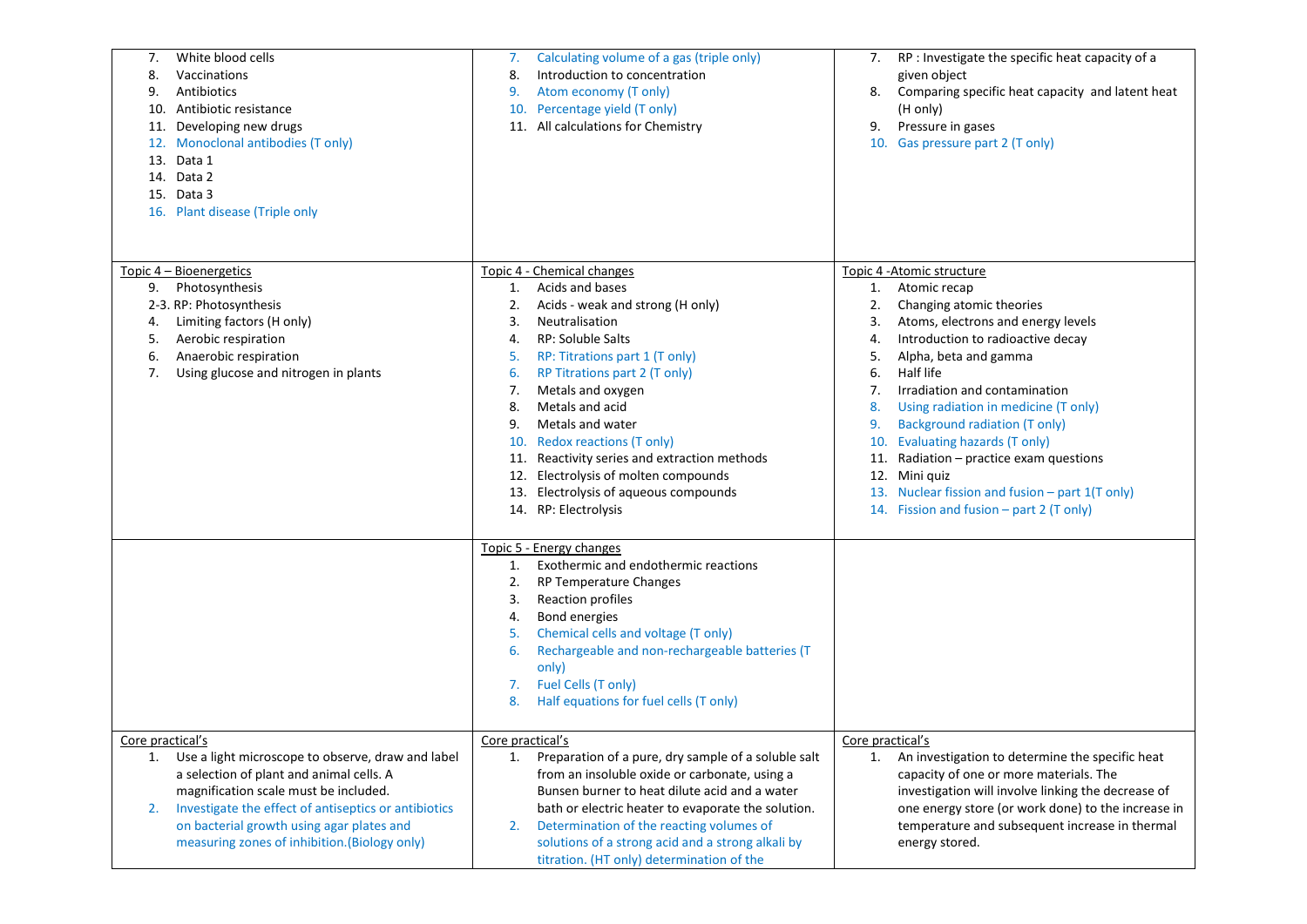| 3.<br>4. | Investigate the effect of a range of concentrations<br>of salt or sugar solutions on the mass of plant<br>tissue<br>Use qualitative reagents to test for a range of |          | concentration of one of the solutions in mol/dm3<br>and g/dm3 from the reacting volumes and the<br>known concentration of the other<br>solution(Chemistry only) | 2. | Investigate the effectiveness of different materials<br>as thermal insulators and the factors that may<br>affect the thermal insulation properties of a<br>material.(Physics only)                                                                                                                                                                                                                                              |
|----------|---------------------------------------------------------------------------------------------------------------------------------------------------------------------|----------|-----------------------------------------------------------------------------------------------------------------------------------------------------------------|----|---------------------------------------------------------------------------------------------------------------------------------------------------------------------------------------------------------------------------------------------------------------------------------------------------------------------------------------------------------------------------------------------------------------------------------|
|          | carbohydrates, lipids and proteins. To include:<br>Benedict's test for sugars; iodine test for starch;<br>and Biuret reagent for protein.                           | 3.<br>4. | Investigate what happens when aqueous solutions<br>are electrolysed using inert electrodes.<br>Investigate the variables that affect temperature                | 3. | Use circuit diagrams to set up and check<br>appropriate circuits to investigate the factors<br>affecting the resistance of electrical circuits. This                                                                                                                                                                                                                                                                            |
| 5.       | Investigate the effect of pH on the rate of reaction<br>of amylase enzyme                                                                                           |          | changes in reacting solutions such as, eg acid plus<br>metals, acid plus carbonates, neutralisations,                                                           |    | should include: • the length of a wire at constant<br>temperature • combinations of resistors in series                                                                                                                                                                                                                                                                                                                         |
| 6.       | Investigate the effect of light intensity on the rate<br>of photosynthesis using an aquatic organism such<br>as pondweed.                                           |          | displacement of metals.                                                                                                                                         | 4. | and parallel.<br>Use circuit diagrams to construct appropriate<br>circuits to investigate the I-V characteristics of<br>variety of circuit elements including a filament<br>lamp, a diode and a resistor at constant<br>temperature.                                                                                                                                                                                            |
|          |                                                                                                                                                                     |          |                                                                                                                                                                 |    | Use appropriate apparatus to make and record<br>the measurements needed to determine the<br>densities of regular and irregular solid objects and<br>liquids. Volume should be determined from the<br>dimensions of regularly shaped objects and by a<br>displacement technique for irregularly shaped<br>objects. Dimensions to be measured using<br>appropriate apparatus such as a ruler, micrometer<br>or Vernier callipers. |

## Paper 2 – Triple Science

<span id="page-26-0"></span>

| Biology – 66 lessons                                                  |                                                                                                                                                                                                                                                                                                                                                                                                                                                                            | Chemistry $-53$ lessons                                                                                                                                                                                                                                | Physics – 66 lessons                                                                                                                                                                                                                                                                                                                                                                                                                                                                                                                                                                       |
|-----------------------------------------------------------------------|----------------------------------------------------------------------------------------------------------------------------------------------------------------------------------------------------------------------------------------------------------------------------------------------------------------------------------------------------------------------------------------------------------------------------------------------------------------------------|--------------------------------------------------------------------------------------------------------------------------------------------------------------------------------------------------------------------------------------------------------|--------------------------------------------------------------------------------------------------------------------------------------------------------------------------------------------------------------------------------------------------------------------------------------------------------------------------------------------------------------------------------------------------------------------------------------------------------------------------------------------------------------------------------------------------------------------------------------------|
| Topic 5 - Homeostasis and response                                    |                                                                                                                                                                                                                                                                                                                                                                                                                                                                            | Topic 6 - The rate and extent of chemical change                                                                                                                                                                                                       | Topic 5 - Forces                                                                                                                                                                                                                                                                                                                                                                                                                                                                                                                                                                           |
| 3.<br>4.<br>ь.<br>8.<br>10.<br>11.<br>12.<br>13.<br>14.<br>15.<br>16. | Homeostasis<br>The nervous system<br>Synapses<br>RP Investigating human reaction time<br>Parts of the brain (T only)<br>Brain surgery (T only)<br>The eye (T only)<br>Myopia and hyperopia (only)<br>Thermoregulation (T only)<br>The endocrine system<br>Controlling blood glucose<br>Controlling water (T only)<br>Hormones and the menstrual cycle<br>IVF (H only)<br>Contraception<br>Negative feedback loops (H only)<br>17. Comparing nervous and hormonal responses | Measuring the rate of reaction<br>Factors affecting rates of reaction<br>Drawing rates of reaction graphs<br>3.<br>RP: Factors affecting rates of reaction<br>4-6.<br>Catalysts<br>Le Chateliers Principle (T only)<br>8.<br>Reversible reactions<br>9 | Scalar and vector quantities<br>Types of forces<br>Centre of mass<br>3.<br>Weight<br>4.<br><b>Resultant force</b><br>5.<br>Vector diagrams (HT only)<br>6.<br>Elastic objects and Hooke's Law<br>Work done<br>8.<br>RP: Relationship between force and spring<br>9.<br>Pressure in liquids and hydraulics (T only)<br>Leavers and gears (T only)<br>11.<br>Leavers and gears (T only)<br>Pressure at different depths (T only)<br>13.<br>The atmosphere (T only)<br>14.<br>Floating and sinking (T only)<br>Speed, distance, displacement, velocity<br>16.<br>17. Circular motion (H only) |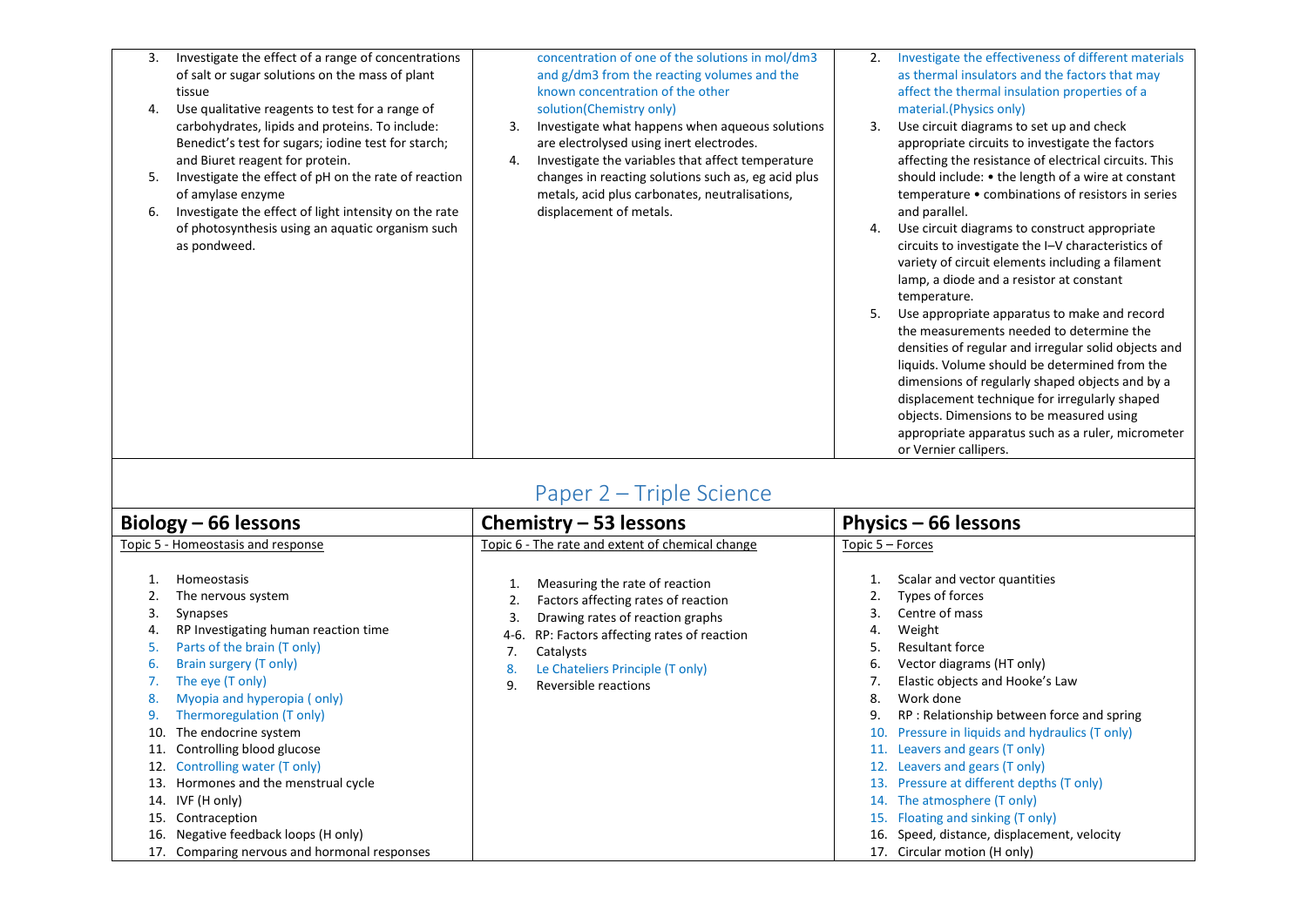|                   | 18. Tropisms (T only)                          |     |                                           |                   | 18. Distance time graphs                             |
|-------------------|------------------------------------------------|-----|-------------------------------------------|-------------------|------------------------------------------------------|
|                   | 19. Uses of plant hormones (T only)            |     |                                           |                   | 19. Acceleration                                     |
|                   | 20. RP Germination (T only)                    |     |                                           |                   | 20. Velocity time graphs                             |
|                   | 21. RP Germination part 2 (T only)             |     |                                           |                   | 21. Mini quiz                                        |
|                   |                                                |     |                                           |                   | 22. Falling objects                                  |
|                   |                                                |     |                                           | 23.               | Newton's First Law                                   |
|                   |                                                |     |                                           |                   | 24. Newton's Second Law                              |
|                   |                                                |     |                                           | 25.               | Inertia and inertial mass                            |
|                   |                                                |     |                                           | 26.               | RP : Investigating Newton's Second Law               |
|                   |                                                |     |                                           |                   | 27. Newton's Third Law                               |
|                   |                                                |     |                                           |                   | 28. Stopping distance                                |
|                   |                                                |     |                                           |                   |                                                      |
|                   |                                                |     |                                           | 29.               | <b>Breaking distance</b>                             |
|                   |                                                |     |                                           | 30.               | Graphs and forces (T only)                           |
|                   |                                                |     |                                           |                   | 31. Momentum calculations                            |
|                   |                                                |     |                                           |                   | 32. Momentum and safety features (T only)            |
|                   |                                                |     |                                           |                   |                                                      |
|                   | Topic 6 – Inheritance, variation and evolution |     | Topic 7 – Organic chemistry               | Topic $6 - Waves$ |                                                      |
|                   |                                                |     |                                           |                   |                                                      |
| 1.                | Introduction to DNA                            | 1.  | Crude Oil                                 | 1.                | Introduction to waves                                |
| 2.                | Structure of DNA                               | 2.  | Fractional Distillation and the fractions | 2.                | Wave equations                                       |
| 3.                | Protein synthesis (T only)                     | 3.  | Cracking 1                                | 3.                | Measuring speed of sound                             |
| 4.                | <b>Mutations</b>                               | 4.  | Alkanes and alkenes                       | 4.                | Measuring period of a wave                           |
| 5.                | Sexual reproduction                            | 5.  | Properties of alkanes and alkenes         | 5.                | RP ; Measure the speed of a wave using a ripple      |
| 6.                | The cell cycle                                 | 6.  | Combustion                                |                   | tank and speed                                       |
| 7.                | Asexual reproduction                           | 7.  | Alkene reactions (T only)                 | 6.                | Using sound waves for detection and exploration      |
| 8.                | Comparing sexual and asexual reproduction      | 8.  | Alcohols (T only)                         |                   | (T only)                                             |
| 9.                | Examples of unusual reproduction (T only)      | 9.  | Making alcohols by fermentation (T only)  | 7.                | EM spectrum                                          |
| 10.               | Inheritance                                    | 10. | Carboxylic acids (T only)                 | 8.                | Radios (T only)                                      |
|                   | 11. Family trees                               |     | 11. Addition polymerisation (T only)      | 9.                | Sound waves (T only)                                 |
| 12.               | Genetic diseases and sex determination         | 12. | Condensation polymerisation (T only)      | 10.               | RP : IR radiation                                    |
|                   | 13. Mendel (T only)                            |     | 13. Amino acids (T only)                  |                   | 11. Reflection of light (T only)                     |
|                   | 14. Variation                                  |     |                                           |                   | 12. Refraction of light (T only)                     |
| 15.               | Natural selection and evolution                |     |                                           |                   | 13. RP : Investigating reflection and refractions (T |
|                   | 16. Genetic engineering modification           |     |                                           |                   | only)                                                |
|                   | 17. Selective breeding                         |     |                                           |                   | 14. Concave and convex ray diagrams (T only)         |
|                   | 18. Cloning (T only)                           |     |                                           |                   | 15. Magnification (T only)                           |
|                   | 19. Stem cells                                 |     |                                           |                   | 16. Colour (T only)                                  |
| 20.               | Evaluating stem cells                          |     |                                           |                   | 17. Black bodies and radiation on Earth (T only)     |
|                   | 21. Fossils                                    |     |                                           |                   |                                                      |
|                   | 22. Speciation                                 |     |                                           |                   |                                                      |
|                   | 23. Antibiotic resistant bacteria              |     |                                           |                   |                                                      |
|                   | 24. Classification                             |     |                                           |                   |                                                      |
|                   | 25. Inheritance summary essay                  |     |                                           |                   |                                                      |
| Topic 7 - Ecology |                                                |     | Topic 8 - Chemical analysis               |                   | Topic 7 - Magnetism and electromagnetism             |
|                   |                                                |     |                                           |                   |                                                      |
| 1.                | Competition                                    | 1.  | RP Paper chromatography                   | 1.                | Magnets                                              |
| 2.                | Abiotic and biotic factors                     | 2.  | Gas tests                                 | 2.                | Electromagnets                                       |
| 3.                | Adaptations                                    |     | 3. Testing for ions (T only)              | 3.                | Electromagnetic fields                               |
|                   |                                                |     |                                           |                   |                                                      |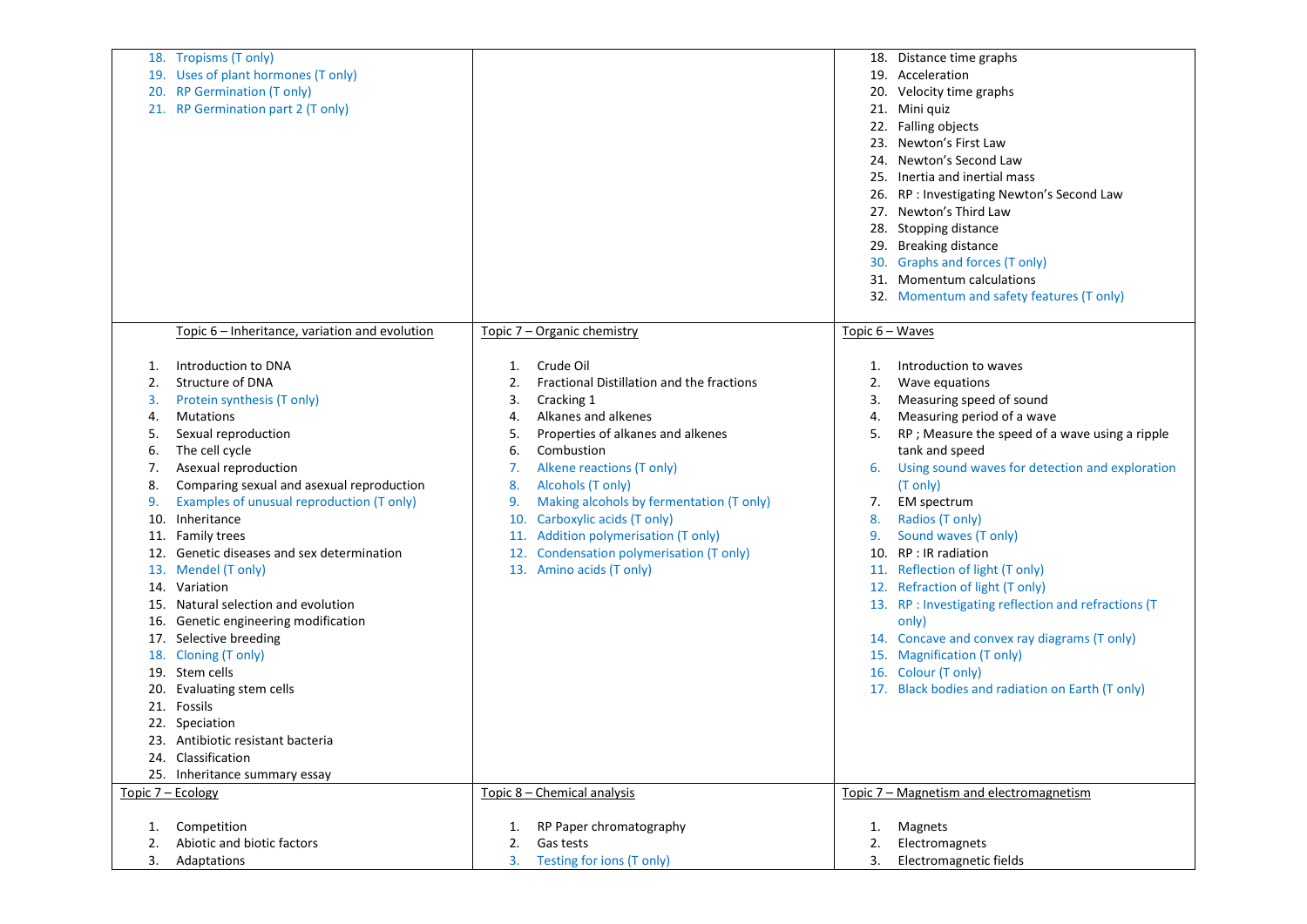| Food chains<br>4.                             | RP Testing for ions (T only)<br>4.                                   | Uses of electromagnets (T only)<br>4.                 |
|-----------------------------------------------|----------------------------------------------------------------------|-------------------------------------------------------|
| <b>RP Quadrats</b><br>5.                      |                                                                      | Motor effect<br>5.                                    |
| Using transects<br>6.                         |                                                                      | $F = BIL$ (H only)<br>6.                              |
| Water cycle<br>7.                             |                                                                      | Applications of the motor effect and generators<br>7. |
| Carbon cycle<br>8.                            |                                                                      | Generating electricity (T only)<br>8.                 |
| Decay (T only)<br>9.                          |                                                                      | Transformers power equation (T only)<br>9.            |
| 10. RP Decay - part 1                         |                                                                      | 10. Transformers structure and equation (T only)      |
| 11. RP Decay - part 2                         |                                                                      |                                                       |
|                                               |                                                                      |                                                       |
| Biodiversity & Human impact<br>12.            |                                                                      |                                                       |
| Reducing Human impact<br>13.                  |                                                                      |                                                       |
| <b>Biogas generators (Triple only)</b><br>14. |                                                                      |                                                       |
| 15. Global warming                            |                                                                      |                                                       |
| 16. Deforestation and land use                |                                                                      |                                                       |
| 17. Pyramids of Biomass & tropic levels       |                                                                      |                                                       |
| 18. Biomass transfer                          |                                                                      |                                                       |
| 19. Food security (T ONLY)                    |                                                                      |                                                       |
| 20. Biotechnology                             |                                                                      |                                                       |
|                                               | Topic 9 – Chemistry of the atmosphere                                | Topic 8 – Space (T only)                              |
|                                               |                                                                      |                                                       |
|                                               | The Early Earth's Atmosphere<br>1.                                   | The solar system<br>1.                                |
|                                               | Theories of the atmosphere<br>2.                                     | Life cycle of a star<br>2.                            |
|                                               | The Greenhouse Effect<br>3.                                          | <b>Orbits</b><br>3.                                   |
|                                               | Evidence for the greenhouse effect<br>4.                             | Orbits 2<br>4.                                        |
|                                               | Effects of global warming<br>5.                                      | Red shift and expanding Universe<br>5.                |
|                                               | The Harmful Effects of Combustion<br>6.                              | The Big Bang theory<br>6.                             |
|                                               | Resources used by Humans<br>7.                                       | Dark mass and dark energy<br>7.                       |
|                                               | Topic 10 - Using resources                                           |                                                       |
|                                               |                                                                      |                                                       |
|                                               |                                                                      |                                                       |
|                                               | Ceramics and polymers (T only)<br>1.                                 |                                                       |
|                                               | Uses of metals<br>2.                                                 |                                                       |
|                                               | Corrosion (T only)<br>3.                                             |                                                       |
|                                               | Corrosion prevention (T only)<br>4.                                  |                                                       |
|                                               | <b>Transition metals (T only)</b><br>5.                              |                                                       |
|                                               | Typical properties (T only)<br>6.                                    |                                                       |
|                                               | 7.<br>Alloys                                                         |                                                       |
|                                               | Properties and uses of alloys (T only)<br>8.                         |                                                       |
|                                               | Potable Water<br>9.                                                  |                                                       |
|                                               | 10. Waste and sewage                                                 |                                                       |
|                                               | 11. Evaluating potable water methods                                 |                                                       |
|                                               | 12. RP Analysing water samples                                       |                                                       |
|                                               | 13. Phytomining and bioleaching                                      |                                                       |
|                                               | 14. Life Cycle Assessment                                            |                                                       |
|                                               | 15. Reduce, Reuse, Recycle                                           |                                                       |
|                                               | 16. Important materials                                              |                                                       |
|                                               | 17. Thermosetting and thermos-softening polymers (T                  |                                                       |
|                                               | only)                                                                |                                                       |
|                                               |                                                                      |                                                       |
|                                               |                                                                      |                                                       |
|                                               | 18. The Haber process 1 (T only)<br>19. The Haber process 2 (T only) |                                                       |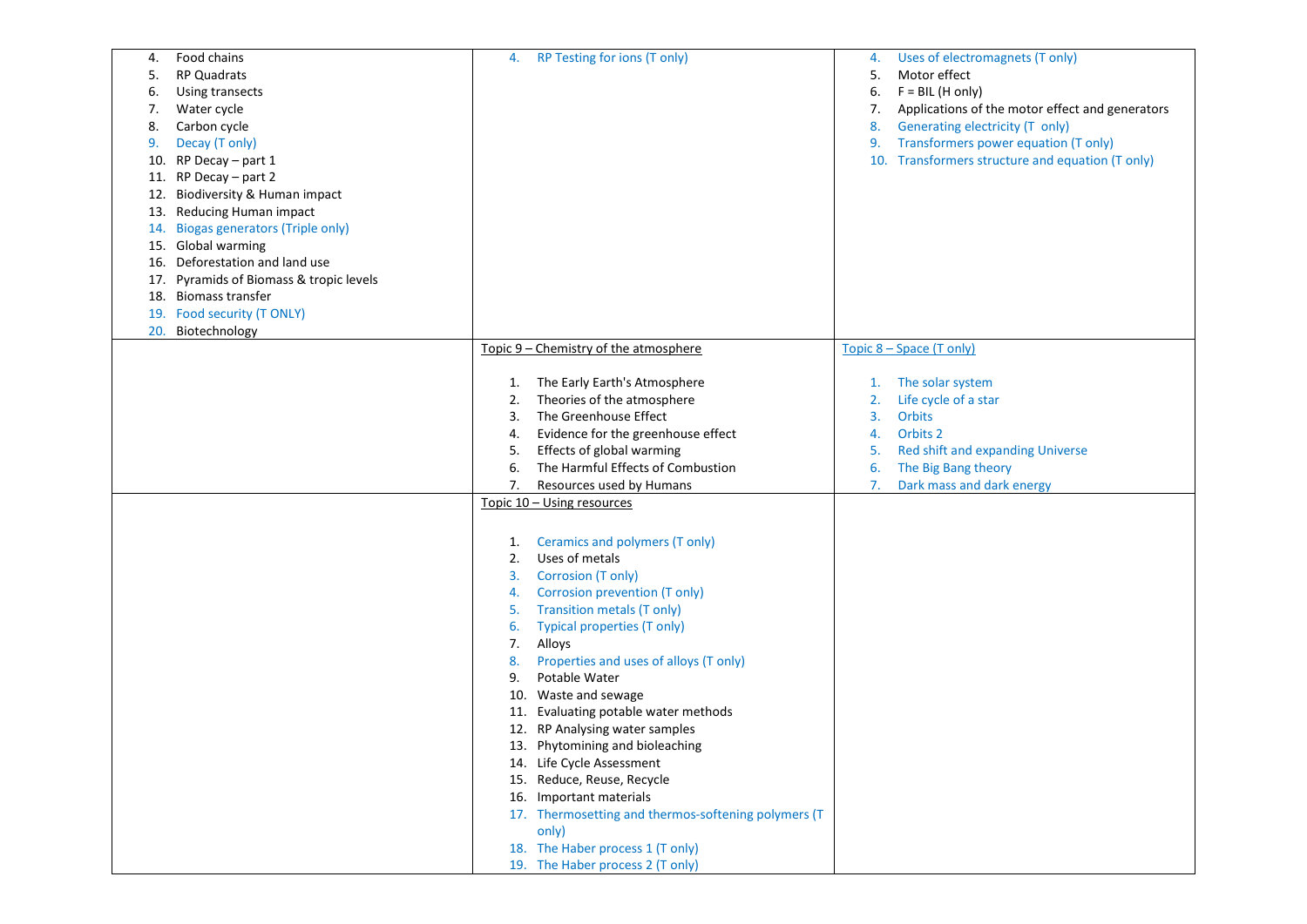|    |                                                                                                                                                                                                                                                                                                                              | 20. NPK Fertilisers                                                                                                                                                                                                                                                                                                                                                      |                                                                                                                                                                                                                                                                                                                                                                                                                                                                                               |
|----|------------------------------------------------------------------------------------------------------------------------------------------------------------------------------------------------------------------------------------------------------------------------------------------------------------------------------|--------------------------------------------------------------------------------------------------------------------------------------------------------------------------------------------------------------------------------------------------------------------------------------------------------------------------------------------------------------------------|-----------------------------------------------------------------------------------------------------------------------------------------------------------------------------------------------------------------------------------------------------------------------------------------------------------------------------------------------------------------------------------------------------------------------------------------------------------------------------------------------|
|    | Core practical's                                                                                                                                                                                                                                                                                                             | Core practical's                                                                                                                                                                                                                                                                                                                                                         | Core practical's                                                                                                                                                                                                                                                                                                                                                                                                                                                                              |
| 8. | Plan and carry out an investigation into the effect<br>of a factor on human reaction time.<br>Investigate the effect of light or gravity on the<br>growth of newly germinated seedlings. Record<br>results both as length measurements and as<br>accurate, labelled biological drawings to show the                          | Investigate how changes in concentration affect<br>5.<br>the rates of reactions by a method involving<br>measuring the volume of a gas produced and a<br>method involving a change in colour or turbidity.<br>Investigate how paper chromatography can be<br>6.<br>used to separate and tell the difference between<br>coloured substances. Students should calculate Rf | Investigate the relationship between force and<br>6.<br>extension for a spring.<br>Investigate the effect of varying the force on the<br>acceleration of an object of constant mass and the<br>effect of varying the mass of an object on the<br>acceleration produced by a constant force.                                                                                                                                                                                                   |
|    | effects.(Biology only)<br>Measure the population size of a common species<br>in a habitat. Use sampling techniques to<br>investigate the effect of a factor on the<br>distribution of this species.<br>Investigate the effect of temperature on the rate<br>of decay of fresh milk by measuring pH<br>change. (Biology only) | values.<br>Use of chemical tests to identify the ions in<br>unknown single ionic compounds covering the<br>ions from sections Flame tests through to Sulfates.<br>(Chemistry only)<br>Analysis and purification of water samples from<br>8.<br>different sources, including pH, dissolved solids<br>and distillation.                                                    | Make observations to identify the suitability of<br>apparatus to measure the frequency, wavelength<br>and speed of waves in a ripple tank and waves in a<br>solid and take appropriate measurements.<br>Investigate the reflection of light by different<br>types of surface and the refraction of light by<br>different substances. (Physics only)<br>Investigate how the amount of infrared radiation<br>10.<br>absorbed or radiated by a surface depends on the<br>nature of that surface. |

<span id="page-29-0"></span>

| Paper 1 – Support Science                                                                                                                                                                                                                           |                                                                                                                                                                                                                                                                                                                                                              |                                                                                                                                                                                                                                                                                               |  |
|-----------------------------------------------------------------------------------------------------------------------------------------------------------------------------------------------------------------------------------------------------|--------------------------------------------------------------------------------------------------------------------------------------------------------------------------------------------------------------------------------------------------------------------------------------------------------------------------------------------------------------|-----------------------------------------------------------------------------------------------------------------------------------------------------------------------------------------------------------------------------------------------------------------------------------------------|--|
| Biology $-$ 38 lessons                                                                                                                                                                                                                              | Chemistry $-$ 39 lessons                                                                                                                                                                                                                                                                                                                                     | Physics - 40 lessons                                                                                                                                                                                                                                                                          |  |
| Topic 1 - Cell biology                                                                                                                                                                                                                              | Topic 1 - Atomic structure and the periodic table                                                                                                                                                                                                                                                                                                            | Topic $1 -$ Energy                                                                                                                                                                                                                                                                            |  |
| Types of cell<br>Specialised cells<br>Introducing microscopes<br>3.<br>RP: Using microscopes<br>Types of microscope<br><b>Diffusion</b><br>6.<br>Diffusion in action<br>8.<br>Osmosis<br>Osmosis in action<br>9<br>RP: Osmosis investigation<br>10. | Atoms and elements<br>Compounds and formulae<br>Word and symbol equations<br>3.<br><b>Balancing equations</b><br>4.<br>Separation techniques<br>5.<br>RP: Chromatography<br>6.<br><b>Changing Atomic Theories</b><br>Protons, Neutrons and Electrons<br>8.<br>Electron configuration<br>9.<br>Isotopes and relative atomic mass<br>10.<br>The periodic table | Types of energy and energy transfers<br>Insulation<br>Non-renewable resources<br>3.<br>Renewable resources<br>4.<br>Comparison of energy resources<br>5.<br>Work done<br>6.<br>Power<br><b>Efficiency calculations</b><br>8.<br>Gravitational potential energy<br>9.<br>Kinetic energy<br>10. |  |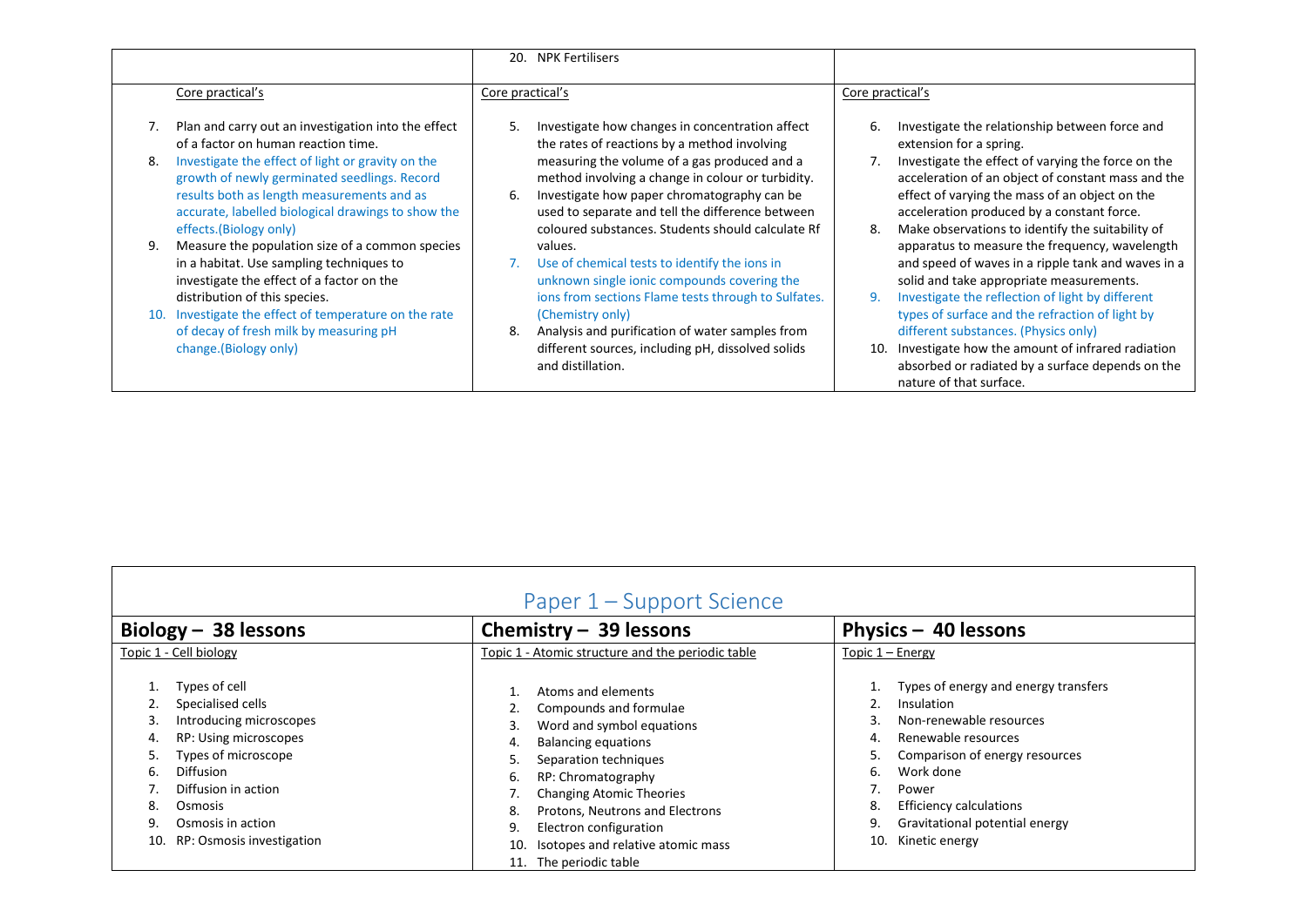|                                                  | 12. The modern periodic table<br>13. Metals and non-metals      |                                                                                 |
|--------------------------------------------------|-----------------------------------------------------------------|---------------------------------------------------------------------------------|
|                                                  | 14. Alkali metals (Group 1)                                     |                                                                                 |
|                                                  | 15. Halogens (Group 7)                                          |                                                                                 |
|                                                  | 16. Noble Gases (Group 0)                                       |                                                                                 |
| Topic 2 - Organisation                           | Topic 2 - Bonding, structure, and the properties of matter      | Topic 2 – Electricity                                                           |
| Tissues, organs and systems<br>1.                | Ionic bonding part 1<br>1.                                      | <b>Electrical circuits Introduction</b><br>1.                                   |
| Plant cells, tissues and organs<br>2.            | 2.<br>Properties of ionic bonding                               | 2.<br>Calculating current                                                       |
| Enzymes<br>3.                                    | Covalent bonding<br>3.                                          | Current in circuits<br>3.                                                       |
| RP: pH and enzymes<br>4.                         | Properties of covalent structures<br>4.                         | Series and parallel circuits<br>4.                                              |
| Digestion<br>5.                                  | Giant covalent structures<br>5.                                 | Resistance in circuits<br>5.                                                    |
| RP: Testing food groups<br>6.                    | <b>Metallic Bonding</b><br>6.                                   | 6.<br>RP: Factors affecting resistance                                          |
| The lungs<br>7.                                  | 7.<br>Changing states of matter                                 | Light Dependent Resistors<br>7.                                                 |
| The heart<br>8.                                  |                                                                 | Thermistors<br>8.                                                               |
| Blood vessels and heart rate<br>9.               |                                                                 | 10-11 RP: investigating non-ohmic conductors                                    |
| <b>Blood composition</b><br>10.                  |                                                                 | 11. Mini Quiz                                                                   |
| Cardiovascular disease<br>11.                    |                                                                 | 12. Mains electricity and AC & DC                                               |
| Non-communicable diseases<br>12.                 |                                                                 | Plugs<br>13.                                                                    |
| Cancer<br>13.                                    |                                                                 | Power calculations<br>14.                                                       |
| Transpiration and translocation<br>14.           |                                                                 | Work done calculations<br>15.                                                   |
| 15. Transpiration experiments                    |                                                                 | <b>National Grid and Transformers</b><br>16.                                    |
|                                                  |                                                                 |                                                                                 |
| Topic 3 - Infection and response<br>Health<br>1. | Topic 3 - Quantitative chemistry<br>Relative Formula Mass<br>1. | Topic 3 - Particle model of matter<br>Particle model - density and states<br>1. |
| 2.<br>Pathogens                                  | 2.                                                              | RP : Calculating density<br>2.                                                  |
| <b>Bacterial diseases</b><br>3.                  | Introducing moles<br>Reacting masses<br>3.                      | Change of state<br>3.                                                           |
| Viral diseases<br>4.                             | Introduction to concentration<br>4.                             | Latent heat<br>4.                                                               |
| Our barriers to diseases<br>5.                   | 5.<br>Percentage yield                                          | Heating and cooling graphs<br>5.                                                |
| White blood cells<br>6.                          |                                                                 | Specific heat capacity<br>6.                                                    |
| Vaccinations<br>7.                               |                                                                 | RP : Investigate the specific heat capacity of a<br>7.                          |
| Antibiotics<br>8.                                |                                                                 | given object                                                                    |
| 9.<br>Developing new drugs                       |                                                                 |                                                                                 |
|                                                  |                                                                 |                                                                                 |
| Topic 4 - Bioenergetics                          | Topic 4 - Chemical changes                                      | Topic 4 - Atomic structure                                                      |
| Photosynthesis<br>1.                             | Acids and bases<br>1.                                           | Atomic recap<br>1.                                                              |
| RP: Photosynthesis<br>2.                         | Neutralisation<br>2.                                            | Changing atomic theories<br>2.                                                  |
| Aerobic respiration<br>3.                        | <b>RP: Soluble Salts</b><br>3.                                  | Introduction to radioactive decay<br>3.                                         |
| Anaerobic respiration<br>4.                      | Metals and oxygen<br>4.                                         | Alpha, beta and gamma - part 1<br>4.                                            |
|                                                  | Metals and acid<br>5.                                           | Alpha, beta and gamma - part 2<br>5.                                            |
|                                                  | 6.<br>Metals and water                                          | 6.<br>Half life                                                                 |
|                                                  | Reactivity series and extraction methods<br>7.                  | Irradiation and contamination<br>7.                                             |
|                                                  | RP: Electrolysis part 1<br>8.                                   |                                                                                 |
|                                                  | RP: Electrolysis part 2<br>9.                                   |                                                                                 |
|                                                  | Topic 5 - Energy changes                                        |                                                                                 |
|                                                  | Exothermic and endothermic reactions<br>1.                      |                                                                                 |
|                                                  | RP Temperature Changes<br>2.                                    |                                                                                 |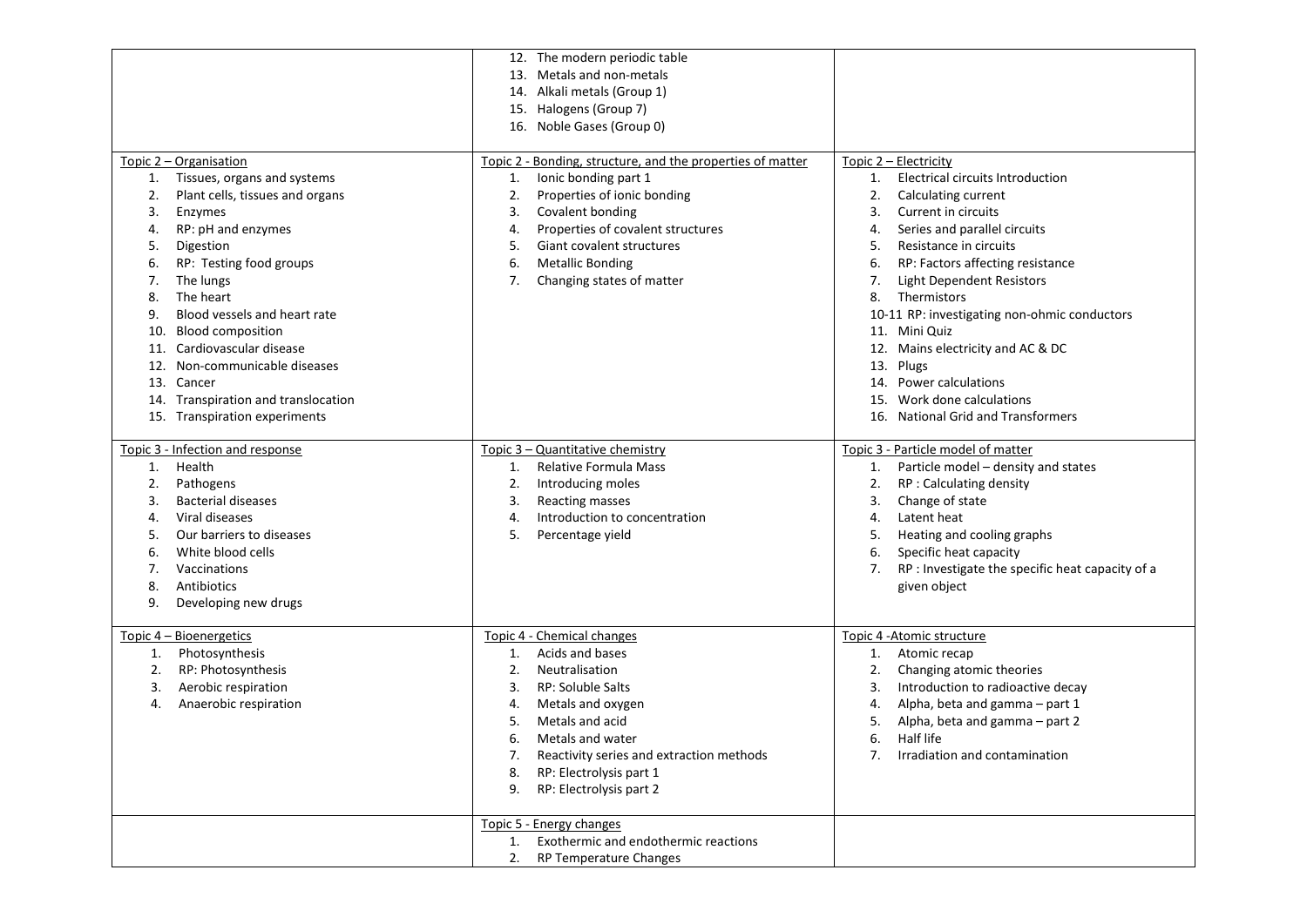| Core practical's<br>Preparation of a pure, dry sample of a soluble salt<br>4.<br>from an insoluble oxide or carbonate, using a<br>Bunsen burner to heat dilute acid and a water<br>bath or electric heater to evaporate the solution.<br>Investigate what happens when aqueous solutions<br>5.<br>are electrolysed using inert electrodes.<br>Investigate the variables that affect temperature<br>6.<br>changes in reacting solutions such as, eg acid plus<br>metals, acid plus carbonates, neutralisations,<br>displacement of metals. | Core practical's<br>Use a light microscope to observe, draw and label<br>5.<br>a selection of plant and animal cells. A<br>magnification scale must be included.<br>Investigate the effect of a range of concentrations<br>6.<br>of salt or sugar solutions on the mass of plant<br>tissue<br>Use qualitative reagents to test for a range of<br>7.<br>carbohydrates, lipids and proteins. To include:<br>Benedict's test for sugars; iodine test for starch;<br>and Biuret reagent for protein.<br>Investigate the effect of pH on the rate of reaction<br>8.<br>of amylase enzyme<br>Investigate the effect of light intensity on the rate of<br>photosynthesis using an aquatic organism such as<br>pondweed. | Core practical's<br>An investigation to determine the specific heat<br>8.<br>capacity of one or more materials. The<br>investigation will involve linking the decrease of<br>one energy store (or work done) to the increase in<br>temperature and subsequent increase in thermal<br>energy stored.<br>Use circuit diagrams to set up and check<br>9.<br>appropriate circuits to investigate the factors<br>affecting the resistance of electrical circuits. This<br>should include: • the length of a wire at constant<br>temperature • combinations of resistors in series<br>and parallel.<br>10. Use circuit diagrams to construct appropriate<br>circuits to investigate the I-V characteristics of<br>variety of circuit elements including a filament<br>lamp, a diode and a resistor at constant<br>temperature.<br>Use appropriate apparatus to make and record the<br>measurements needed to determine the densities of regular<br>and irregular solid objects and liquids. Volume should be<br>determined from the dimensions of regularly shaped<br>objects and by a displacement technique for irregularly<br>shaped objects. Dimensions to be measured using<br>appropriate apparatus such as a ruler, micrometer or<br>Vernier callipers. |
|-------------------------------------------------------------------------------------------------------------------------------------------------------------------------------------------------------------------------------------------------------------------------------------------------------------------------------------------------------------------------------------------------------------------------------------------------------------------------------------------------------------------------------------------|------------------------------------------------------------------------------------------------------------------------------------------------------------------------------------------------------------------------------------------------------------------------------------------------------------------------------------------------------------------------------------------------------------------------------------------------------------------------------------------------------------------------------------------------------------------------------------------------------------------------------------------------------------------------------------------------------------------|----------------------------------------------------------------------------------------------------------------------------------------------------------------------------------------------------------------------------------------------------------------------------------------------------------------------------------------------------------------------------------------------------------------------------------------------------------------------------------------------------------------------------------------------------------------------------------------------------------------------------------------------------------------------------------------------------------------------------------------------------------------------------------------------------------------------------------------------------------------------------------------------------------------------------------------------------------------------------------------------------------------------------------------------------------------------------------------------------------------------------------------------------------------------------------------------------------------------------------------------------------|

# Paper 2 – Support Science

<span id="page-31-0"></span>

|          | Biology $-27$ lessons                                                                                                                                                | Chemistry $-$ 28 lessons                                                                                                                                              | Physics - 28 lessons                                                                                                                                                                                                                                                    |
|----------|----------------------------------------------------------------------------------------------------------------------------------------------------------------------|-----------------------------------------------------------------------------------------------------------------------------------------------------------------------|-------------------------------------------------------------------------------------------------------------------------------------------------------------------------------------------------------------------------------------------------------------------------|
|          | Topic 5 - Homeostasis and response<br><b>Homeostasis</b>                                                                                                             | Topic 6 - The rate and extent of chemical change                                                                                                                      | Topic 5 - Forces<br>Scalar and vector quantities                                                                                                                                                                                                                        |
| 4.<br>ь. | The nervous system<br>RP Investigating human reaction time<br>The endocrine system<br>Controlling blood glucose<br>Hormones and the menstrual cycle<br>Contraception | Measuring the rate of reaction<br>Factors affecting rates of reaction<br>Drawing rates of reaction graphs<br>4-6. RP: Factors affecting rates of reaction<br>Catalyst | Types of forces<br>2.<br>Centre of mass<br>Weight<br>4.<br><b>Resultant force</b><br>Elastic objects and Hooke's Law<br>6.<br>Work done<br>RP: Relationship between force and spring<br>8.<br>Speed, distance, displacement, velocity<br>9.<br>10. Distance time graphs |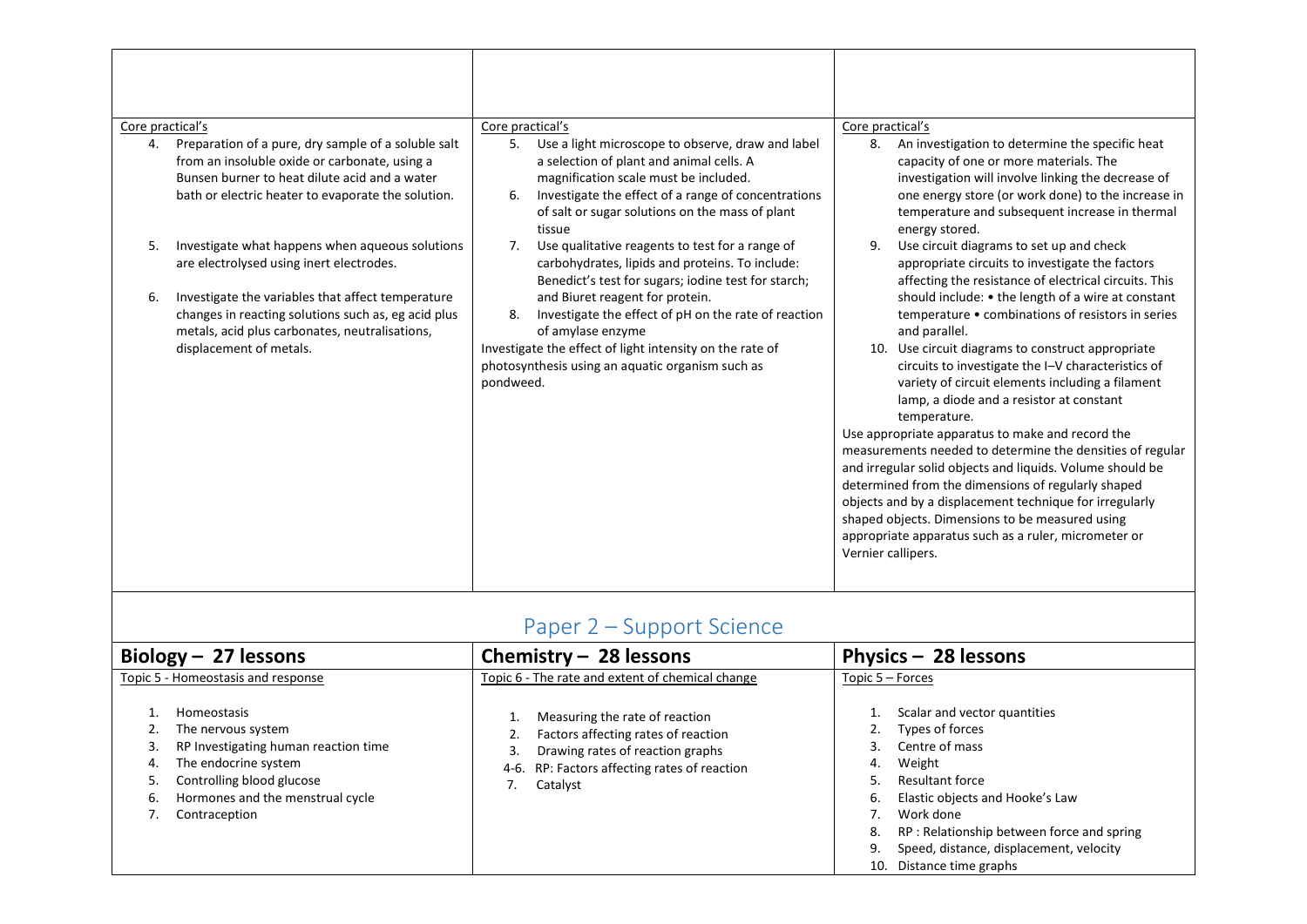|                                                                                                                                                                                                                                                                                                                       |                                                                                                                                                                                                                                                                | 11. Acceleration<br>12. Velocity time graphs<br>13. Mini quiz<br>14. Falling objects<br>15. Newton's First Law<br>16. Newton's Second Law<br>17. RP : Investigating Newton's Second Law<br>18. Newton's Third Law<br>19. Stopping distance<br>20. Breaking distance |
|-----------------------------------------------------------------------------------------------------------------------------------------------------------------------------------------------------------------------------------------------------------------------------------------------------------------------|----------------------------------------------------------------------------------------------------------------------------------------------------------------------------------------------------------------------------------------------------------------|---------------------------------------------------------------------------------------------------------------------------------------------------------------------------------------------------------------------------------------------------------------------|
| Topic 6 - Inheritance, variation and evolution<br>Introduction to DNA<br>1.<br>Asexual reproduction<br>2.<br>Comparing sexual and asexual reproduction<br>3.<br>Inheritance<br>4.<br>Variation<br>5.<br>Natural selection<br>6.<br>Evolution<br>7.<br>Selective breeding<br>8.<br>Fossils<br>9.<br>10. Classification | Topic 7 - Organic chemistry<br>Crude Oil<br>1.<br>Fractional Distillation and the fractions<br>2.<br>3.<br>Cracking<br>Alkanes and alkenes<br>4.<br>Properties of alkanes and alkenes<br>5.<br>6.<br>Combustion                                                | Topic 6 - Waves<br>Introduction to waves<br>1.<br>Wave equations<br>2.<br>Measuring speed of sound<br>3.<br>RP ; Measure the speed of a wave using a ripple<br>4.<br>tank and speed<br>EM spectrum<br>5.<br>RP : IR radiation<br>6.                                 |
| Topic 7 - Ecology<br>Competition<br>1.<br>Abiotic and biotic factors<br>2.<br>Adaptations<br>3.<br>Food chains<br>4.<br>RP Quadrats<br>5.<br>Water cycle<br>6.<br>Carbon cycle<br>7.<br>Biodiversity & Human impact<br>8.<br>Global warming<br>9.<br>Deforestation and land use<br>10.                                | Topic 8 - Chemical analysis<br>RP Paper chromatography<br>1.                                                                                                                                                                                                   | Topic 7 - Magnetism and electromagnetism<br>Magnets<br>1.<br>2.<br>Electromagnets                                                                                                                                                                                   |
|                                                                                                                                                                                                                                                                                                                       | Topic 9 - Chemistry of the atmosphere<br>The Early Earth's Atmosphere<br>1.<br>Theories of the atmosphere<br>2.<br>The Greenhouse Effect<br>3.<br>Effects of global warming<br>4.<br>The Harmful Effects of Combustion<br>5.<br>Resources used by Humans<br>6. |                                                                                                                                                                                                                                                                     |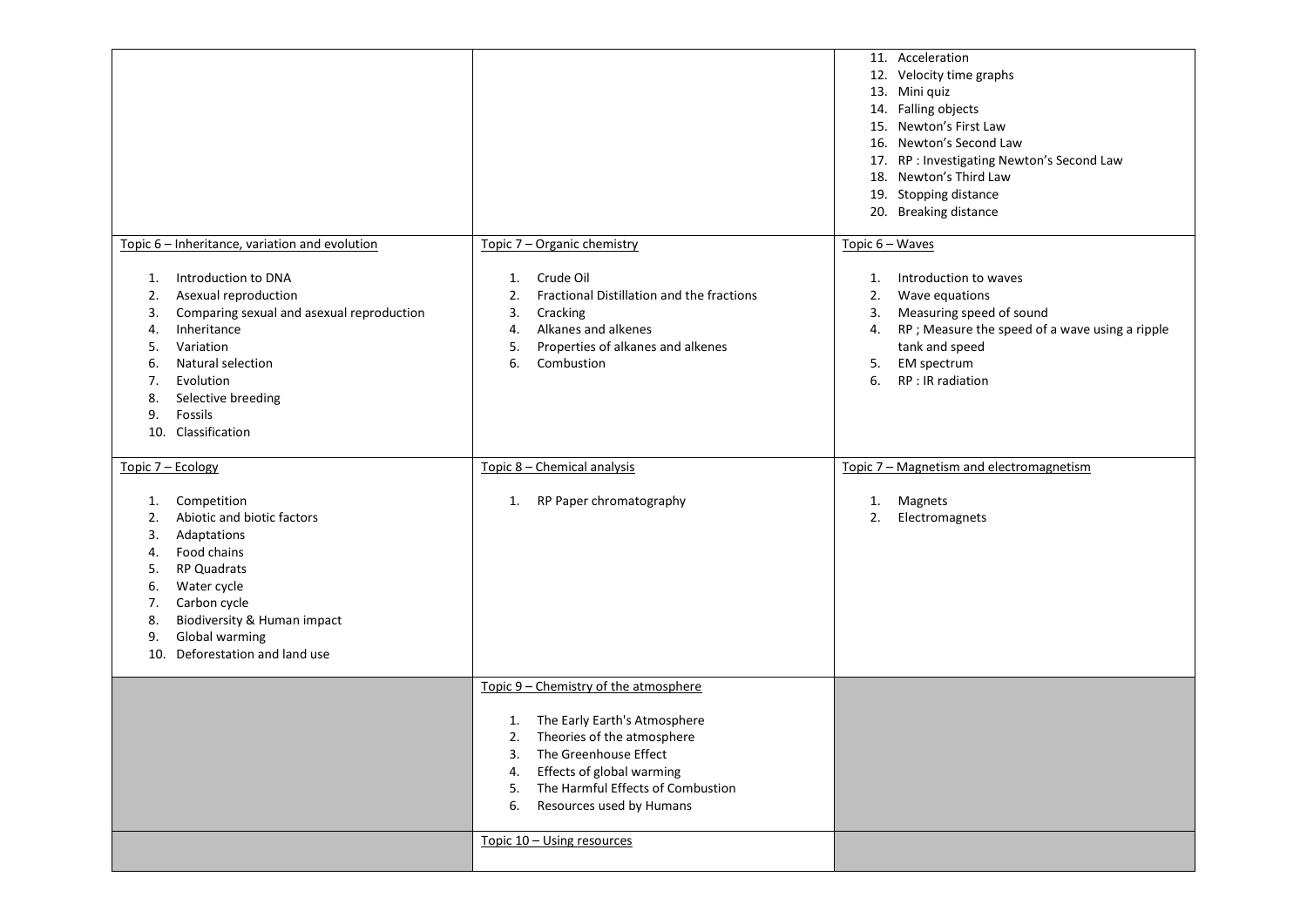|                                                                                                                                                                                                                                                                                  | Uses of metals<br>2.<br>Alloys<br>3<br>Potable Water<br>Waste and sewage<br>4.<br>RP Analysing water samples<br>.5<br>Life Cycle Assessment<br>6.<br>Reduce, Reuse, Recycle<br>Important materials<br>8.                                                                                                                                                                                                                                                                                                             |                                                                                                                                                                                                                                                                                                                                                                                                                                                                                                                                                                                                                                                       |
|----------------------------------------------------------------------------------------------------------------------------------------------------------------------------------------------------------------------------------------------------------------------------------|----------------------------------------------------------------------------------------------------------------------------------------------------------------------------------------------------------------------------------------------------------------------------------------------------------------------------------------------------------------------------------------------------------------------------------------------------------------------------------------------------------------------|-------------------------------------------------------------------------------------------------------------------------------------------------------------------------------------------------------------------------------------------------------------------------------------------------------------------------------------------------------------------------------------------------------------------------------------------------------------------------------------------------------------------------------------------------------------------------------------------------------------------------------------------------------|
| Core practical's                                                                                                                                                                                                                                                                 | Core practical's                                                                                                                                                                                                                                                                                                                                                                                                                                                                                                     | Core practical's                                                                                                                                                                                                                                                                                                                                                                                                                                                                                                                                                                                                                                      |
| Plan and carry out an investigation into the effect<br>9.<br>of a factor on human reaction time<br>10. Measure the population size of a common species<br>in a habitat. Use sampling techniques to<br>investigate the effect of a factor on the<br>distribution of this species. | 8.<br>Investigate how changes in concentration affect<br>the rates of reactions by a method involving<br>measuring the volume of a gas produced and a<br>method involving a change in colour or turbidity.<br>Investigate how paper chromatography can be<br>9.<br>used to separate and tell the difference between<br>coloured substances. Students should calculate Rf<br>values.<br>10. Analysis and purification of water samples from<br>different sources, including pH, dissolved solids<br>and distillation. | Investigate the relationship between force and<br>10.<br>extension for a spring.<br>Investigate the effect of varying the force on the<br>11.<br>acceleration of an object of constant mass and the<br>effect of varying the mass of an object on the<br>acceleration produced by a constant force.<br>Make observations to identify the suitability of<br>apparatus to measure the frequency, wavelength<br>and speed of waves in a ripple tank and waves in a<br>solid and take appropriate measurements.<br>Investigate how the amount of infrared radiation<br>13.<br>absorbed or radiated by a surface depends on the<br>nature of that surface. |

<span id="page-33-0"></span>

| Unit Award Scheme - Paper 1                                                                                                                                             |                                                                                                                                                                                                                                                            |                                                                                                                                                                                                                        |  |
|-------------------------------------------------------------------------------------------------------------------------------------------------------------------------|------------------------------------------------------------------------------------------------------------------------------------------------------------------------------------------------------------------------------------------------------------|------------------------------------------------------------------------------------------------------------------------------------------------------------------------------------------------------------------------|--|
| Biology $-$ 37 lessons                                                                                                                                                  | Chemistry $-$ 34 lessons                                                                                                                                                                                                                                   | Physics $-$ 35 lessons                                                                                                                                                                                                 |  |
| Topic 1 - Cell biology                                                                                                                                                  | Topic 1 - Atomic structure and the periodic table                                                                                                                                                                                                          | Topic $1 -$ Energy                                                                                                                                                                                                     |  |
| Types of cell<br>Specialised cells<br><b>Stem Cells</b><br>3.<br><b>Mitosis</b><br>Introducing microscopes<br>RP: Using microscopes<br>6.<br>Diffusion<br>Osmosis<br>8. | Atoms and elements<br>Compounds and formulae<br>Word and symbol equations<br>3.<br><b>Balancing equations</b><br>4.<br>Separation techniques<br>5.<br>RP: Chromatography<br>6.<br><b>Changing Atomic Theories</b><br>Protons. Neutrons and Electrons<br>8. | Types of energy and energy transfers<br>Insulation<br>Non-renewable resources<br>3.<br>Renewable resources<br>4.<br>Comparison of energy resources<br>Work done<br>6.<br>Power<br>8.<br><b>Efficiency calculations</b> |  |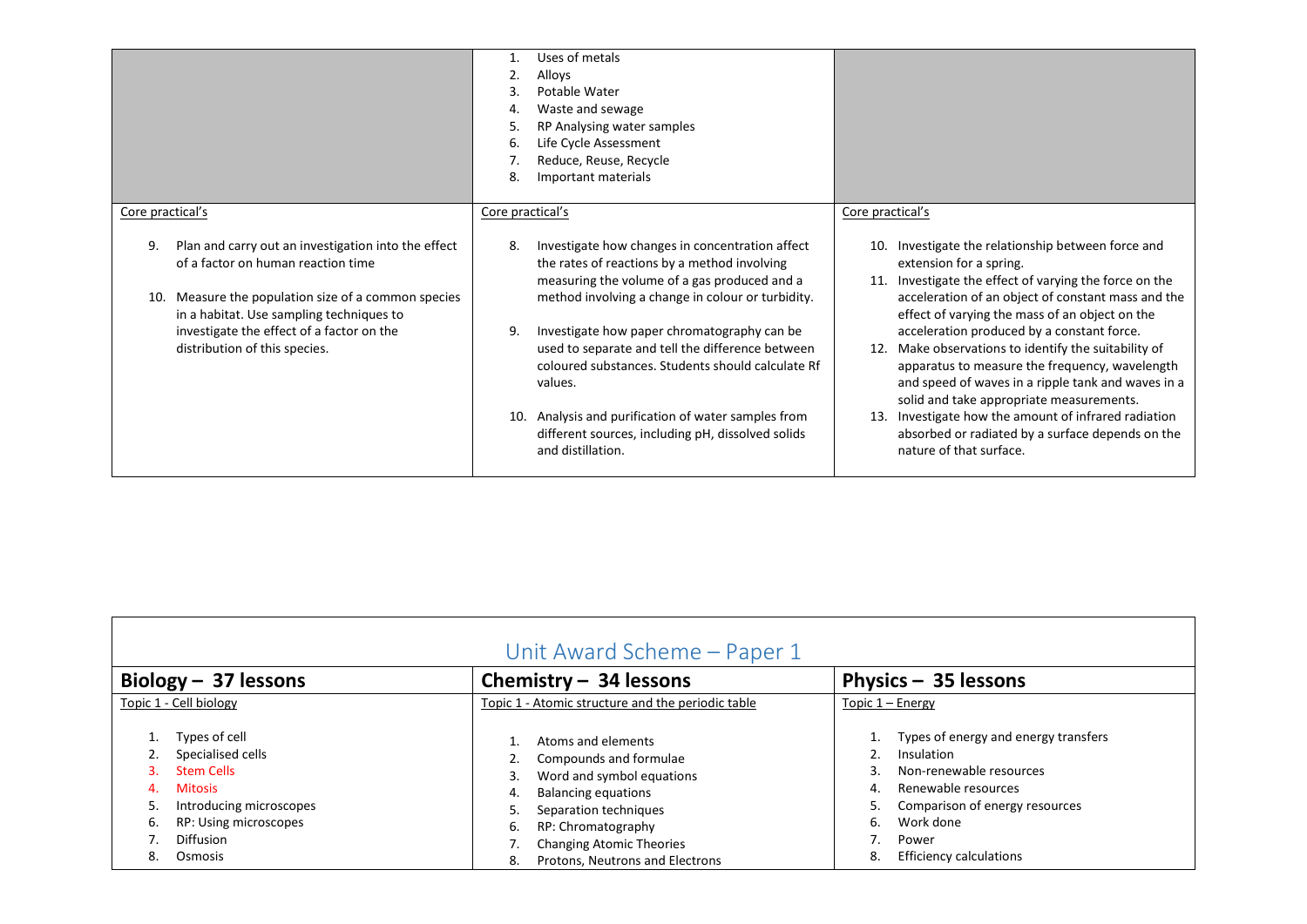| RP: Osmosis investigation<br>9.                       | Electron configuration<br>9.                               | Gravitational potential energy<br>9.                   |
|-------------------------------------------------------|------------------------------------------------------------|--------------------------------------------------------|
| 10. Active Transport                                  | 10. Isotopes and lons                                      | 10. Kinetic energy                                     |
|                                                       | 11. The periodic table                                     |                                                        |
|                                                       | 12. The modern periodic table                              |                                                        |
|                                                       | 13. Metals and non-metals                                  |                                                        |
|                                                       | 14. Alkali metals (Group 1)                                |                                                        |
|                                                       | 15. Halogens (Group 7)                                     |                                                        |
|                                                       | 16. Noble Gases (Group 0)                                  |                                                        |
|                                                       |                                                            |                                                        |
| Topic 2 - Organisation                                | Topic 2 - Bonding, structure, and the properties of matter | Topic 2 – Electricity                                  |
| Tissues, organs and systems<br>1.                     | Ionic bonding<br>1.                                        | <b>Electrical circuits Introduction</b><br>1.          |
| 2.<br>Enzymes                                         | Properties of ionic bonding<br>2.                          | 2.<br>Calculating current                              |
| RP: pH and enzymes<br>3.                              | Covalent bonding<br>3.                                     | 3.<br>Current in circuits                              |
| Digestion<br>4.                                       | Properties of covalent structures<br>4.                    | Series and parallel circuits<br>4.                     |
| RP: Testing food groups<br>5.                         | 5.<br>Giant covalent structures                            | 5.<br>Resistance in circuits                           |
| The lungs<br>6.                                       | <b>Metallic Bonding</b><br>6.                              | RP: Factors affecting resistance<br>6.                 |
| The heart<br>7.                                       | Changing states of matter<br>7.                            | RP: investigating non-ohmic conductors<br>7.           |
| 8.<br>Blood vessels. heart rate and Blood composition |                                                            | Mains electricity and AC & DC<br>8.                    |
| Cardiovascular disease<br>9.                          |                                                            | 9.<br>Plugs                                            |
| Non-communicable diseases - Smoking<br>10.            |                                                            | <b>Power calculations</b><br>10.                       |
| Cancer<br>11.                                         |                                                            | Work done calculations<br>11.                          |
| 12. Transpiration and translocation                   |                                                            | <b>National Grid and Transformers</b><br>12.           |
| 13. Transpiration experiments                         |                                                            |                                                        |
|                                                       |                                                            |                                                        |
|                                                       |                                                            |                                                        |
|                                                       |                                                            |                                                        |
| Topic 3 - Infection and response                      | Topic 3 - Quantitative chemistry                           | Topic 3 - Particle model of matter                     |
| Health<br>1.                                          | Relative Formula Mass<br>1.                                | Particle model - density and states<br>1.              |
| Pathogens<br>2.                                       | 2.<br><b>Reacting masses</b>                               | RP : Calculating density<br>2.                         |
| <b>Bacteria and viruses</b><br>з.                     | Introduction to concentration<br>3.                        | Change of state<br>3.                                  |
| Covid<br>4.                                           |                                                            | Latent heat<br>4.                                      |
| Our barriers to diseases<br>5.                        |                                                            | Heating and cooling graphs<br>5.                       |
| <b>Medicines</b><br>6.                                |                                                            | Specific heat capacity<br>6.                           |
| White blood cells<br>7.                               |                                                            | RP : Investigate the specific heat capacity of a<br>7. |
| Vaccinations<br>8.                                    |                                                            | given object                                           |
| Antibiotics<br>9.                                     |                                                            |                                                        |
| Topic 4 - Bioenergetics                               | Topic 4 - Chemical changes                                 | Topic 4 - Atomic structure                             |
| Photosynthesis<br>1.                                  | Acids and bases<br>1.                                      | Atomic recap<br>1.                                     |
| RP: Photosynthesis<br>2.                              | Neutralisation<br>2.                                       | 2.<br>Changing atomic theories                         |
| Minerals for healthy growth in plants<br>з.           | <b>RP: Soluble Salts</b><br>3.                             | Introduction to radioactive decay<br>3.                |
| Aerobic respiration<br>4.                             | Metals and oxygen<br>4.                                    | Alpha, beta and gamma<br>4.                            |
| <b>Prac: Respiration</b><br>5.                        | Metals and acid<br>5.                                      | Half life<br>5.                                        |
|                                                       | 6.<br>Metals and water                                     | 6.<br>Irradiation and contamination                    |
|                                                       | Topic 5 - Energy changes                                   |                                                        |
|                                                       | 1. Exothermic and endothermic reactions                    |                                                        |
|                                                       | 2. RP Temperature Changes                                  |                                                        |
|                                                       |                                                            |                                                        |
|                                                       |                                                            |                                                        |
|                                                       |                                                            |                                                        |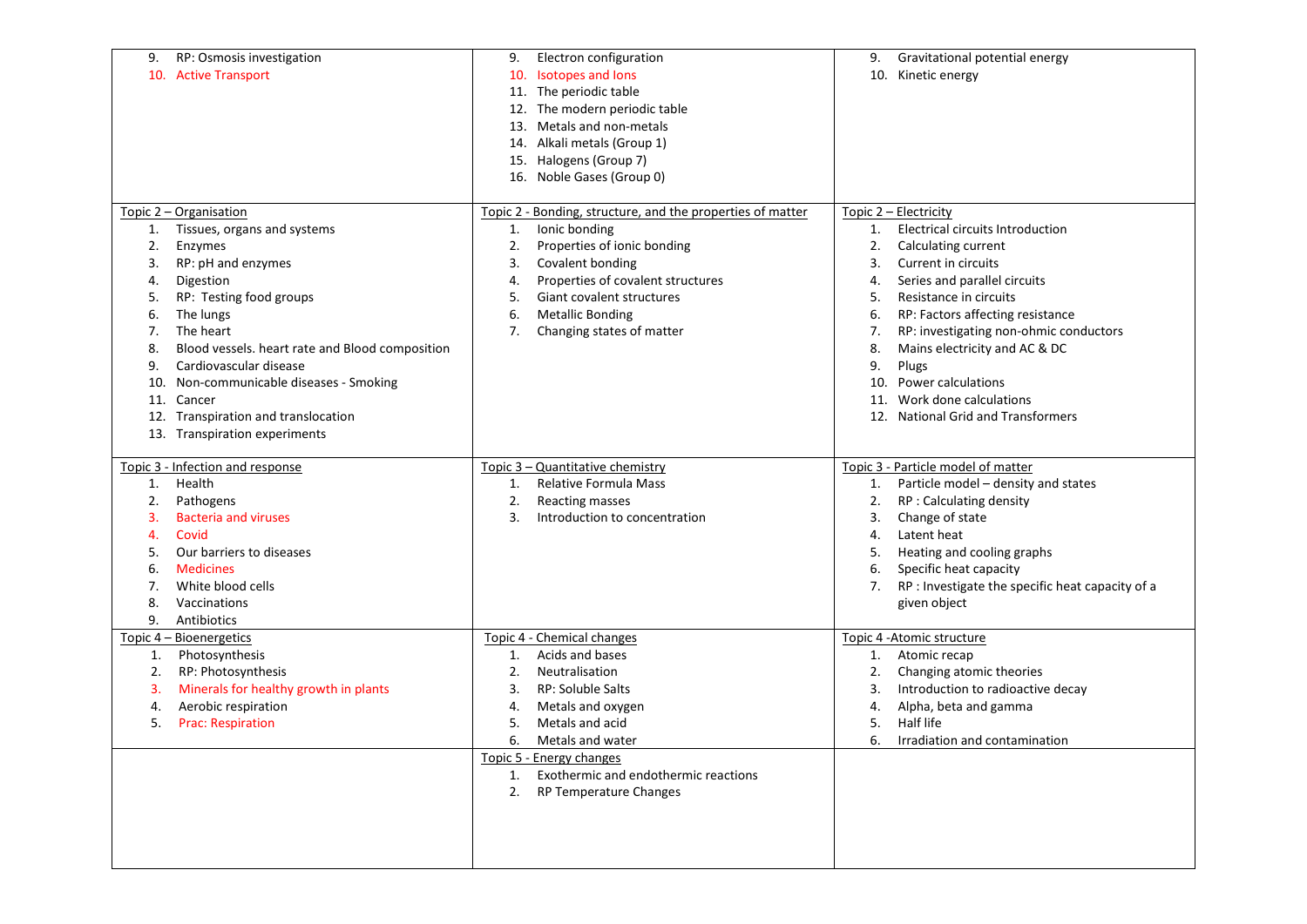| Unit Award Scheme - Paper 2                                                                                                                                                                                                                                                                                                  |                                                                                                                                                                                                                                                   |                                                                                                                                                                                                                                                                                                                                                                                                                                                                                                                                                                                                                             |  |
|------------------------------------------------------------------------------------------------------------------------------------------------------------------------------------------------------------------------------------------------------------------------------------------------------------------------------|---------------------------------------------------------------------------------------------------------------------------------------------------------------------------------------------------------------------------------------------------|-----------------------------------------------------------------------------------------------------------------------------------------------------------------------------------------------------------------------------------------------------------------------------------------------------------------------------------------------------------------------------------------------------------------------------------------------------------------------------------------------------------------------------------------------------------------------------------------------------------------------------|--|
| Biology - lessons                                                                                                                                                                                                                                                                                                            | Chemistry $-$ lessons                                                                                                                                                                                                                             | Physics - lessons                                                                                                                                                                                                                                                                                                                                                                                                                                                                                                                                                                                                           |  |
| Topic 5 - Homeostasis and response<br>Homeostasis<br>1.<br>2.<br>The nervous system<br>RP Investigating human reaction time<br>3.<br>The endocrine system<br>4.<br>Controlling blood glucose<br>5.<br>Hormones and the menstrual cycle<br>6.<br>7.<br>Contraception                                                          | Topic 6 - The rate and extent of chemical change<br>Measuring the rate of reaction<br>1.<br>Factors affecting rates of reaction<br>2.<br>Drawing rates of reaction graphs<br>3.<br>4-6. RP: Factors affecting rates of reaction<br>Catalyst<br>7. | Topic 5 - Forces<br>Scalar and vector quantities<br>1.<br>Types of forces<br>2.<br>Centre of mass<br>3.<br>Weight<br>4.<br><b>Resultant force</b><br>5.<br>Elastic objects and Hooke's Law<br>6.<br>Work done<br>7.<br>RP : Relationship between force and spring<br>8.<br>Speed, distance, displacement, velocity<br>9.<br>10. Distance time graphs<br>11. Acceleration<br>12. Velocity time graphs<br>13. Mini quiz<br>14. Falling objects<br>15. Newton's First Law<br>16. Newton's Second Law<br>17. RP : Investigating Newton's Second Law<br>18. Newton's Third Law<br>19. Stopping distance<br>20. Breaking distance |  |
| Topic 6 – Inheritance, variation and evolution<br>Introduction to DNA<br>1.<br>Asexual reproduction<br>2.<br>Comparing sexual and asexual reproduction<br>3.<br>Inheritance<br>4.<br>Variation<br>5.<br>Natural selection<br>6.<br>Evolution<br>7.<br>8.<br>Selective breeding<br><b>Fossils</b><br>9.<br>10. Classification | Topic 7 – Organic chemistry<br>Crude Oil<br>1.<br>Fractional Distillation and the fractions<br>2.<br>Cracking<br>3.<br>Alkanes and alkenes<br>4.<br>Properties of alkanes and alkenes<br>5.<br>6.<br>Combustion                                   | Topic $6 - Waves$<br>Introduction to waves<br>1.<br>Wave equations<br>2.<br>Measuring speed of sound<br>3.<br>RP; Measure the speed of a wave using a ripple<br>4.<br>tank and speed<br>5.<br><b>EM</b> spectrum<br>RP : IR radiation<br>6.                                                                                                                                                                                                                                                                                                                                                                                 |  |
| Topic 7 - Ecology<br>Competition<br>1.<br>Abiotic and biotic factors<br>2.<br>Adaptations<br>3.<br>Food chains<br>4.<br>5.<br><b>RP Quadrats</b>                                                                                                                                                                             | Topic 8 - Chemical analysis<br>RP Paper chromatography<br>1.                                                                                                                                                                                      | Topic 7 - Magnetism and electromagnetism<br><b>Magnets</b><br>1.<br>2.<br>Electromagnets                                                                                                                                                                                                                                                                                                                                                                                                                                                                                                                                    |  |

 $\Gamma$